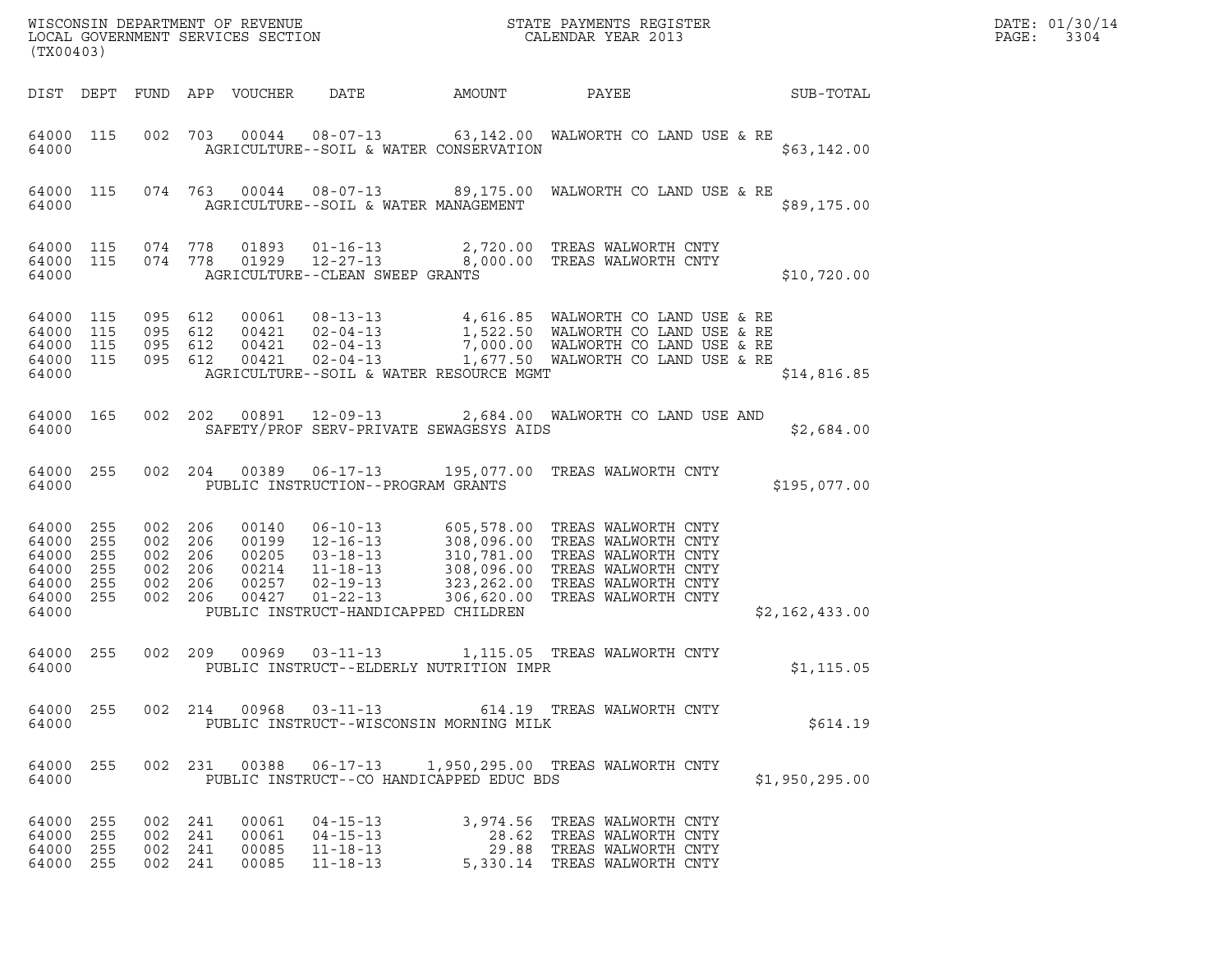| (TX00403)                                                                                                                                             |                                                                                                              |                                                                                                              |                                                                                                              |                                                                                                                                              |                                                                                                                                                                                                                                                                                              |                                                                                                                    |                                                                                                                                                                                                                                                                                                                                                                          |             |
|-------------------------------------------------------------------------------------------------------------------------------------------------------|--------------------------------------------------------------------------------------------------------------|--------------------------------------------------------------------------------------------------------------|--------------------------------------------------------------------------------------------------------------|----------------------------------------------------------------------------------------------------------------------------------------------|----------------------------------------------------------------------------------------------------------------------------------------------------------------------------------------------------------------------------------------------------------------------------------------------|--------------------------------------------------------------------------------------------------------------------|--------------------------------------------------------------------------------------------------------------------------------------------------------------------------------------------------------------------------------------------------------------------------------------------------------------------------------------------------------------------------|-------------|
| DIST                                                                                                                                                  | DEPT                                                                                                         | FUND                                                                                                         | APP                                                                                                          | VOUCHER                                                                                                                                      | DATE                                                                                                                                                                                                                                                                                         | AMOUNT                                                                                                             | PAYEE                                                                                                                                                                                                                                                                                                                                                                    | SUB-TOTAL   |
| 64000<br>64000<br>64000<br>64000<br>64000<br>64000<br>64000<br>64000<br>64000<br>64000<br>64000<br>64000<br>64000<br>64000<br>64000<br>64000<br>64000 | 255<br>255<br>255<br>255<br>255<br>255<br>255<br>255<br>255<br>255<br>255<br>255<br>255<br>255<br>255<br>255 | 002<br>002<br>002<br>002<br>002<br>002<br>002<br>002<br>002<br>002<br>002<br>002<br>002<br>002<br>002<br>002 | 241<br>241<br>241<br>241<br>241<br>241<br>241<br>241<br>241<br>241<br>241<br>241<br>241<br>241<br>241<br>241 | 00087<br>00087<br>00090<br>00090<br>00099<br>00099<br>00107<br>00107<br>00112<br>00112<br>00174<br>00174<br>00259<br>00259<br>00404<br>00404 | $12 - 16 - 13$<br>$12 - 16 - 13$<br>$06 - 17 - 13$<br>$06 - 17 - 13$<br>$03 - 18 - 13$<br>$03 - 18 - 13$<br>$10 - 21 - 13$<br>$10 - 21 - 13$<br>$02 - 19 - 13$<br>$02 - 19 - 13$<br>$05 - 20 - 13$<br>$05 - 20 - 13$<br>$01 - 22 - 13$<br>$01 - 22 - 13$<br>$07 - 15 - 13$<br>$07 - 15 - 13$ | $\begin{array}{r} 24.66 \\ 4,681.12 \\ 51.48 \\ 5,850.74 \end{array}$<br>PUBLIC INSTRUCT--LOCAL PROGRAMS--FED FDS  | TREAS WALWORTH CNTY<br>TREAS WALWORTH CNTY<br>TREAS WALWORTH CNTY<br>TREAS WALWORTH CNTY<br>5, 850.74 TREAS WALWORTH CNTY<br>5, 117.94 TREAS WALWORTH CNTY<br>36.00 TREAS WALWORTH CNTY<br>5, 381.55 TREAS WALWORTH CNTY<br>26.82 TREAS WALWORTH CNTY<br>5, 231.31 TREAS WALWORTH CNTY<br>37.98 TREAS WALWORTH CNTY<br>5, 581.74 TREAS W<br>1,908.09 TREAS WALWORTH CNTY | \$47,307.39 |
| 64000<br>64000                                                                                                                                        | 370                                                                                                          | 012                                                                                                          | 551                                                                                                          | 00118                                                                                                                                        | $09 - 24 - 13$                                                                                                                                                                                                                                                                               | 9,978.65<br>NAT RESOURCES--ALL TERRAIN VEHICLE ENF                                                                 | TREAS WALWORTH CNTY                                                                                                                                                                                                                                                                                                                                                      | \$9,978.65  |
| 64000<br>64000                                                                                                                                        | 370                                                                                                          | 012                                                                                                          | 552                                                                                                          | 00159                                                                                                                                        | $09 - 24 - 13$                                                                                                                                                                                                                                                                               | 16,392.04<br>NAT RESOURCES--SNOWMOBILE ENFORCEMENT                                                                 | TREAS WALWORTH CNTY                                                                                                                                                                                                                                                                                                                                                      | \$16,392.04 |
| 64000<br>64000<br>64000                                                                                                                               | 370<br>370                                                                                                   | 012<br>012                                                                                                   | 553<br>553                                                                                                   | 00091<br>00091                                                                                                                               | $02 - 26 - 13$<br>$02 - 26 - 13$                                                                                                                                                                                                                                                             | NAT RESOURCES--WILDLIFE DAMAGE CLAIMS                                                                              | 5,948.14 WALWORTH CO LAND USE & RE<br>186.86 WALWORTH CO LAND USE & RE                                                                                                                                                                                                                                                                                                   | \$6,135.00  |
| 64000<br>64000<br>64000                                                                                                                               | 370<br>370                                                                                                   | 012<br>012                                                                                                   | 575<br>575                                                                                                   | 00766<br>00767                                                                                                                               | $10 - 21 - 13$<br>$10 - 21 - 13$                                                                                                                                                                                                                                                             | 30,200.00<br>NAT RESOURCES--SNOWMOBILE TRAIL AIDS                                                                  | 24,890.53 TREAS WALWORTH CNTY<br>TREAS WALWORTH CNTY                                                                                                                                                                                                                                                                                                                     | \$55,090.53 |
| 64000<br>64000<br>64000<br>64000                                                                                                                      | 370<br>370<br>370                                                                                            | 012<br>012<br>012                                                                                            | 678<br>678<br>678                                                                                            | 00139<br>00140<br>01949                                                                                                                      | $08 - 05 - 13$<br>$08 - 05 - 13$<br>$01 - 29 - 13$                                                                                                                                                                                                                                           | NAT RESOURCES--INVASIVE AQUATICE SPECIES                                                                           | 9,008.76 WALWORTH CO LAND USE AND<br>11,345.53 TREAS WALWORTH CNTY<br>17,344.94 WALWORTH CO LAND USE AND                                                                                                                                                                                                                                                                 | \$37,699.23 |
| 64000<br>64000<br>64000<br>64000<br>64000<br>64000<br>64000<br>64000<br>64000<br>64000                                                                | 395<br>395<br>395<br>395<br>395<br>395<br>395<br>395<br>395<br>395                                           | 011<br>011<br>011<br>011<br>011<br>011<br>011<br>011<br>011<br>011                                           | 185<br>185<br>185<br>185<br>185<br>185<br>185<br>185<br>185<br>185                                           | 65376<br>67681<br>68471<br>70229<br>71525<br>81605<br>90539<br>92814<br>93739<br>94624                                                       | $02 - 19 - 13$<br>$03 - 11 - 13$<br>$03 - 18 - 13$<br>$04 - 01 - 13$<br>$04 - 15 - 13$<br>$07 - 22 - 13$<br>$10 - 15 - 13$<br>$11 - 04 - 13$<br>$11 - 12 - 13$<br>$11 - 18 - 13$                                                                                                             | 3,873.02<br>996.81<br>4,910.17<br>3,499.48<br>3,780.78<br>3,020.86<br>2,564.07<br>2,848.84<br>1,197.77<br>1,493.71 | TREAS WALWORTH CO<br>TREAS WALWORTH CO<br>TREAS WALWORTH CO<br>TREAS WALWORTH CO<br>TREAS WALWORTH CO<br>TREAS WALWORTH CO<br>TREAS WALWORTH CO<br>TREAS WALWORTH CO<br>TREAS WALWORTH CO<br>TREAS WALWORTH CO                                                                                                                                                           |             |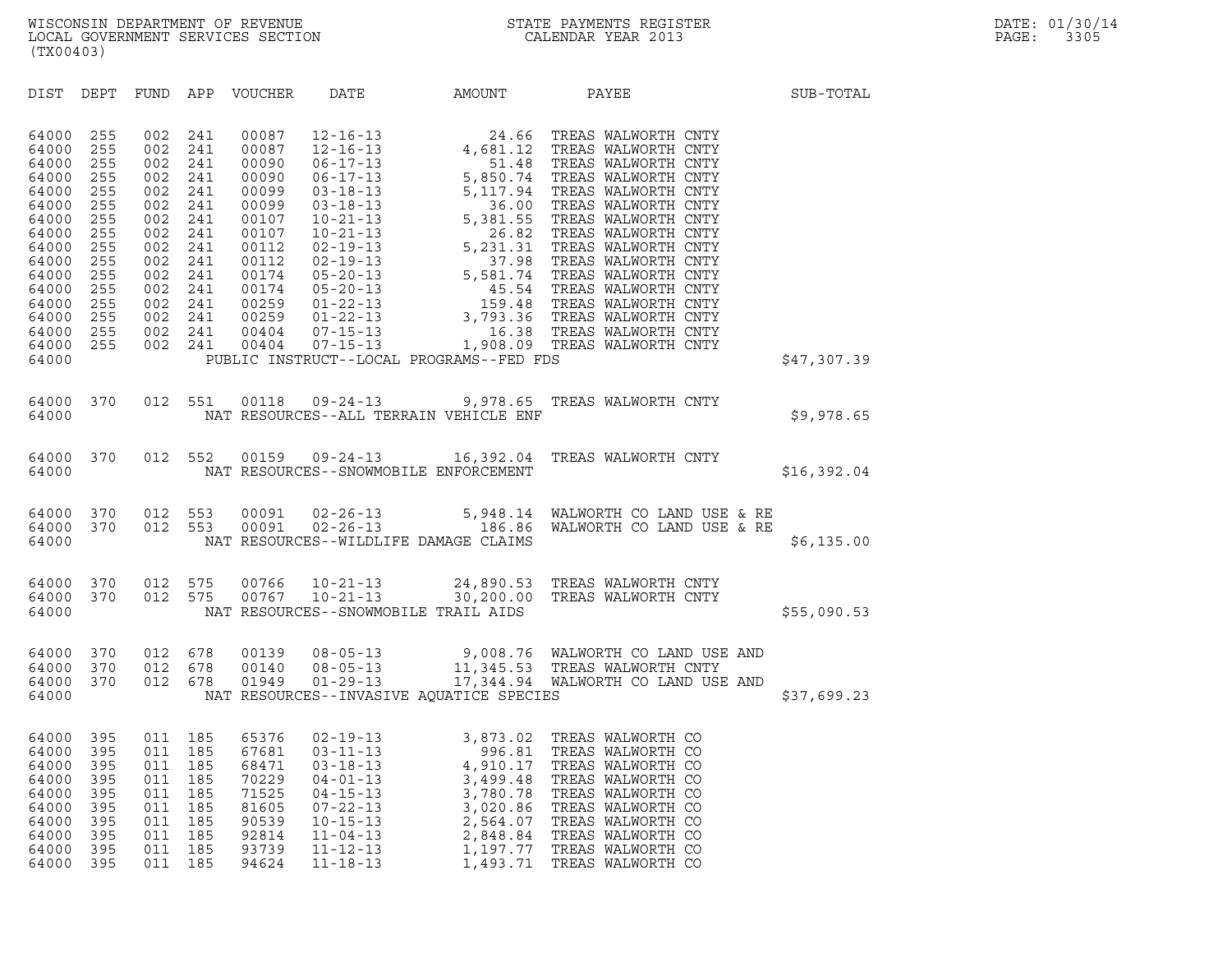| DATE: | 01/30/14 |
|-------|----------|
| PAGE: | 3306     |

| (TX00403)                                                                                                                                                                        |                                                                                                                                          |                                                                                                                                          |                                                                                                                                          | WISCONSIN DEPARTMENT OF REVENUE<br>LOCAL GOVERNMENT SERVICES SECTION                                                                                                             |                                                                                                                                                                                                                                                                                                                                                                      |                                                                                                                                                                                                                                                                           | STATE PAYMENTS REGISTER<br>CALENDAR YEAR 2013                                                                                                                                                                                                                                               |                | DATE: 01/30/14<br>PAGE:<br>3306 |
|----------------------------------------------------------------------------------------------------------------------------------------------------------------------------------|------------------------------------------------------------------------------------------------------------------------------------------|------------------------------------------------------------------------------------------------------------------------------------------|------------------------------------------------------------------------------------------------------------------------------------------|----------------------------------------------------------------------------------------------------------------------------------------------------------------------------------|----------------------------------------------------------------------------------------------------------------------------------------------------------------------------------------------------------------------------------------------------------------------------------------------------------------------------------------------------------------------|---------------------------------------------------------------------------------------------------------------------------------------------------------------------------------------------------------------------------------------------------------------------------|---------------------------------------------------------------------------------------------------------------------------------------------------------------------------------------------------------------------------------------------------------------------------------------------|----------------|---------------------------------|
| DIST DEPT                                                                                                                                                                        |                                                                                                                                          | FUND APP                                                                                                                                 |                                                                                                                                          | VOUCHER                                                                                                                                                                          | DATE                                                                                                                                                                                                                                                                                                                                                                 | AMOUNT                                                                                                                                                                                                                                                                    | PAYEE                                                                                                                                                                                                                                                                                       | SUB-TOTAL      |                                 |
| 64000 395<br>64000                                                                                                                                                               |                                                                                                                                          |                                                                                                                                          | 011 185                                                                                                                                  |                                                                                                                                                                                  | 94624 11-18-13                                                                                                                                                                                                                                                                                                                                                       | TRANSPORTATION--HIGHWAY SAFETY-FEDERAL                                                                                                                                                                                                                                    | 4,839.77 TREAS WALWORTH CO                                                                                                                                                                                                                                                                  | \$33,025.28    |                                 |
| 64000<br>64000<br>64000<br>64000                                                                                                                                                 | 395<br>395<br>395                                                                                                                        | 011 190<br>011 190<br>011 190                                                                                                            |                                                                                                                                          | 68064<br>82064<br>94064                                                                                                                                                          | $01 - 07 - 13$<br>$07 - 01 - 13$<br>$10 - 07 - 13$                                                                                                                                                                                                                                                                                                                   | TRANSPORTATION--GENERAL TRANSP AIDS-GTA                                                                                                                                                                                                                                   | 507,043.02 COUNTY OF WALWORTH<br>1,014,086.04 COUNTY OF WALWORTH<br>507,043.05 COUNTY OF WALWORTH                                                                                                                                                                                           | \$2,028,172.11 |                                 |
| 64000 395<br>64000                                                                                                                                                               |                                                                                                                                          |                                                                                                                                          | 011 278                                                                                                                                  | 81502                                                                                                                                                                            | $07 - 18 - 13$                                                                                                                                                                                                                                                                                                                                                       | 199,172.12<br>TRANSPORTATION--LRIP/TRIP/MSIP GRANTS                                                                                                                                                                                                                       | TREAS WALWORTH CO                                                                                                                                                                                                                                                                           | \$199,172.12   |                                 |
| 64000 410<br>64000                                                                                                                                                               |                                                                                                                                          |                                                                                                                                          | 002 116                                                                                                                                  | 11357                                                                                                                                                                            | $11 - 05 - 13$<br>CORRECTIONS--LOCAL AID                                                                                                                                                                                                                                                                                                                             |                                                                                                                                                                                                                                                                           | 128,084.25 TREAS WALWORTH CNTY                                                                                                                                                                                                                                                              | \$128,084.25   |                                 |
| 64000<br>64000<br>64000<br>64000<br>64000<br>64000<br>64000<br>64000<br>64000<br>64000<br>64000<br>64000<br>64000                                                                | 435<br>435<br>435<br>435<br>435<br>435<br>435<br>435<br>435<br>435<br>435<br>435                                                         | 005<br>005<br>005<br>005<br>005<br>005<br>005<br>005<br>005<br>005<br>005<br>005                                                         | 000<br>000<br>000<br>000<br>000<br>000<br>000<br>000<br>000<br>000<br>000<br>000                                                         | 90310<br>90314<br>90318<br>90321<br>90323<br>90325<br>90400<br>90402<br>90403<br>90406<br>90408<br>90411                                                                         | $01 - 01 - 13$<br>$02 - 01 - 13$<br>$03 - 01 - 13$<br>$04 - 01 - 13$<br>$05 - 01 - 13$<br>$06 - 01 - 13$<br>07-01-13<br>$08 - 01 - 13$<br>09-01-13<br>$10 - 01 - 13$<br>$11 - 01 - 13$<br>$12 - 01 - 13$<br>HEALTH SERVICES--STATE/FED AIDS                                                                                                                          | 148,934.00<br>172,586.00<br>139,013.00<br>94,992.00<br>1,166,674.00 WALWORTH CO<br>147,172.00<br>174,389.00<br>48,224.00<br>110,707.00                                                                                                                                    | 240,419.00 WALWORTH CO<br>WALWORTH CO<br>132,661.00 WALWORTH CO<br>WALWORTH CO<br>WALWORTH CO<br>WALWORTH CO<br>WALWORTH CO<br>108,293.00 WALWORTH CO<br>WALWORTH CO<br>WALWORTH CO<br>WALWORTH CO                                                                                          | \$2,684,064.00 |                                 |
| 64000<br>64000<br>64000<br>64000<br>64000<br>64000<br>64000<br>64000<br>64000<br>64000<br>64000<br>64000<br>64000<br>64000<br>64000<br>64000<br>64000<br>64000<br>64000<br>64000 | 437<br>437<br>437<br>437<br>437<br>437<br>437<br>437<br>437<br>437<br>437<br>437<br>437<br>437<br>437<br>437<br>437<br>437<br>437<br>437 | 005<br>005<br>005<br>005<br>005<br>005<br>005<br>005<br>005<br>005<br>005<br>005<br>005<br>005<br>005<br>005<br>005<br>005<br>005<br>005 | 000<br>000<br>000<br>000<br>000<br>000<br>000<br>000<br>000<br>000<br>000<br>000<br>000<br>000<br>000<br>000<br>000<br>000<br>000<br>000 | 00000<br>00000<br>00000<br>00000<br>00000<br>00000<br>00000<br>00000<br>00000<br>00000<br>00000<br>00000<br>00000<br>00000<br>00000<br>00000<br>00000<br>00000<br>00000<br>00000 | $01 - 28 - 13$<br>$01 - 05 - 13$<br>$02 - 19 - 13$<br>$03 - 30 - 13$<br>$03 - 05 - 13$<br>$03 - 05 - 13$<br>$03 - 11 - 13$<br>$04 - 07 - 13$<br>$04 - 30 - 13$<br>$05 - 31 - 13$<br>$06 - 25 - 13$<br>$06 - 05 - 13$<br>$07 - 07 - 13$<br>$07 - 30 - 13$<br>$07 - 31 - 13$<br>$08 - 28 - 13$<br>$08 - 05 - 13$<br>$08 - 22 - 13$<br>$09 - 05 - 13$<br>$09 - 30 - 13$ | 21, 114.35 WALWORTH<br>121,263.65 WALWORTH<br>226,159.31 WALWORTH<br>11,804.60<br>105,650.45<br>289,060.63<br>43,700.45 WALWORTH<br>37,371.33<br>191.77<br>24,383.73<br>3,392.00<br>242,027.88<br>17,540.08<br>56,885.40<br>40,468.97<br>743,985.33<br>76,918.94 WALWORTH | 234,931.71 WALWORTH CHILD SUPPORT<br>7.50 WALWORTH<br>513.31 WALWORTH<br>WALWORTH CHILD SUPPORT<br>WALWORTH<br>WALWORTH CHILD SUPPORT<br>WALWORTH<br>WALWORTH<br>WALWORTH<br>WALWORTH CHILD SUPPORT<br>WALWORTH CHILD SUPPORT<br>WALWORTH<br>WALWORTH CHILD SUPPORT<br>WALWORTH<br>WALWORTH |                |                                 |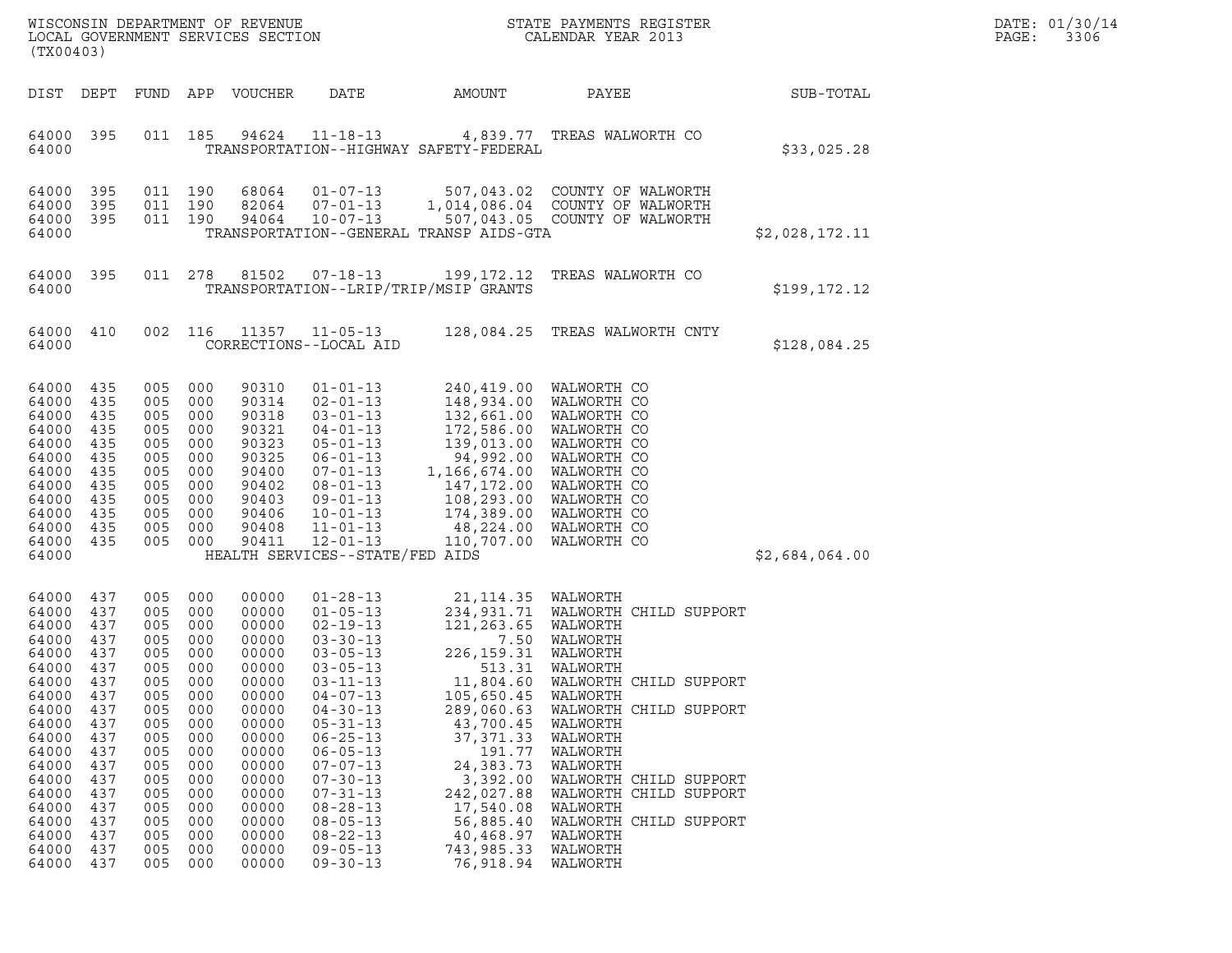| WISCONSIN DEPARTMENT OF REVENUE<br>LOCAL GOVERNMENT SERVICES SECTION | STATE PAYMENTS REGISTER<br>CALENDAR YEAR 2013 | DATE: 01/30/14<br>PAGE:<br>3307 |
|----------------------------------------------------------------------|-----------------------------------------------|---------------------------------|

|                                                                    |                   |                                                     |                   |                         |                                                    | WISCONSIN DEPARTMENT OF REVENUE<br>LOCAL GOVERNMENT SERVICES SECTION<br>(TX00403)<br>STATE PAYMENTS REGISTER<br>CALENDAR YEAR 2013                                                                                                             | D.<br>$\mathbf{P}$           |                |  |
|--------------------------------------------------------------------|-------------------|-----------------------------------------------------|-------------------|-------------------------|----------------------------------------------------|------------------------------------------------------------------------------------------------------------------------------------------------------------------------------------------------------------------------------------------------|------------------------------|----------------|--|
| DIST DEPT                                                          |                   |                                                     |                   | FUND APP VOUCHER        | DATE                                               | AMOUNT                                                                                                                                                                                                                                         | <b>PAYEE Example 2</b>       | SUB-TOTAL      |  |
| 64000 437<br>64000 437<br>64000<br>64000 437<br>64000 437<br>64000 | 437               | 005 000<br>005 000<br>005 000<br>005 000<br>005 000 |                   |                         | 00000 12-30-13                                     | 00000 10-06-13 54,968.88 WALWORTH<br>00000 10-05-13 268,678.83 WALWORTH CHILD SUPPORT<br>00000 10-10-13 56,588.92 WALWORTH CHILD SUPPORT<br>00000 11-19-13 50,268.54 WALWORTH<br>44,331.78 WALWORTH<br>CHILDREN & FAMILIES--STATE/FEDERAL AIDS |                              | \$2,772,208.34 |  |
| 64000 455<br>64000                                                 |                   |                                                     |                   |                         |                                                    | 002 221 04872 07-30-13 1,280.00 TREAS WALWORTH CNTY<br>JUSTICE--LAW ENFORCEMENT SERVICES AID                                                                                                                                                   |                              | \$1,280.00     |  |
| 64000 455<br>64000                                                 |                   |                                                     |                   | 002 225 02524           |                                                    | 02-15-13 86,616.00 TREAS WALWORTH CNTY<br>JUSTICE--LAW ENFORCEMENT--DRUG CRIMES                                                                                                                                                                |                              | \$86,616.00    |  |
| 64000 455<br>64000                                                 |                   |                                                     |                   | 002 231 00613           | JUSTICE--LAW ENFORCEMENT TRAINING                  | 02-19-13 25,280.00 TREAS WALWORTH CNTY                                                                                                                                                                                                         |                              | \$25, 280.00   |  |
| 64000 455<br>64000 455<br>64000 455<br>64000 455<br>64000          |                   | 002 251<br>002 251<br>002 251<br>002 251            |                   |                         |                                                    | 00050 09-16-13 28,887.00 TREAS WALWORTH CNTY<br>00087 09-17-13 18,885.48 TREAS WALWORTH CNTY<br>00092 09-17-13 710.00 TREAS WALWORTH CNTY<br>00560 12-13-13 29,443.00 TREAS WALWORTH CNTY<br>JUSTICE--TRUANCY PROGRAM-GRANT FUNDS              |                              | \$77,925.48    |  |
| 64000 455<br>64000 455<br>64000                                    |                   | 002 532<br>002 532                                  |                   | 00065<br>04798          | $07 - 30 - 13$                                     | 03-12-13 32, 275.59 TREAS WALWORTH CNTY<br>30,191.37 TREAS WALWORTH CNTY<br>JUSTICE--VICTIM/WITNESS ASSISTANCE SERV                                                                                                                            |                              | \$62,466.96    |  |
| 64000 465<br>64000 465<br>64000                                    |                   | 002 308<br>002 308                                  |                   | 00617<br>01303          |                                                    | 03-19-13 8,605.00 TREAS WALWORTH CNTY<br>07-12-13 9,560.00 TREAS WALWORTH CNTY<br>MILITARY AFFAIRS-EMER MGMT-RESPONSE EQMT                                                                                                                     |                              | \$18, 165.00   |  |
| 64000 465<br>64000 465<br>64000                                    |                   | 002 337                                             | 002 337           | 00435<br>00711          |                                                    | 02-01-13 12,345.00 TREAS WALWORTH CNTY<br>06-28-13 13,049.00 TREAS WALWORTH CNTY<br>MILITARY AFFAIRS-EMERGENCY MGMT PLANNING                                                                                                                   |                              | \$25,394.00    |  |
| 64000<br>64000<br>64000<br>64000                                   | 465<br>465<br>465 | 002<br>002<br>002                                   | 342<br>342<br>342 | 00391<br>00589<br>00783 | $01 - 30 - 13$<br>$03 - 18 - 13$<br>$08 - 14 - 13$ | 31,651.48<br>2,500.34 TREAS WALWORTH CNTY<br>30,719.17 TREAS WALWORTH CNTY<br>MILITARY AFFAIRS-EMERGENCY MGMT-FED FUND                                                                                                                         | TREAS WALWORTH CNTY          | \$64,870.99    |  |
| 64000<br>64000                                                     | 485               | 002                                                 | 127               | 05228                   | $06 - 06 - 13$<br>VETERANS AFFAIRS GRANTS          | 1,300.00 TREAS WALWORTH CNTY                                                                                                                                                                                                                   |                              | \$1,300.00     |  |
| 64000 485                                                          |                   | 082 267                                             |                   | 05228                   | $06 - 06 - 13$                                     |                                                                                                                                                                                                                                                | 5,850.00 TREAS WALWORTH CNTY |                |  |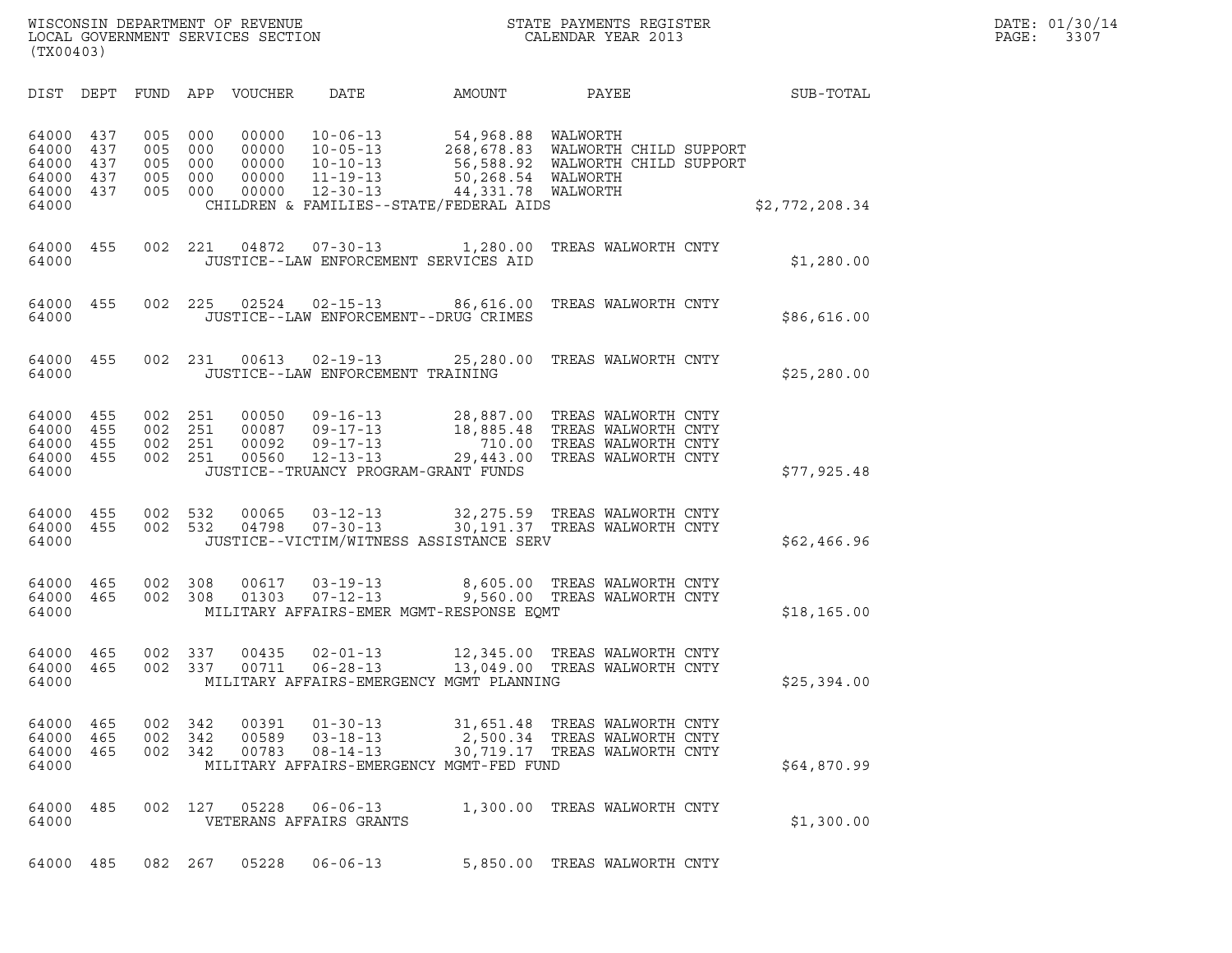| DATE: | 01/30/14 |
|-------|----------|
| PAGE: | 3308     |

| (TX00403)                                                                                                                                                                                                                     |                                                                                                                                                                      |                                                                                                                                                                                                                                                                      |                                  |                                                                                                                                                                                                                      |                                                                                                         |                             |                                                                                                                        |             | DATE: 01/30/14<br>PAGE:<br>3308 |
|-------------------------------------------------------------------------------------------------------------------------------------------------------------------------------------------------------------------------------|----------------------------------------------------------------------------------------------------------------------------------------------------------------------|----------------------------------------------------------------------------------------------------------------------------------------------------------------------------------------------------------------------------------------------------------------------|----------------------------------|----------------------------------------------------------------------------------------------------------------------------------------------------------------------------------------------------------------------|---------------------------------------------------------------------------------------------------------|-----------------------------|------------------------------------------------------------------------------------------------------------------------|-------------|---------------------------------|
|                                                                                                                                                                                                                               |                                                                                                                                                                      |                                                                                                                                                                                                                                                                      |                                  |                                                                                                                                                                                                                      | DIST DEPT FUND APP VOUCHER DATE                                                                         |                             | AMOUNT PAYEE SUB-TOTAL                                                                                                 |             |                                 |
|                                                                                                                                                                                                                               |                                                                                                                                                                      |                                                                                                                                                                                                                                                                      |                                  |                                                                                                                                                                                                                      | 64000    VETERANS AFFAIRS--GRANTS TO COUNTIES                                                           |                             | \$5,850.00                                                                                                             |             |                                 |
| 64000 485<br>64000                                                                                                                                                                                                            |                                                                                                                                                                      |                                                                                                                                                                                                                                                                      |                                  |                                                                                                                                                                                                                      | VETERANS AFFAIRS--GRANTS                                                                                |                             | 082 280 02506 01-02-13 1,085.65 TREAS WALWORTH CNTY                                                                    | \$1,085.65  |                                 |
| 64000 485<br>64000                                                                                                                                                                                                            |                                                                                                                                                                      |                                                                                                                                                                                                                                                                      | 083 370                          | 05228                                                                                                                                                                                                                | VETERANS AFFAIRS--GRANTS TO COUNTIES                                                                    |                             | 06-06-13 5,850.00 TREAS WALWORTH CNTY                                                                                  | \$5,850.00  |                                 |
| 64000 505<br>64000                                                                                                                                                                                                            |                                                                                                                                                                      |                                                                                                                                                                                                                                                                      | 002 116                          | 01378                                                                                                                                                                                                                | DOA--LAND INFORMATION BOARD GRANTS                                                                      |                             | 09-10-13 300.00 TREAS WALWORTH CNTY                                                                                    | \$300.00    |                                 |
| 64000<br>64000<br>64000<br>64000<br>64000<br>64000<br>64000<br>64000<br>64000<br>64000<br>64000<br>64000<br>64000<br>64000<br>64000<br>64000<br>64000<br>64000<br>64000<br>64000<br>64000<br>64000<br>64000<br>64000<br>64000 | 505<br>505<br>505<br>505<br>505<br>505<br>505<br>505<br>505<br>505<br>505<br>505<br>505<br>505<br>505<br>505<br>505<br>505<br>505<br>505<br>505<br>505<br>505<br>505 | 002 155<br>002 155<br>002 155<br>002 155<br>002 155<br>002 155<br>002 155<br>002 155<br>002 155<br>002 155<br>002 155<br>002 155<br>002 155<br>002 155<br>002 155<br>002 155<br>002 155<br>002 155<br>002 155<br>002 155<br>002 155<br>002 155<br>002 155<br>002 155 |                                  | 60056<br>60056<br>60114<br>60114<br>60212<br>60212<br>60274<br>60274<br>60359<br>60359<br>60440<br>60440<br>60463<br>60463<br>60536<br>60536<br>60616<br>60616<br>60694<br>60694<br>60790<br>60790<br>60838<br>60838 | DOA-HOUSING ASSISTANCE-FEDERAL FUNDS                                                                    |                             |                                                                                                                        | \$49,245.22 |                                 |
| 64000<br>64000<br>64000<br>64000<br>64000                                                                                                                                                                                     | - 505<br>505<br>505<br>505                                                                                                                                           | 002 643<br>002<br>002 643                                                                                                                                                                                                                                            | 643<br>002 643                   | 05078<br>10011<br>11325<br>11337                                                                                                                                                                                     | $01 - 04 - 13$<br>05-22-13<br>$07 - 05 - 13$<br>$07 - 05 - 13$<br>DOA--JUSTICE ASSISTANCE FEDERAL FUNDS | 4,578.29                    | 18,366.00 TREAS WALWORTH CNTY<br>33,305.00 TREAS WALWORTH CNTY<br>33,855.00 TREAS WALWORTH CNTY<br>TREAS WALWORTH CNTY | \$90,104.29 |                                 |
| 64000<br>64000<br>64000<br>64000                                                                                                                                                                                              | 505<br>505<br>505<br>505                                                                                                                                             | 002<br>002                                                                                                                                                                                                                                                           | 745<br>002 745<br>745<br>002 745 | 06402<br>07126<br>11221<br>11221                                                                                                                                                                                     | $01 - 24 - 13$<br>$02 - 15 - 13$<br>$06 - 19 - 13$<br>$06 - 19 - 13$                                    | 10,450.00<br>875.00<br>2.14 | TREAS WALWORTH CNTY<br>4,320.00 TREAS WALWORTH CNTY<br>TREAS WALWORTH CNTY<br>TREAS WALWORTH CNTY                      |             |                                 |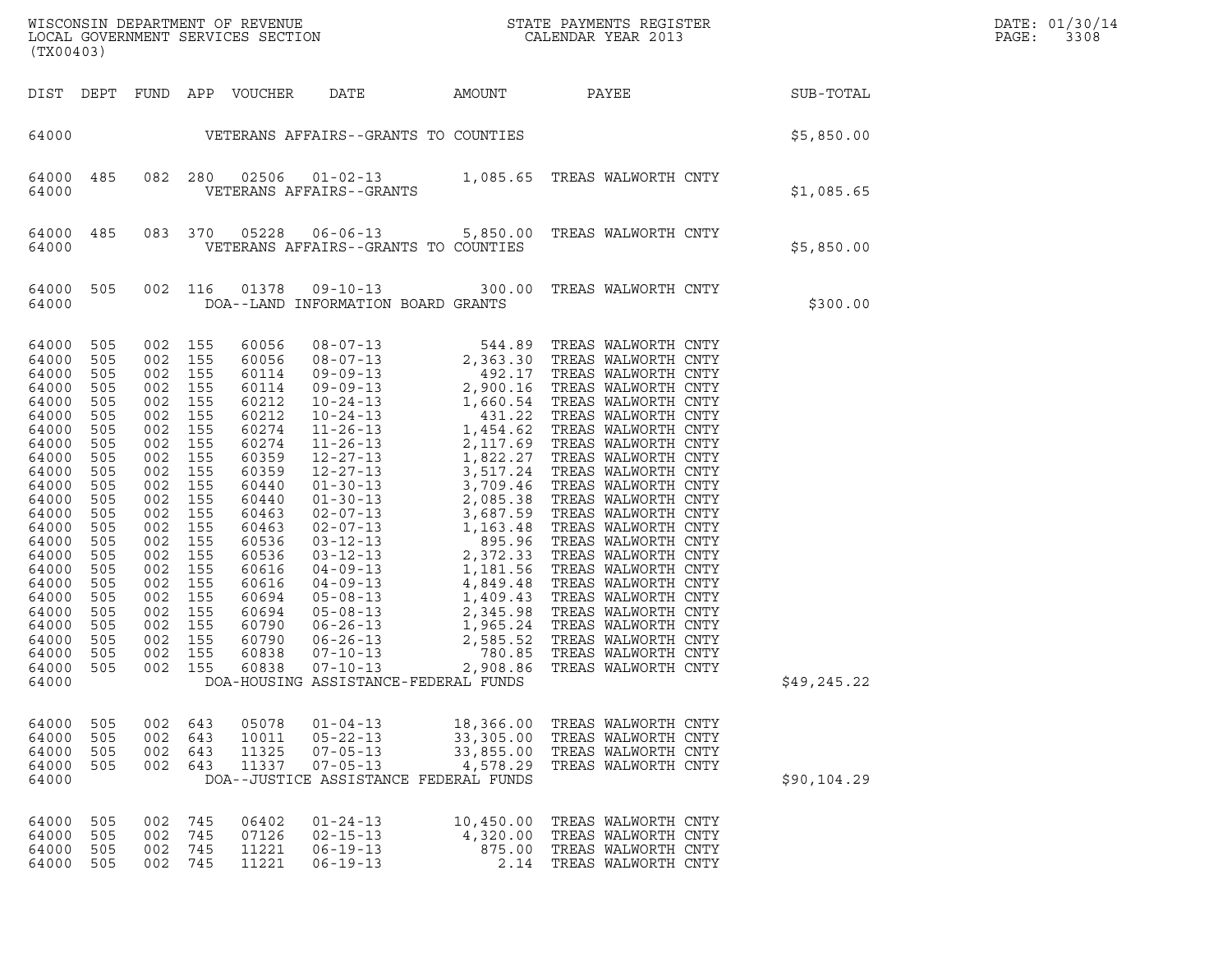| (TX00403)                                                                                                                                                                                                                                                                                                                                 |                                                                                                                                                                                                                                                          |                                                                                                                                                                                                                                                          |                                                                                                                                                                                                                                                          |                                                                                                                                                                                                                                                                                                                                  |                                                        |        |                                                                          |              |
|-------------------------------------------------------------------------------------------------------------------------------------------------------------------------------------------------------------------------------------------------------------------------------------------------------------------------------------------|----------------------------------------------------------------------------------------------------------------------------------------------------------------------------------------------------------------------------------------------------------|----------------------------------------------------------------------------------------------------------------------------------------------------------------------------------------------------------------------------------------------------------|----------------------------------------------------------------------------------------------------------------------------------------------------------------------------------------------------------------------------------------------------------|----------------------------------------------------------------------------------------------------------------------------------------------------------------------------------------------------------------------------------------------------------------------------------------------------------------------------------|--------------------------------------------------------|--------|--------------------------------------------------------------------------|--------------|
| DIST                                                                                                                                                                                                                                                                                                                                      | DEPT FUND                                                                                                                                                                                                                                                |                                                                                                                                                                                                                                                          | APP                                                                                                                                                                                                                                                      | VOUCHER                                                                                                                                                                                                                                                                                                                          | DATE                                                   | AMOUNT | PAYEE                                                                    | SUB-TOTAL    |
| 64000                                                                                                                                                                                                                                                                                                                                     |                                                                                                                                                                                                                                                          |                                                                                                                                                                                                                                                          |                                                                                                                                                                                                                                                          |                                                                                                                                                                                                                                                                                                                                  | DOA--HOUSING ASSISTANCE GRANTS                         |        |                                                                          | \$15,647.14  |
| 64000<br>64000<br>64000<br>64000<br>64000<br>64000<br>64000<br>64000<br>64000<br>64000<br>64000<br>64000<br>64000<br>64000<br>64000<br>64000<br>64000<br>64000<br>64000<br>64000<br>64000<br>64000<br>64000<br>64000<br>64000<br>64000<br>64000<br>64000<br>64000<br>64000<br>64000<br>64000<br>64000<br>64000<br>64000<br>64000<br>64000 | 505<br>505<br>505<br>505<br>505<br>505<br>505<br>505<br>505<br>505<br>505<br>505<br>505<br>505<br>505<br>505<br>505<br>505<br>505<br>505<br>505<br>505<br>505<br>505<br>505<br>505<br>505<br>505<br>505<br>505<br>505<br>505<br>505<br>505<br>505<br>505 | 035<br>035<br>035<br>035<br>035<br>035<br>035<br>035<br>035<br>035<br>035<br>035<br>035<br>035<br>035<br>035<br>035<br>035<br>035<br>035<br>035<br>035<br>035<br>035<br>035<br>035<br>035<br>035<br>035<br>035<br>035<br>035<br>035<br>035<br>035<br>035 | 371<br>371<br>371<br>371<br>371<br>371<br>371<br>371<br>371<br>371<br>371<br>371<br>371<br>371<br>371<br>371<br>371<br>371<br>371<br>371<br>371<br>371<br>371<br>371<br>371<br>371<br>371<br>371<br>371<br>371<br>371<br>371<br>371<br>371<br>371<br>371 | 60056<br>60056<br>60056<br>60114<br>60114<br>60114<br>60212<br>60212<br>60212<br>60274<br>60274<br>60274<br>60359<br>60359<br>60359<br>60440<br>60440<br>60440<br>60463<br>60463<br>60463<br>60536<br>60536<br>60536<br>60616<br>60616<br>60616<br>60694<br>60694<br>60694<br>60790<br>60790<br>60790<br>60838<br>60838<br>60838 | DOA--PUBLIC BENEFITS FUND                              |        |                                                                          | \$69,140.76  |
| 64000<br>64000                                                                                                                                                                                                                                                                                                                            | 511                                                                                                                                                                                                                                                      | 020                                                                                                                                                                                                                                                      | 180                                                                                                                                                                                                                                                      | 00052                                                                                                                                                                                                                                                                                                                            | $09 - 04 - 13$<br>GOVT ACCOUNTABILITY BD--ELECTION AID |        | 45,292.43 TREAS WALWORTH CO                                              | \$45,292.43  |
| 64000<br>64000<br>64000                                                                                                                                                                                                                                                                                                                   | 835<br>835                                                                                                                                                                                                                                               | 002<br>002                                                                                                                                                                                                                                               | 105<br>105                                                                                                                                                                                                                                               | 44611<br>81715                                                                                                                                                                                                                                                                                                                   | $11 - 18 - 13$<br>REVENUE--STATE SHARED REVENUES       |        | 07-22-13 37,415.74 TREAS WALWORTH CNTY<br>218,968.11 TREAS WALWORTH CNTY | \$256,383.85 |
| 64000<br>64000                                                                                                                                                                                                                                                                                                                            | 835                                                                                                                                                                                                                                                      | 002                                                                                                                                                                                                                                                      | 109                                                                                                                                                                                                                                                      | 01064                                                                                                                                                                                                                                                                                                                            | $07 - 22 - 13$<br>REVENUE--EXEMPT COMPUTER AID         |        | 72,288.00 TREAS WALWORTH CNTY                                            | \$72, 288.00 |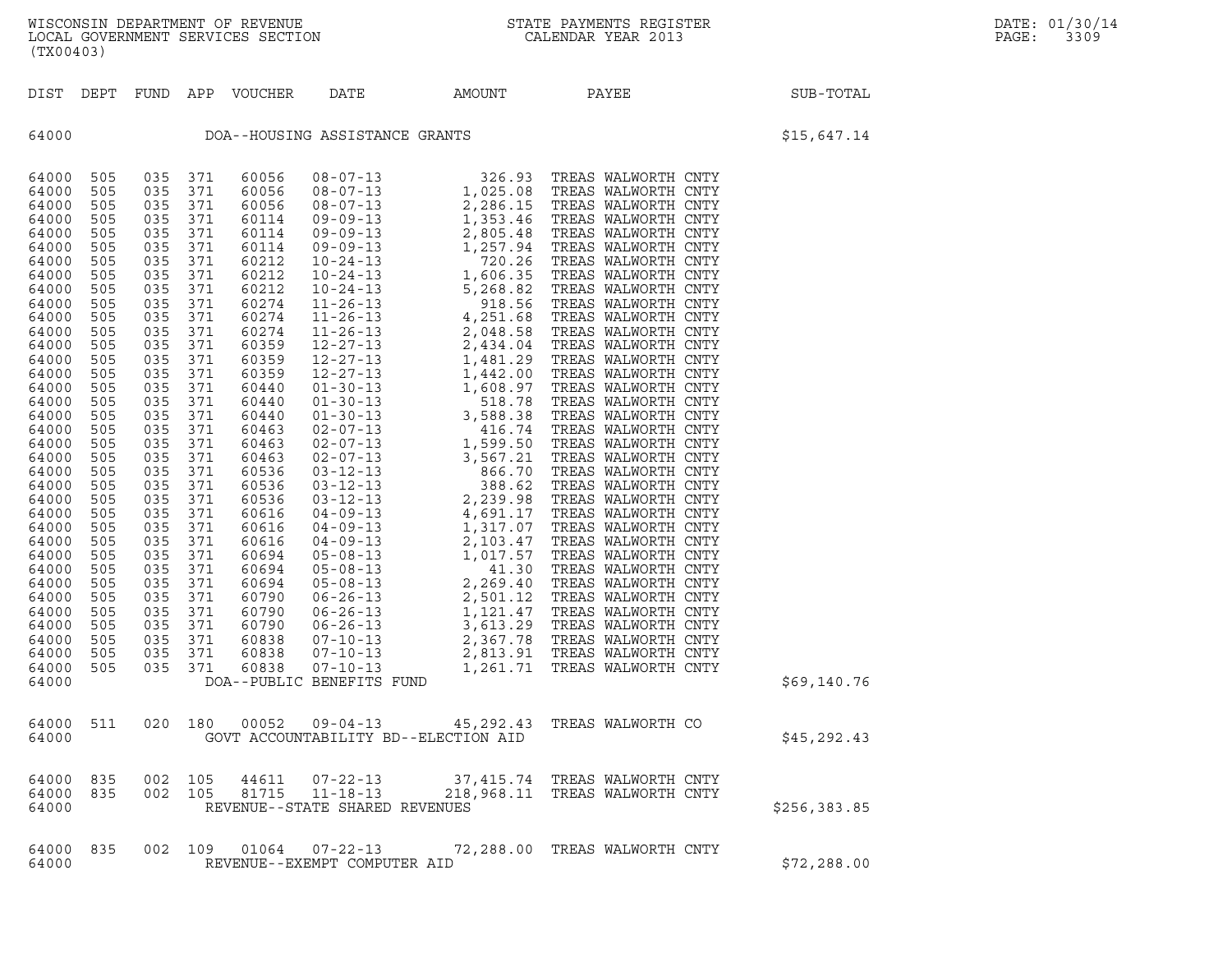| WISCONSIN DEPARTMENT OF REVENUE<br>LOCAL GOVERNMENT SERVICES SECTION<br>(TX00403) |            |            |                |                                             |                                                           | STATE PAYMENTS REGISTER<br>CALENDAR YEAR 2013           |                 | DATE: 01/30/14<br>PAGE:<br>3310 |
|-----------------------------------------------------------------------------------|------------|------------|----------------|---------------------------------------------|-----------------------------------------------------------|---------------------------------------------------------|-----------------|---------------------------------|
| DEPT<br>DIST                                                                      | FUND       | APP        | <b>VOUCHER</b> | DATE                                        | AMOUNT                                                    | PAYEE                                                   | SUB-TOTAL       |                                 |
| 835<br>64000<br>64000<br>835<br>64000                                             | 002<br>002 | 302<br>302 | 10120<br>11120 | $07 - 22 - 13$<br>$07 - 22 - 13$            | 21,448,676.80<br>REVENUE-FIRST DOLLAR/SCHOOL LEVY CREDITS | TREAS WALWORTH CNTY<br>3,036,438.11 TREAS WALWORTH CNTY | \$24,485,114.91 |                                 |
| 835<br>64000<br>64000                                                             | 021        | 363        | 37259          | $03 - 25 - 13$<br>REVENUE--LOTTERY CREDIT - |                                                           | 2,044,313.56 TREAS WALWORTH CNTY                        | \$2,044,313.56  |                                 |
| 64000                                                                             |            |            |                | DISTRICT TOTAL APPROPRIATIONS               |                                                           |                                                         | \$40,011,315.27 |                                 |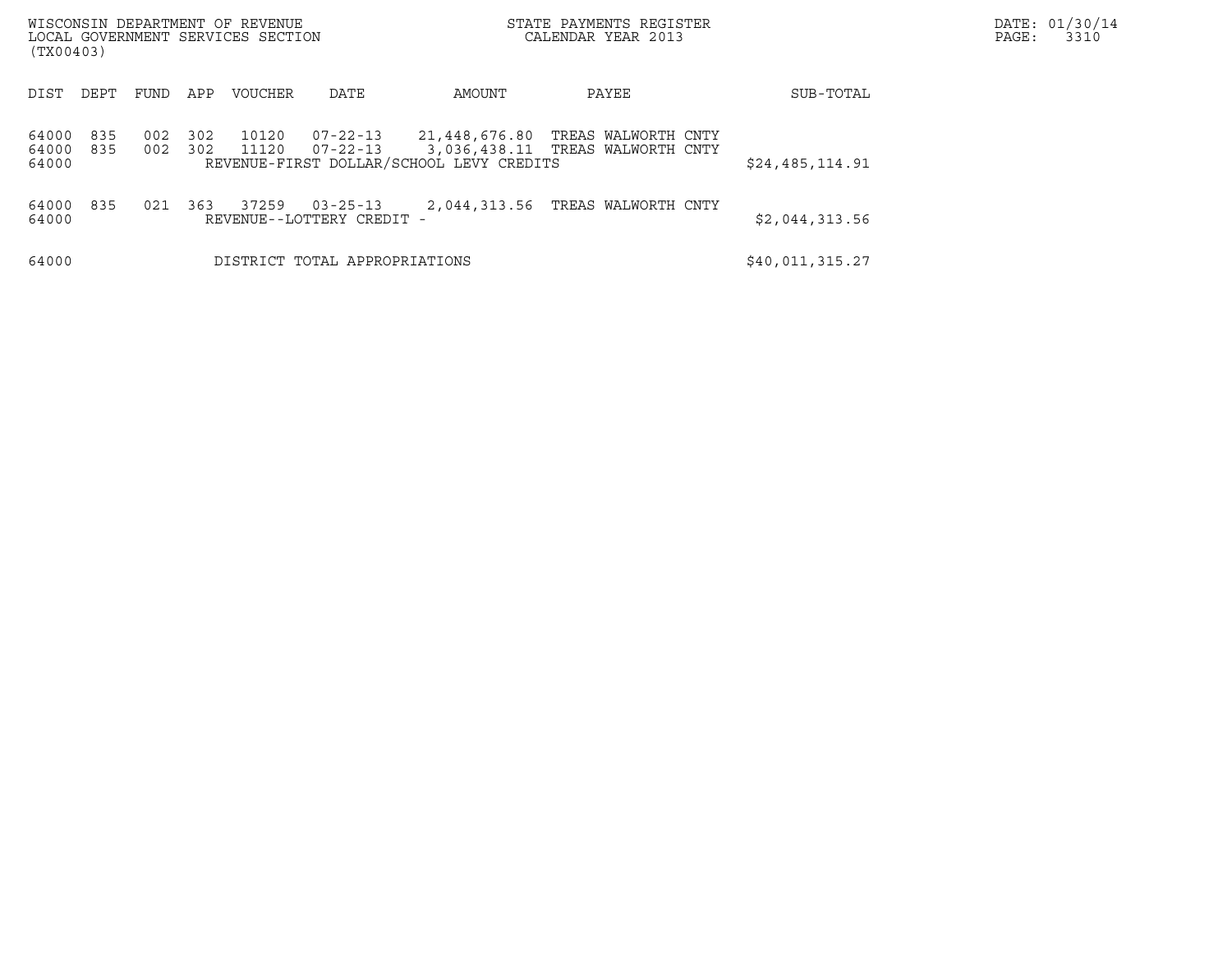| DATE: | 01/30/14 |
|-------|----------|
| PAGE: | 3311     |

| (TX00403)                                                            | ${\tt WISCOONSIM\ DEPARTMENT\ OF\ REVENUE}\qquad \qquad {\tt STATE\ PAYMENTS\ REGISTER\ LOCAL\ GOVERNMENT\ SERVICES\ SECTION\qquad \qquad {\tt CALENDAR\ YEAR\ 2013}$ |  |                                                                                      | DATE: 01/30/14<br>PAGE:<br>3311                                      |                                   |                                         |                                                                                                                                                                                                                                                                                                  |                  |  |
|----------------------------------------------------------------------|-----------------------------------------------------------------------------------------------------------------------------------------------------------------------|--|--------------------------------------------------------------------------------------|----------------------------------------------------------------------|-----------------------------------|-----------------------------------------|--------------------------------------------------------------------------------------------------------------------------------------------------------------------------------------------------------------------------------------------------------------------------------------------------|------------------|--|
|                                                                      |                                                                                                                                                                       |  |                                                                                      | DIST DEPT FUND APP VOUCHER                                           | DATE                              | <b>AMOUNT</b>                           | PAYEE                                                                                                                                                                                                                                                                                            | <b>SUB-TOTAL</b> |  |
| 64002                                                                | 64002 165                                                                                                                                                             |  |                                                                                      |                                                                      |                                   | SAFETY/PROF SERV--FIRE INSURANCE DUES   | 002 225 01625 07-03-13 3,220.25 TREAS TN BLOOMFIELD                                                                                                                                                                                                                                              | \$3,220.25       |  |
|                                                                      | 64002 370                                                                                                                                                             |  | 002 503                                                                              | 16292                                                                |                                   | NAT RESOURCES--AIDS IN LIEU OF TAXES    | 03-05-13 113.79 TREAS TN BLOOMFIELD<br>TOWN SHARE 18.14                                                                                                                                                                                                                                          |                  |  |
| 64002                                                                |                                                                                                                                                                       |  |                                                                                      |                                                                      |                                   |                                         |                                                                                                                                                                                                                                                                                                  | \$113.79         |  |
| 64002<br>64002<br>64002 370<br>64002                                 | 370<br>370                                                                                                                                                            |  | 012 579<br>012 579<br>012 579                                                        | 18925<br>18925<br>18925                                              |                                   | NAT RESOURCES--AIDS IN LIEU OF TAXES    | 04-15-13 63.17 TREAS TN BLOOMFIELD<br>04-15-13 27.70 TREAS TN BLOOMFIELD<br>04-15-13 1,430.68 TREAS TOWN BLOOMFIELD                                                                                                                                                                              | \$1,521.55       |  |
| 64002                                                                | 64002 370                                                                                                                                                             |  |                                                                                      |                                                                      | NAT RESOURCES--RU RECYCLING GRANT |                                         | 074 670 41078 05-20-13 4,535.93 TREAS TN BLOOMFIELD                                                                                                                                                                                                                                              | \$4,535.93       |  |
| 64002<br>64002<br>64002<br>64002<br>64002<br>64002<br>64002<br>64002 | 395<br>395<br>395<br>395<br>395<br>395<br>395<br>64002 395                                                                                                            |  | 011 185<br>011 185<br>011 185<br>011 185<br>011 185<br>011 185<br>011 185<br>011 185 | 63077<br>63077<br>69374<br>70850<br>74406<br>80660<br>84669<br>95222 | $08 - 19 - 13$<br>$11 - 25 - 13$  | TRANSPORTATION--HIGHWAY SAFETY-FEDERAL  | 01-28-13<br>01-28-13<br>03-25-13<br>03-25-13<br>04-08-13<br>04-08-13<br>05-13<br>05-13<br>05-13<br>07-15-13<br>086.39 TREAS TN BLOOMFIELD<br>07-15-13<br>08-19-13<br>2,026.20 TREAS TN BLOOMFIELD<br>08-19-13<br>2,026.20 TREAS TN BLOOMFIELD<br>11-25-13<br>5.0<br>5,065.99 TREAS TN BLOOMFIELD | \$13,677.81      |  |
| 64002 395<br>64002<br>64002<br>64002 395<br>64002                    | 395<br>395                                                                                                                                                            |  | 011 191<br>011 191<br>011 191<br>011 191                                             | 71626<br>77626<br>85626<br>97626                                     |                                   | TRANSPORTATION--GENERAL TRANSP AIDS-GTA | 01-07-13 17,041.85 TOWN OF BLOOMFIELD<br>04-01-13 17,041.85 TOWN OF BLOOMFIELD<br>07-01-13 17,041.85 TOWN OF BLOOMFIELD<br>10-07-13 17,041.85 TOWN OF BLOOMFIELD                                                                                                                                 | \$68,167.40      |  |
| 64002                                                                | 64002 435                                                                                                                                                             |  | 005 162                                                                              | 01HSD                                                                | $09 - 03 - 13$                    | HS--AMBULANCE FUNDING ASSISTANCE GRANTS | 5,074.86 TOWN BLOOMFIELD                                                                                                                                                                                                                                                                         | \$5,074.86       |  |
| 64002                                                                |                                                                                                                                                                       |  |                                                                                      |                                                                      |                                   | JUSTICE--LAW ENFORCEMENT TRAINING       | 64002 455 002 231 00169 02-06-13 1,120.00 TREAS TN BLOOMFIELD                                                                                                                                                                                                                                    | \$1,120.00       |  |
| 64002                                                                | 64002 835<br>64002 835                                                                                                                                                |  |                                                                                      |                                                                      | REVENUE--STATE SHARED REVENUES    |                                         | 002 105 44583 07-22-13 2,014.48 TREAS TN BLOOMFIELD<br>002 105 81687 11-18-13 11,174.58 TREAS TN BLOOMFIELD                                                                                                                                                                                      | \$13,189.06      |  |
| 64002                                                                |                                                                                                                                                                       |  |                                                                                      |                                                                      | REVENUE--EXEMPT COMPUTER AID      |                                         | 64002 835 002 109 03448 07-22-13 41.00 TREAS TN BLOOMFIELD                                                                                                                                                                                                                                       | \$41.00          |  |
|                                                                      |                                                                                                                                                                       |  |                                                                                      |                                                                      |                                   |                                         | 64002 835 002 501 00003 02-01-13 747.76 TREAS TN BLOOMFIELD                                                                                                                                                                                                                                      |                  |  |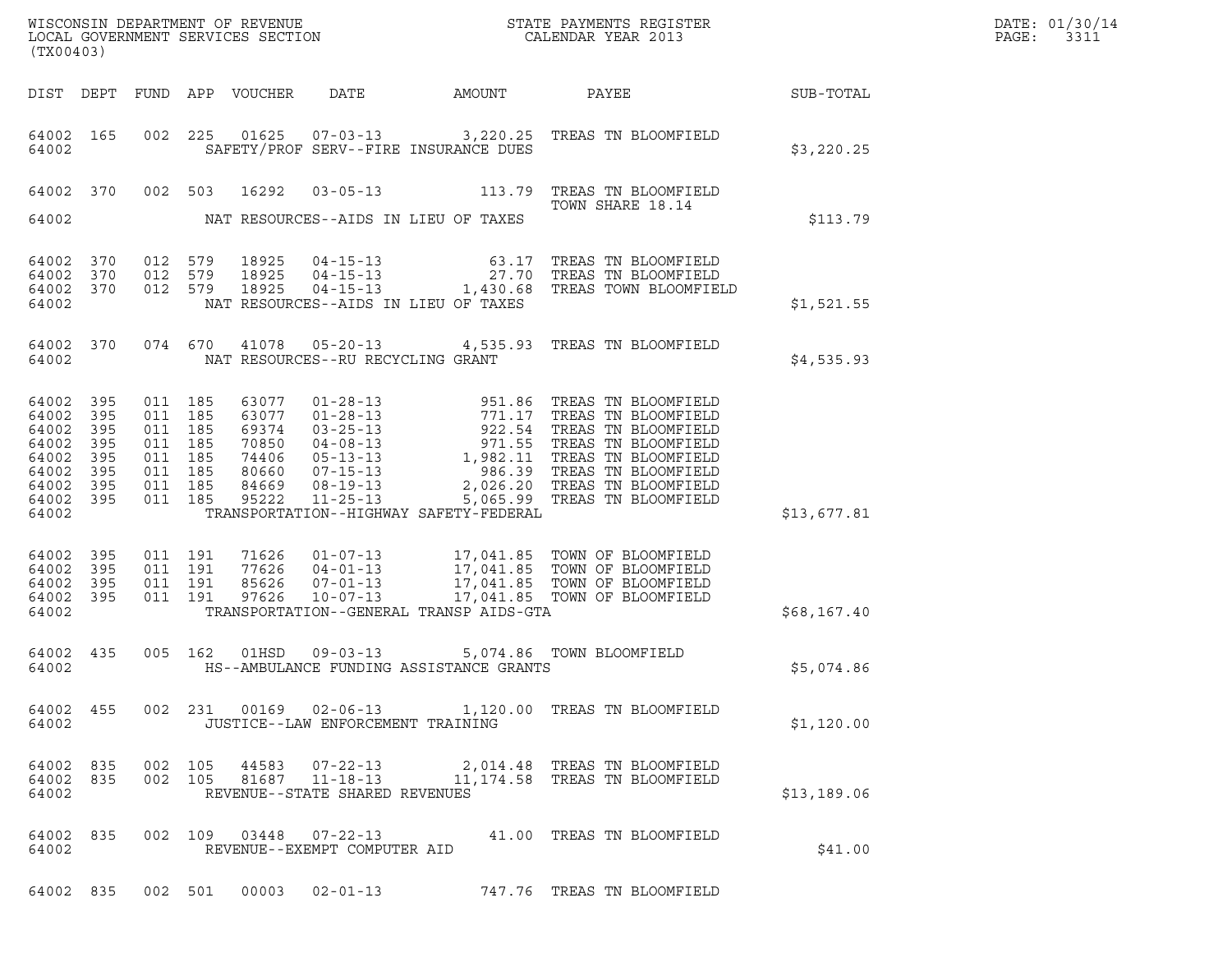| WISCONSIN DEPARTMENT OF REVENUE<br>LOCAL GOVERNMENT SERVICES SECTION<br>(TX00403) |      |      |     |                |                                             |           | STATE PAYMENTS REGISTER<br>CALENDAR YEAR 2013 |               | DATE: 01/30/14<br>3312<br>PAGE: |
|-----------------------------------------------------------------------------------|------|------|-----|----------------|---------------------------------------------|-----------|-----------------------------------------------|---------------|---------------------------------|
| DIST                                                                              | DEPT | FUND | APP | <b>VOUCHER</b> | DATE                                        | AMOUNT    | PAYEE                                         | SUB-TOTAL     |                                 |
| 64002                                                                             |      |      |     |                | DOA-PAYMENT FOR MUNICIPAL SERVICES AID      |           |                                               | \$747.76      |                                 |
| 64002<br>64002                                                                    | 835  | 021  | 363 | 35905          | $03 - 25 - 13$<br>REVENUE--LOTTERY CREDIT - | 21,945.89 | TREAS TN BLOOMFIELD                           | \$21,945.89   |                                 |
| 64002                                                                             |      |      |     |                | DISTRICT TOTAL APPROPRIATIONS               |           |                                               | \$133, 355.30 |                                 |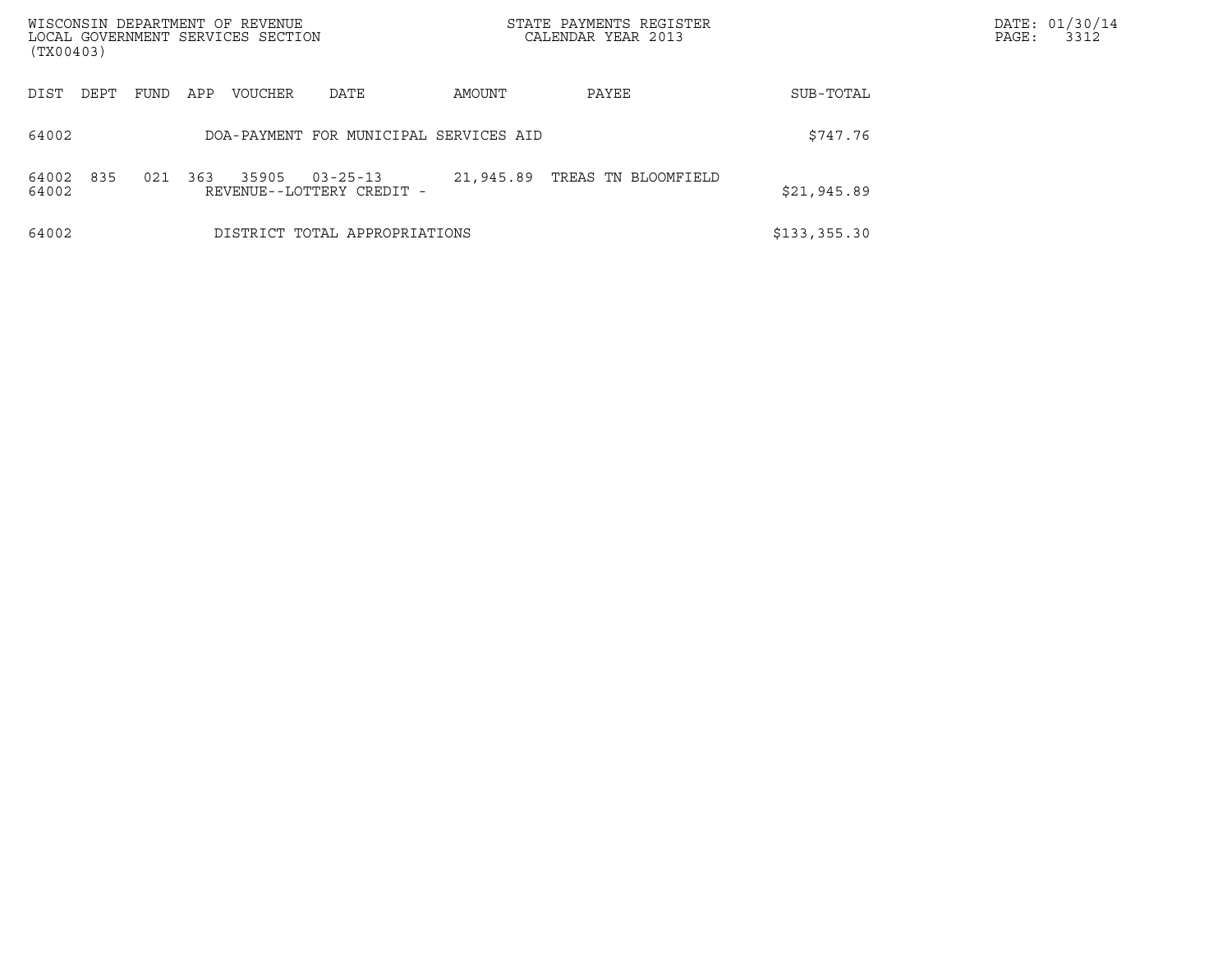| (TX00403)                                         |            |                                          |                            | ${\tt WISCONSIM\ DEPARTMENT\ OF\ REVENUE}\hbox{\tt STATE\ PAYMENTS\ REGISTER\ LOCAL\ GOVERNMENT\ SERVICES\ SECTION\thinspace\ {\tt NETATE\ PAYMENDAR\ YEAR\ 2013}$ |                                                                                                                                                                                   | DATE: 01/30/14<br>PAGE:<br>3313                                                                     |              |  |
|---------------------------------------------------|------------|------------------------------------------|----------------------------|--------------------------------------------------------------------------------------------------------------------------------------------------------------------|-----------------------------------------------------------------------------------------------------------------------------------------------------------------------------------|-----------------------------------------------------------------------------------------------------|--------------|--|
|                                                   |            |                                          | DIST DEPT FUND APP VOUCHER | DATE                                                                                                                                                               | AMOUNT PAYEE                                                                                                                                                                      |                                                                                                     | SUB-TOTAL    |  |
| 64004 165<br>64004                                |            |                                          |                            |                                                                                                                                                                    | SAFETY/PROF SERV--FIRE INSURANCE DUES                                                                                                                                             | 002 225 01626 07-03-13 6,260.85 TREAS TN DARIEN                                                     | \$6, 260.85  |  |
| 64004                                             |            |                                          |                            |                                                                                                                                                                    | NAT RESOURCES--FOREST CROP/MFL/CO FOREST                                                                                                                                          | 64004 370 012 571 36969 06-10-13 55.60 TREAS TN DARIEN                                              | \$55.60      |  |
| 64004 370<br>64004                                |            | 64004 370 012 579<br>012 579             |                            |                                                                                                                                                                    | NAT RESOURCES--AIDS IN LIEU OF TAXES                                                                                                                                              | 18926  04-15-13  428.17  TREAS TN DARIEN<br>18926  04-15-13  186.16  TREAS TOWN DARIEN              | \$614.33     |  |
| 64004 370<br>64004                                |            |                                          |                            | NAT RESOURCES--RU RECYCLING GRANT                                                                                                                                  |                                                                                                                                                                                   | 074 670 41079 05-20-13 2,534.48 TREAS TN DARIEN                                                     | \$2,534.48   |  |
| 64004 395<br>64004<br>64004<br>64004 395<br>64004 | 395<br>395 | 011 191<br>011 191<br>011 191<br>011 191 | 97627                      | $10 - 07 - 13$                                                                                                                                                     | 71627  01-07-13  20,444.92  TOWN OF DARIEN<br>77627  04-01-13  20,444.92  TOWN OF DARIEN<br>85627  07-01-13  20,444.92  TOWN OF DARIEN<br>TRANSPORTATION--GENERAL TRANSP AIDS-GTA | 20,444.95 TOWN OF DARIEN                                                                            | \$81,779.71  |  |
| 64004 835<br>64004 835<br>64004                   |            | 002 105                                  |                            | REVENUE--STATE SHARED REVENUES                                                                                                                                     |                                                                                                                                                                                   | 002 105 44584 07-22-13 4,528.05 TREAS TN DARIEN<br>002 105 81688 11-18-13 25,790.28 TREAS TN DARIEN | \$30,318.33  |  |
| 64004 835<br>64004                                |            |                                          |                            | REVENUE--EXEMPT COMPUTER AID                                                                                                                                       |                                                                                                                                                                                   | 002 109 03449 07-22-13 35.00 TREAS TN DARIEN                                                        | \$35.00      |  |
| 64004 835<br>64004                                |            |                                          |                            | REVENUE--LOTTERY CREDIT -                                                                                                                                          |                                                                                                                                                                                   | 021  363  35906  03-25-13  7,981.52  TREAS TN DARIEN                                                | \$7,981.52   |  |
| 64004                                             |            |                                          |                            | DISTRICT TOTAL APPROPRIATIONS                                                                                                                                      |                                                                                                                                                                                   |                                                                                                     | \$129,579.82 |  |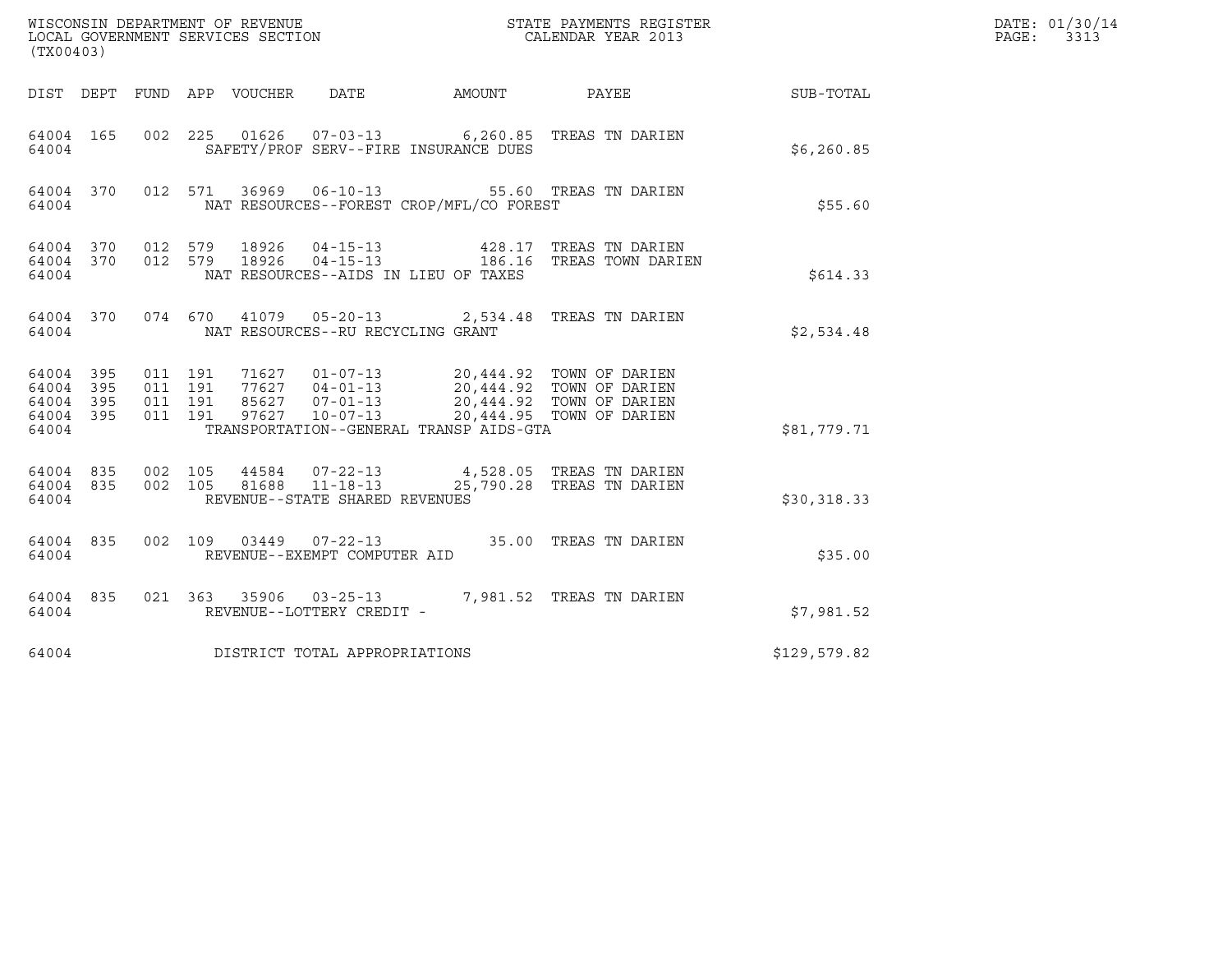| (TX00403)                                                                                                                                                                                                                                                                                                                                                                | DATE: 01/30/14<br>PAGE:<br>3314 |
|--------------------------------------------------------------------------------------------------------------------------------------------------------------------------------------------------------------------------------------------------------------------------------------------------------------------------------------------------------------------------|---------------------------------|
| DIST DEPT FUND APP VOUCHER DATE AMOUNT PAYEE TO SUB-TOTAL                                                                                                                                                                                                                                                                                                                |                                 |
| 64006 165 002 225 01627 07-03-13 28,209.75 TREAS TN DELAVAN<br>SAFETY/PROF SERV--FIRE INSURANCE DUES<br>\$28,209.75<br>64006                                                                                                                                                                                                                                             |                                 |
| 64006 165 072 262 01005 05-08-13 3,525.50 TREAS TN DELAVAN<br>SAFETY/PROF SERV--PECFA AIDS<br>64006 84006<br>\$3,525.50                                                                                                                                                                                                                                                  |                                 |
| $\begin{array}{cccccccc} 64\,00\,6 & 3\,70 & 012 & 3\,81 & 00\,00\,6 & 0\,7-2\,6-13 & & & & 3.00 & \text{TREAS TN DELAVAN} \\ 64\,00\,6 & 3\,70 & 012 & 3\,81 & 00\,564 & 03-2\,8-13 & & & 5\,6\,18\,.94 & \text{TREAS TN DELAVAN} \end{array}$<br>64006 NAT RESOURCES--BOAT PATROL<br>\$5,821.94                                                                        |                                 |
| $\begin{array}{cccccccc} 64\,00\,6 & 370 & 012 & 550 & 00006 & 07-26-13 & & & 10.39 & \text{TREAS TN DELAVAN} \\ 64\,006 & 370 & 012 & 550 & 00564 & 03-28-13 & & 20,162.64 & \text{TREAS TN DELAVAN} \end{array}$<br>NAT RESOURCES--BOATING ENFORCEMENT AIDS<br>64006<br>\$20,173.03                                                                                    |                                 |
| 64006 370 012 571 36970 06-10-13 5.40 TREAS TN DELAVAN<br>64006 MAT RESOURCES--FOREST CROP/MFL/CO FOREST<br>\$5.40                                                                                                                                                                                                                                                       |                                 |
| 64006 370 012 579 18927 04-15-13 6.00 TREAS TOWN DELAVAN<br>64006 NAT RESOURCES--AIDS IN LIEU OF TAXES<br>\$6.00                                                                                                                                                                                                                                                         |                                 |
| 64006 370 074 670 41080 05-20-13 2,296.08 TREAS TN DELAVAN<br>\$2,296.08                                                                                                                                                                                                                                                                                                 |                                 |
| 64006 370 095 512 03026 05-07-13 56,250.00 TREAS TN DELAVAN<br>64006 MAT RESOURCES--STEWARDSHIP 2000<br>\$56,250.00                                                                                                                                                                                                                                                      |                                 |
| 64006 395 011 185 71526 04-15-13 3,828.47 TREAS TN DELAVAN<br>64006 TRANSPORTATION--HIGHWAY SAFETY-FEDERAL<br>\$3,828.47                                                                                                                                                                                                                                                 |                                 |
| 64006 395 011 191 71628 01-07-13 74,888.30 TOWN OF DELAVAN<br>64006 395<br>011 191<br>77628<br>04-01-13<br>74,888.30 TOWN OF DELAVAN<br>64006 395<br>011 191<br>85628<br>$07 - 01 - 13$<br>74,888.30 TOWN OF DELAVAN<br>64006 395<br>011 191<br>$10 - 07 - 13$<br>97628<br>74,888.33 TOWN OF DELAVAN<br>64006<br>TRANSPORTATION--GENERAL TRANSP AIDS-GTA<br>\$299,553.23 |                                 |
| 64006 435<br>005 162<br>4,808.07 TOWN DELEVAN<br>64006<br>HS--AMBULANCE FUNDING ASSISTANCE GRANTS<br>\$4,808.07                                                                                                                                                                                                                                                          |                                 |
| 64006 455<br>00234<br>$02 - 07 - 13$<br>1,920.00 TREAS TN DELAVAN<br>002 231<br>64006 455<br>002 231<br>00702  03-12-13<br>2,826.09 TREAS TN DELAVAN<br>64006<br>JUSTICE--LAW ENFORCEMENT TRAINING<br>\$4,746.09                                                                                                                                                         |                                 |
| 64006 505<br>07397<br>$02 - 25 - 13$<br>749.60 TREAS TN DELAVAN<br>002 650                                                                                                                                                                                                                                                                                               |                                 |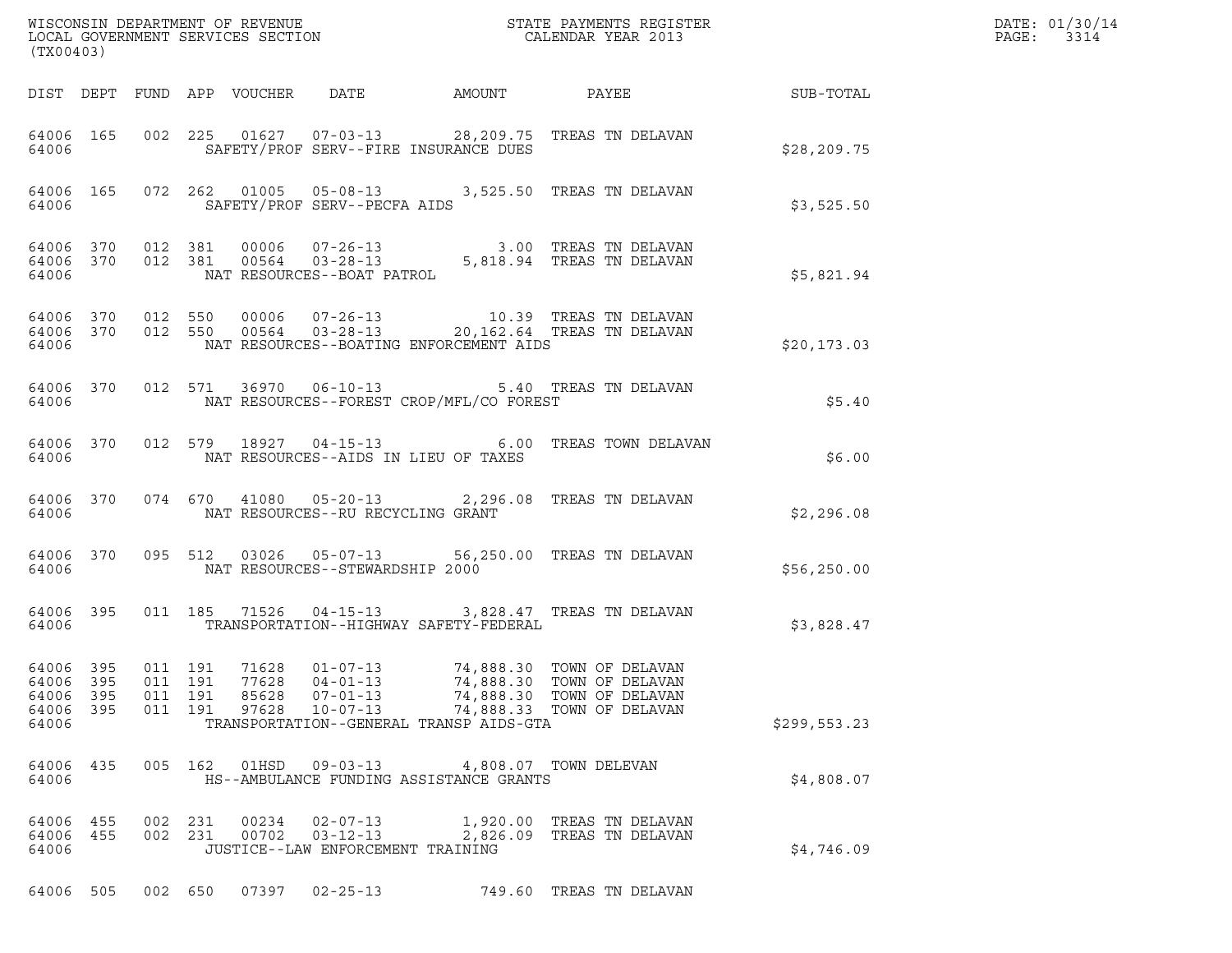| (TX00403)               |            |            |            | WISCONSIN DEPARTMENT OF REVENUE<br>LOCAL GOVERNMENT SERVICES SECTION |                                                                    |           | STATE PAYMENTS REGISTER<br>CALENDAR YEAR 2013  |              | DATE: 01/30/14<br>PAGE:<br>3315 |
|-------------------------|------------|------------|------------|----------------------------------------------------------------------|--------------------------------------------------------------------|-----------|------------------------------------------------|--------------|---------------------------------|
| DIST DEPT               |            | FUND       | APP        | VOUCHER                                                              | DATE                                                               | AMOUNT    | PAYEE                                          | SUB-TOTAL    |                                 |
| 64006                   |            |            |            |                                                                      | DOA--JUSTICE-ASSISTANCE-FEDERAL ARRA FDS                           |           |                                                | \$749.60     |                                 |
| 64006<br>64006<br>64006 | 835<br>835 | 002<br>002 | 105<br>105 | 44585<br>81689                                                       | $07 - 22 - 13$<br>$11 - 18 - 13$<br>REVENUE--STATE SHARED REVENUES | 61,265.70 | 10,781.94 TREAS TN DELAVAN<br>TREAS TN DELAVAN | \$72,047.64  |                                 |
| 64006<br>64006          | 835        | 002        | 109        | 03450                                                                | $07 - 22 - 13$<br>REVENUE--EXEMPT COMPUTER AID                     | 452.00    | TREAS TN DELAVAN                               | \$452.00     |                                 |
| 64006<br>64006          | 835        | 021        | 363        | 35907                                                                | $03 - 25 - 13$<br>REVENUE--LOTTERY CREDIT -                        |           | 1,787.47 TREAS TN DELAVAN                      | \$1,787.47   |                                 |
| 64006                   |            |            |            |                                                                      | DISTRICT TOTAL APPROPRIATIONS                                      |           |                                                | \$504,260.27 |                                 |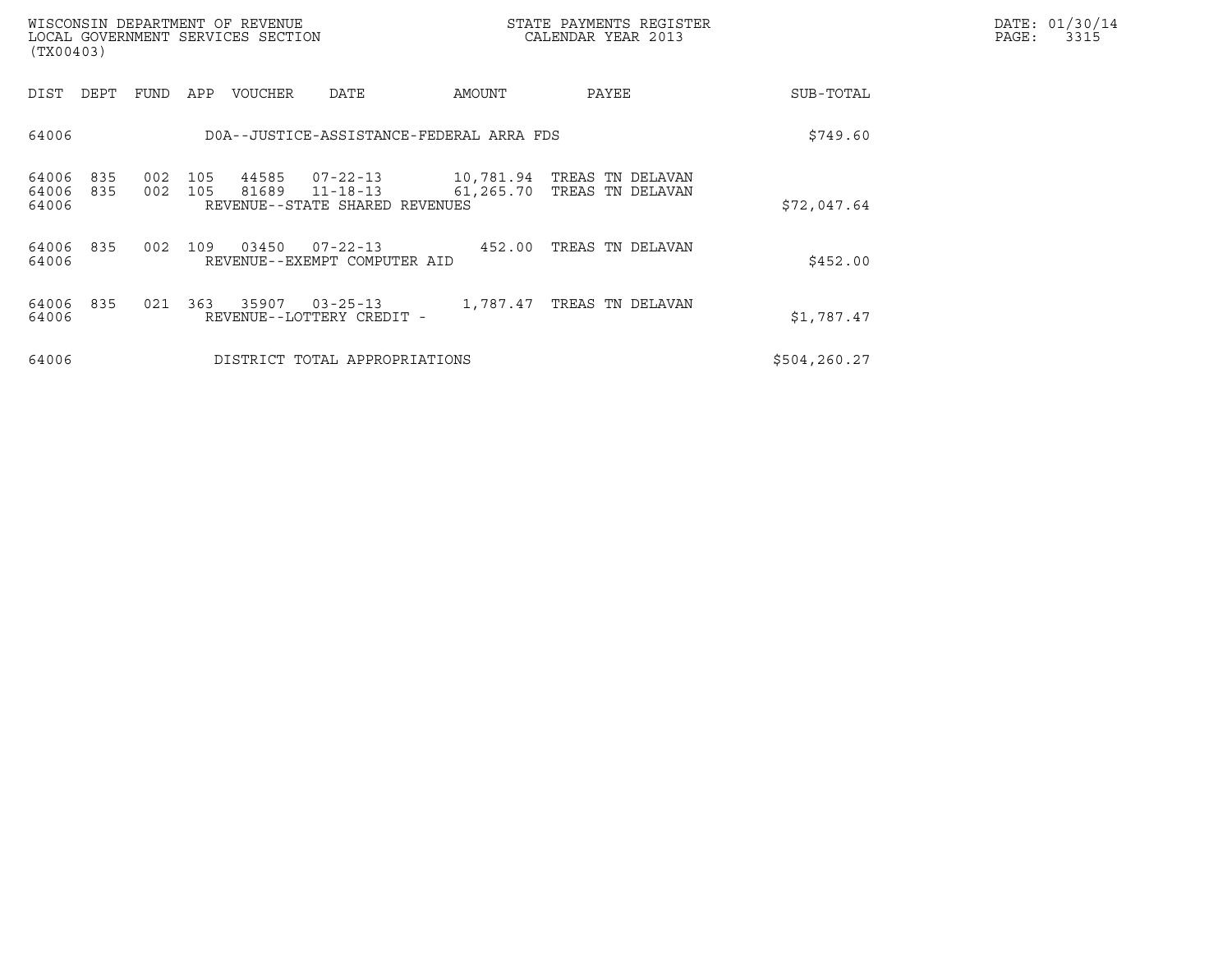| WISCONSIN DEPARTMENT OF REVENUE   | STATE PAYMENTS REGISTER | DATE: 01/30/14 |
|-----------------------------------|-------------------------|----------------|
| LOCAL GOVERNMENT SERVICES SECTION | CALENDAR YEAR 2013      | 3316<br>PAGE:  |

| (TX00403)                                                 |                          |                    |                    | WISCONSIN DEPARTMENT OF REVENUE<br>LOCAL GOVERNMENT SERVICES SECTION<br>CALENDAR YEAR 2013 | ER ET ALLENDER ET ALLENDER ET ALLENDER ET ALLENDER ET ALLENDER ET ALLENDER ET ALLENDER ET ALLENDER ET ALLENDER | DATE: 01/30/14<br>PAGE: 3316                                                   |                                                                                                                                                                                                                          |              |  |
|-----------------------------------------------------------|--------------------------|--------------------|--------------------|--------------------------------------------------------------------------------------------|----------------------------------------------------------------------------------------------------------------|--------------------------------------------------------------------------------|--------------------------------------------------------------------------------------------------------------------------------------------------------------------------------------------------------------------------|--------------|--|
|                                                           |                          |                    |                    |                                                                                            |                                                                                                                |                                                                                | DIST DEPT FUND APP VOUCHER DATE AMOUNT PAYEE SUB-TOTAL                                                                                                                                                                   |              |  |
|                                                           |                          |                    |                    |                                                                                            |                                                                                                                |                                                                                | 64008 165 002 225 01628 07-03-13 20,197.59 TREAS TN EAST TROY<br>64008 SAFETY/PROF SERV--FIRE INSURANCE DUES                                                                                                             | \$20,197.59  |  |
| 64008 370<br>64008 370<br>64008 370                       |                          |                    |                    |                                                                                            |                                                                                                                |                                                                                | 002 503 16105 02-06-13 8,691.30 TREAS TN EAST TROY<br>002 503 16105 02-06-13 1,145.13 TREAS TN EAST TROY<br>002 503 16105 02-06-13 70,342.03 TREAS TN EAST TROY<br>TOWN SHARE 8246.71                                    |              |  |
|                                                           |                          |                    |                    |                                                                                            |                                                                                                                | 64008 MAT RESOURCES--AIDS IN LIEU OF TAXES                                     |                                                                                                                                                                                                                          | \$80,178.46  |  |
| 64008                                                     |                          |                    |                    |                                                                                            | NAT RESOURCES--BOAT PATROL                                                                                     |                                                                                | $\begin{array}{cccccccc} 64008 & 370 & 012 & 381 & 00006 & 07\hbox{-}26\hbox{-}13 & & & 1.61 \\\hline 64008 & 370 & 012 & 381 & 00567 & 03\hbox{-}26\hbox{-}13 & & 3,128.11 \quad \text{TREAS TN EAST TROY} \end{array}$ | \$3,129.72   |  |
| 64008                                                     |                          |                    |                    |                                                                                            |                                                                                                                | NAT RESOURCES--BOATING ENFORCEMENT AIDS                                        | $\begin{array}{cccccc} 64008 & 370 & 012 & 550 & 00006 & 07-26-13 & & & & 5.58 & \text{TREAS TN EAST TROY} \\ 64008 & 370 & 012 & 550 & 00567 & 03-26-13 & & & 10,838.90 & \text{TREAS TN EAST TROY} \end{array}$        | \$10,844.48  |  |
| 64008                                                     |                          |                    |                    |                                                                                            |                                                                                                                | NAT RESOURCES--FOREST CROP/MFL/CO FOREST                                       | 64008 370 012 571 36971 06-10-13 11.00 TREAS TN EAST TROY                                                                                                                                                                | \$11.00      |  |
| 64008 370<br>64008 370<br>64008 370<br>64008 370<br>64008 |                          |                    |                    |                                                                                            |                                                                                                                | NAT RESOURCES--AIDS IN LIEU OF TAXES                                           | 012 579 18928 04-15-13 46.60 TREAS TN EAST TROY<br>012 579 18928 04-15-13 138.35 TREAS TOWN EAST TROY<br>012 579 18928 04-15-13 44.86 TREAS TOWN EAST TROY<br>012 579 18928 04-15-13 63.48 TREAS TOWN EAST TROY          | \$293.29     |  |
| 64008                                                     |                          |                    |                    |                                                                                            | NAT RESOURCES--RU RECYCLING GRANT                                                                              |                                                                                | 64008 370 074 670 41081 05-20-13 13,857.29 TREAS TN EAST TROY                                                                                                                                                            | \$13,857.29  |  |
| 64008                                                     |                          |                    |                    |                                                                                            |                                                                                                                | NAT RESOURCES--RU CONSOLIDATED GRANT                                           | 64008 370 074 673 41081 05-20-13 1,055.26 TREAS TN EAST TROY                                                                                                                                                             | \$1,055.26   |  |
| 64008<br>64008<br>64008<br>64008<br>64008                 | 395<br>395<br>395<br>395 | 011 191<br>011 191 | 011 191<br>011 191 | 71629<br>77629<br>85629<br>97629                                                           | $01 - 07 - 13$<br>$04 - 01 - 13$<br>$07 - 01 - 13$<br>$10 - 07 - 13$                                           | 39,444.86<br>39,444.86<br>39,444.86<br>TRANSPORTATION--GENERAL TRANSP AIDS-GTA | TOWN OF EAST TROY<br>TOWN OF EAST TROY<br>TOWN OF EAST TROY<br>39,444.87 TOWN OF EAST TROY                                                                                                                               | \$157,779.45 |  |
| 64008<br>64008                                            | 435                      |                    | 005 162            |                                                                                            |                                                                                                                | HS--AMBULANCE FUNDING ASSISTANCE GRANTS                                        | 5,149.71 TOWN EAST TROY                                                                                                                                                                                                  | \$5,149.71   |  |
| 64008<br>64008                                            | 435                      |                    | 005 163            |                                                                                            | 01LGS  11-18-13                                                                                                | HS--PREPAID MEDICAL TRANSPORT REIMBURSE                                        | 5,400.00 EAST TROY RESCUE                                                                                                                                                                                                | \$5,400.00   |  |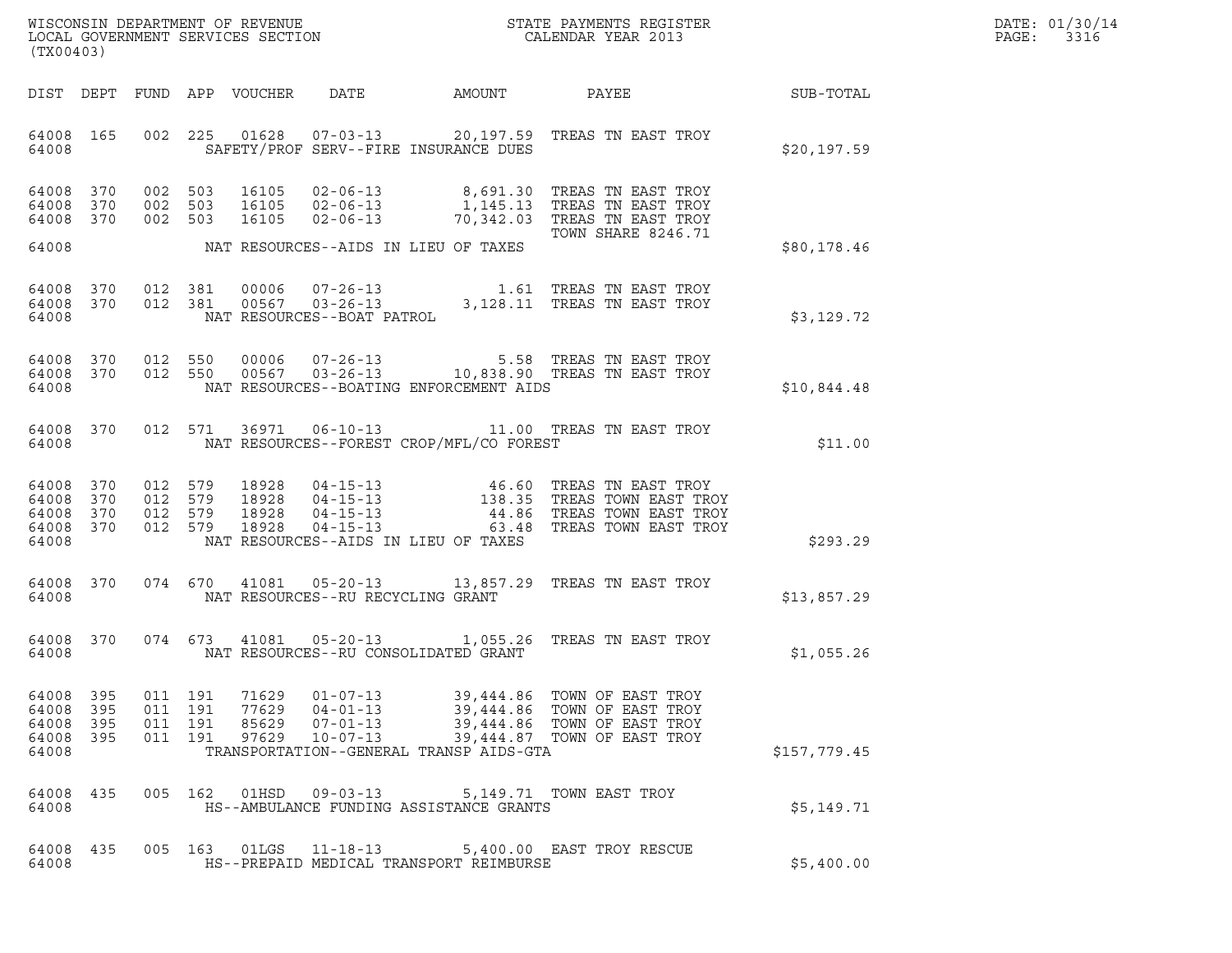| (TX00403)               |            |                  |            | WISCONSIN DEPARTMENT OF REVENUE<br>LOCAL GOVERNMENT SERVICES SECTION |                                                                    |        | STATE PAYMENTS REGISTER<br>CALENDAR YEAR 2013                     |              | DATE: 01/30/14<br>PAGE:<br>3317 |
|-------------------------|------------|------------------|------------|----------------------------------------------------------------------|--------------------------------------------------------------------|--------|-------------------------------------------------------------------|--------------|---------------------------------|
| DIST                    | DEPT       | FUND             | APP        | VOUCHER                                                              | DATE                                                               | AMOUNT | PAYEE                                                             | SUB-TOTAL    |                                 |
| 64008<br>64008          | 455        | 0 <sub>0</sub> 2 | 231        | 00249                                                                | $02 - 07 - 13$ 960.00<br>JUSTICE--LAW ENFORCEMENT TRAINING         |        | TREAS TN EAST TROY                                                | \$960.00     |                                 |
| 64008<br>64008<br>64008 | 835<br>835 | 002<br>002       | 105<br>105 | 44586<br>81690                                                       | $07 - 22 - 13$<br>$11 - 18 - 13$<br>REVENUE--STATE SHARED REVENUES |        | 7,526.81   TREAS  TN  EAST   TROY<br>37,251.14 TREAS TN EAST TROY | \$44,777.95  |                                 |
| 64008<br>64008          | 835        | 002              | 109        | 03451                                                                | $07 - 22 - 13$<br>REVENUE--EXEMPT COMPUTER AID                     | 86.00  | TREAS TN EAST TROY                                                | \$86.00      |                                 |
| 64008<br>64008          | 835        | 002              | 501        | 00003                                                                | $02 - 01 - 13$<br>DOA-PAYMENT FOR MUNICIPAL SERVICES AID           |        | 267.54 TREAS TN EAST TROY                                         | \$267.54     |                                 |
| 64008                   |            |                  |            |                                                                      | DISTRICT TOTAL APPROPRIATIONS                                      |        |                                                                   | \$343,987.74 |                                 |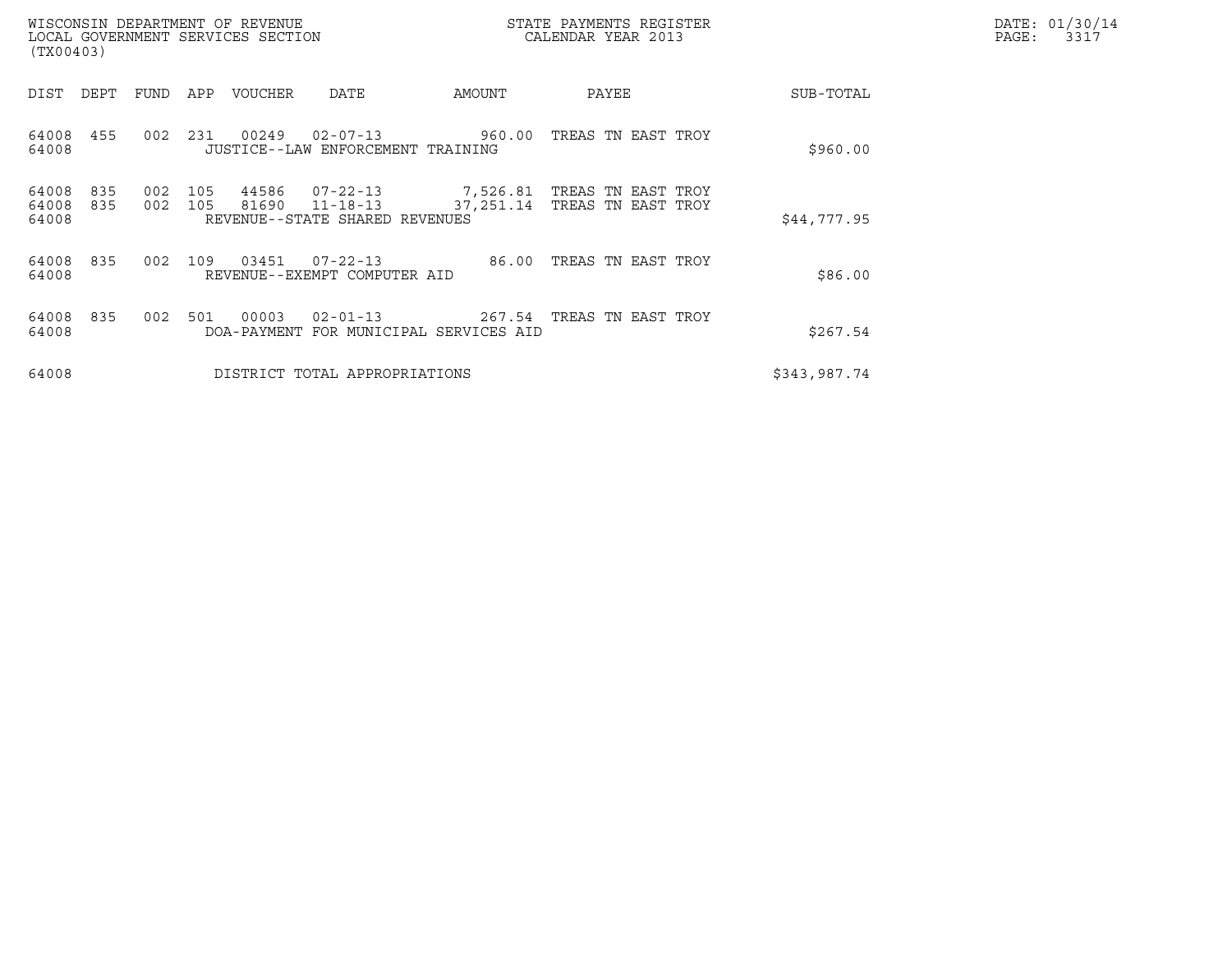| (TX00403)                                                 |           |                                          |                                      |                                      |                                          | DATE: 01/30/14<br>PAGE:<br>3318                                                                                                                                                                                                                                                                                           |               |  |
|-----------------------------------------------------------|-----------|------------------------------------------|--------------------------------------|--------------------------------------|------------------------------------------|---------------------------------------------------------------------------------------------------------------------------------------------------------------------------------------------------------------------------------------------------------------------------------------------------------------------------|---------------|--|
|                                                           |           |                                          | DIST DEPT FUND APP VOUCHER           | DATE                                 |                                          |                                                                                                                                                                                                                                                                                                                           |               |  |
| 64010                                                     | 64010 165 |                                          |                                      |                                      | SAFETY/PROF SERV--FIRE INSURANCE DUES    | 002 225 01629 07-03-13 28,008.23 TREAS TN GENEVA                                                                                                                                                                                                                                                                          | \$28,008.23   |  |
|                                                           |           |                                          |                                      |                                      |                                          | 64010 370 002 503 16106 02-06-13 2,890.15 TREAS TN GENEVA<br>TOWN SHARE 307.23                                                                                                                                                                                                                                            |               |  |
| 64010                                                     |           |                                          | NAT RESOURCES--AIDS IN LIEU OF TAXES |                                      |                                          |                                                                                                                                                                                                                                                                                                                           | \$2,890.15    |  |
| 64010 370<br>64010                                        | 64010 370 | 012 381                                  | 012 381                              | NAT RESOURCES--BOAT PATROL           |                                          | $00006$ $07-26-13$ .41 TREAS TN GENEVA<br>00570 03-26-13 800.60 TREAS TN GENEVA<br>RESOURCES--BOAT PATROL                                                                                                                                                                                                                 | \$801.01      |  |
| 64010 370<br>64010                                        |           | 64010 370 012 550<br>012 550             |                                      |                                      | NAT RESOURCES--BOATING ENFORCEMENT AIDS  | $\begin{array}{cccc} 0\,0\,0\,06 & 0\,7-2\,6-1\,3 & \qquad & 1.4\,3 & \textrm{TREAS} & \textrm{TN} & \textrm{GENEVA} \\ 0\,0\,5\,7\,0 & 0\,3-2\,6-1\,3 & 2\,,7\,74\,.\,0\,8 & \textrm{TREAS} & \textrm{TN} & \textrm{GENEVA} \end{array}$                                                                                 | \$2,775.51    |  |
| 64010                                                     | 64010 370 |                                          | 012 571                              |                                      | NAT RESOURCES--FOREST CROP/MFL/CO FOREST | 36972   06-10-13   3.00   TREAS TN GENEVA                                                                                                                                                                                                                                                                                 | \$3.00        |  |
| 64010                                                     | 64010 370 |                                          |                                      | NAT RESOURCES--AIDS IN LIEU OF TAXES |                                          | 012 579 18929 04-15-13 248.29 TREAS TOWN GENEVA                                                                                                                                                                                                                                                                           | \$248.29      |  |
| 64010                                                     | 64010 370 |                                          |                                      | NAT RESOURCES--RU RECYCLING GRANT    |                                          | 074 670 41082 05-20-13 6,489.86 TREAS TN GENEVA                                                                                                                                                                                                                                                                           | \$6,489.86    |  |
| 64010 395<br>64010 395<br>64010 395<br>64010 395<br>64010 |           | 011 191<br>011 191<br>011 191<br>011 191 |                                      |                                      | TRANSPORTATION--GENERAL TRANSP AIDS-GTA  | $\begin{array}{cccc} 71630 & 01\hbox{-}07\hbox{-}13 & 47,563.25 & \text{TOWN OF GENEVA} \\ 77630 & 04\hbox{-}01\hbox{-}13 & 47,563.25 & \text{TOWN OF GENEVA} \\ 85630 & 07\hbox{-}01\hbox{-}13 & 47,563.25 & \text{TOWN OF GENEVA} \\ 97630 & 10\hbox{-}07\hbox{-}13 & 47,563.28 & \text{TOWN OF GENEVA} \\ \end{array}$ | \$190, 253.03 |  |
| 64010 435<br>64010                                        |           |                                          | 005 162                              | 01HSD 09-03-13                       | HS--AMBULANCE FUNDING ASSISTANCE GRANTS  | 4,547.19 TOWN LAKE GENEVA                                                                                                                                                                                                                                                                                                 | \$4,547.19    |  |
| 64010                                                     |           |                                          |                                      | JUSTICE--LAW ENFORCEMENT TRAINING    |                                          | 64010 455 002 231 00288 02-08-13 1,120.00 TREAS TN GENEVA                                                                                                                                                                                                                                                                 | \$1,120.00    |  |
| 64010                                                     | 64010 505 |                                          |                                      |                                      | DOA--JUSTICE-ASSISTANCE-FEDERAL ARRA FDS | 002 650 06396 01-29-13 7,254.99 TREAS TN GENEVA                                                                                                                                                                                                                                                                           | \$7,254.99    |  |
| 64010                                                     | 64010 835 | 64010 835 002 105<br>002 105             |                                      | REVENUE--STATE SHARED REVENUES       |                                          | 44587  07-22-13  8,794.01 TREAS TN GENEVA<br>81691  11-18-13  50,360.12  TREAS TN GENEVA                                                                                                                                                                                                                                  | \$59,154.13   |  |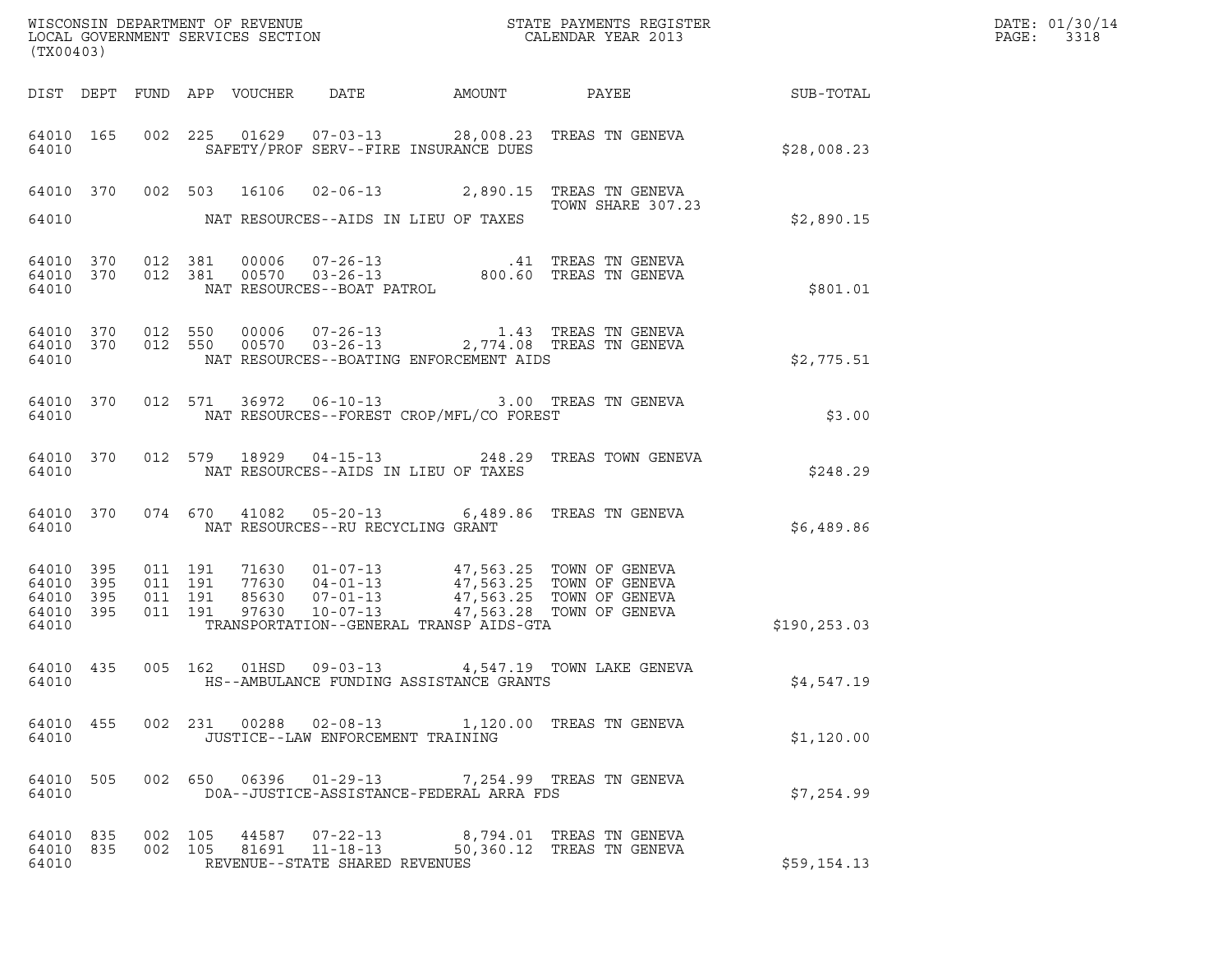| WISCONSIN DEPARTMENT OF REVENUE<br>LOCAL GOVERNMENT SERVICES SECTION<br>(TX00403) |      |     |                |                                                |          | STATE PAYMENTS REGISTER<br>CALENDAR YEAR 2013 |              | DATE: 01/30/14<br>PAGE:<br>3319 |
|-----------------------------------------------------------------------------------|------|-----|----------------|------------------------------------------------|----------|-----------------------------------------------|--------------|---------------------------------|
| DIST<br>DEPT                                                                      | FUND | APP | <b>VOUCHER</b> | DATE                                           | AMOUNT   | PAYEE                                         | SUB-TOTAL    |                                 |
| 835<br>64010<br>64010                                                             | 002  | 109 | 03452          | $07 - 22 - 13$<br>REVENUE--EXEMPT COMPUTER AID | 1,613.00 | TREAS TN GENEVA                               | \$1,613.00   |                                 |
| 835<br>64010<br>64010                                                             | 021  | 363 | 35908          | $03 - 25 - 13$<br>REVENUE--LOTTERY CREDIT -    | 1,201.45 | TREAS TN GENEVA                               | \$1,201.45   |                                 |
| 64010                                                                             |      |     |                | DISTRICT TOTAL APPROPRIATIONS                  |          |                                               | \$306,359.84 |                                 |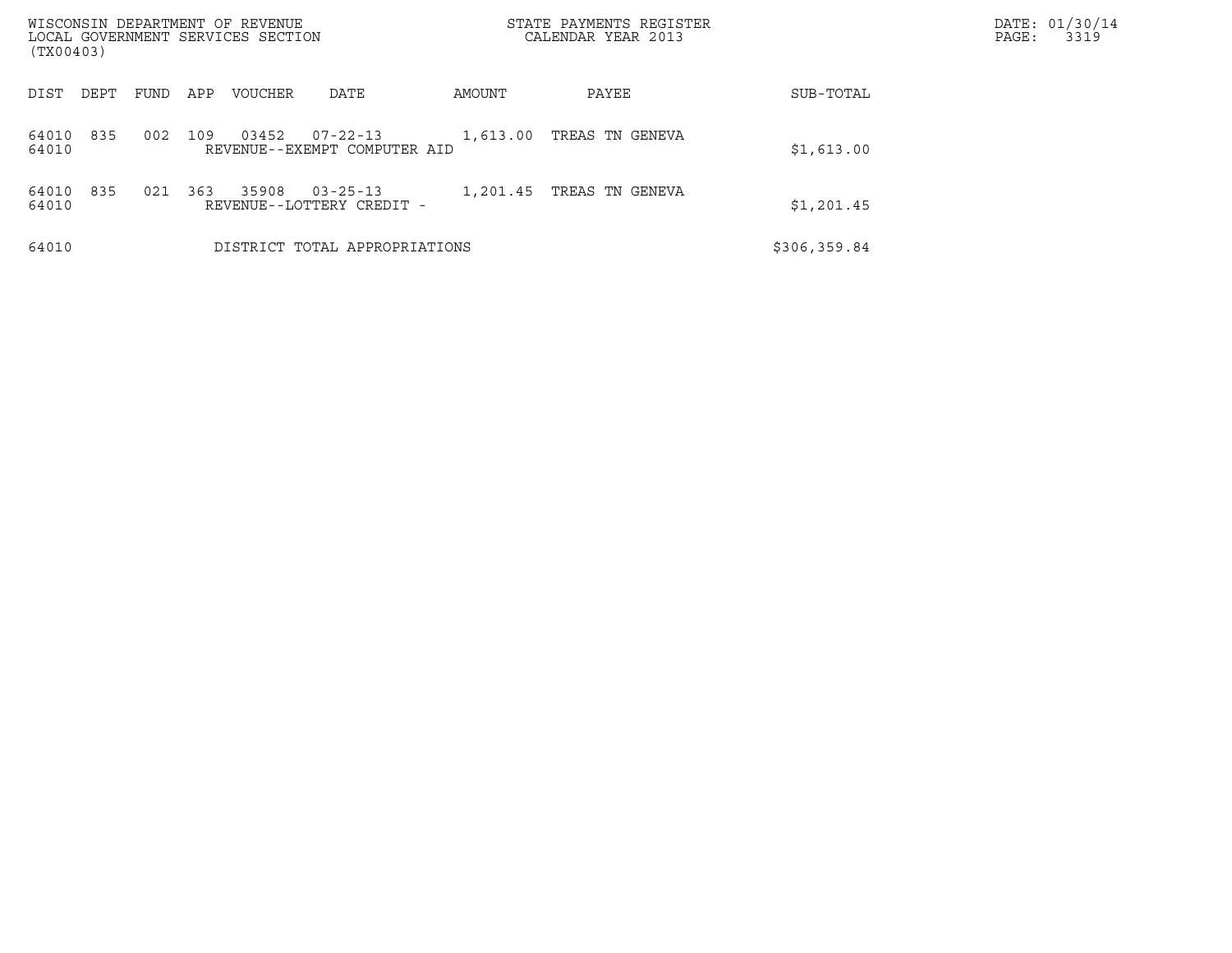| (TX00403)                                         |            |                                          |                                 |  |                                   | DATE: 01/30/14<br>$\mathtt{PAGE:}$<br>3320 |                                                                                                                                                                                                  |              |  |
|---------------------------------------------------|------------|------------------------------------------|---------------------------------|--|-----------------------------------|--------------------------------------------|--------------------------------------------------------------------------------------------------------------------------------------------------------------------------------------------------|--------------|--|
|                                                   |            |                                          | DIST DEPT FUND APP VOUCHER DATE |  |                                   |                                            | AMOUNT PAYEE SUB-TOTAL                                                                                                                                                                           |              |  |
| 64012 165<br>64012                                |            |                                          |                                 |  |                                   | SAFETY/PROF SERV--FIRE INSURANCE DUES      | 002 225 01630 07-03-13 8,003.97 TREAS TN LA FAYETTE                                                                                                                                              | \$8,003.97   |  |
| 64012 370<br>64012                                |            |                                          |                                 |  |                                   | NAT RESOURCES--FOREST CROP/MFL/CO FOREST   | 012 571 36973 06-10-13 86.60 TREAS TN LA FAYETTE                                                                                                                                                 | \$86.60      |  |
| 64012 370<br>64012                                |            |                                          |                                 |  |                                   | NAT RESOURCES--AIDS IN LIEU OF TAXES       | 012 579 18931 04-15-13 106.02 TREAS TOWN LA FAYETTE                                                                                                                                              | \$106.02     |  |
| 64012                                             |            |                                          |                                 |  | NAT RESOURCES--RU RECYCLING GRANT |                                            | 64012 370 074 670 41083 05-20-13 3,770.84 TREAS TN LA FAYETTE                                                                                                                                    | \$3,770.84   |  |
| 64012 395<br>64012<br>64012<br>64012 395<br>64012 | 395<br>395 | 011 191<br>011 191<br>011 191<br>011 191 |                                 |  |                                   | TRANSPORTATION--GENERAL TRANSP AIDS-GTA    | 71631  01-07-13  23,032.96 TOWN OF LA FAYETTE<br>77631  04-01-13  23,032.96 TOWN OF LA FAYETTE<br>85631  07-01-13  23,032.96 TOWN OF LA FAYETTE<br>97631  10-07-13  23,032.96 TOWN OF LA FAYETTE | \$92,131.84  |  |
| 64012 835 002 105<br>64012 835<br>64012           |            |                                          |                                 |  | REVENUE--STATE SHARED REVENUES    |                                            | 002 105 44588 07-22-13 3,034.06 TREAS TN LA FAYETTE<br>002 105 81692 11-18-13 17,204.73 TREAS TN LA FAYETTE                                                                                      | \$20,238.79  |  |
| 64012 835<br>64012                                |            |                                          |                                 |  | REVENUE--EXEMPT COMPUTER AID      |                                            | 002 109 03453 07-22-13 67.00 TREAS TN LA FAYETTE                                                                                                                                                 | \$67.00      |  |
| 64012 835<br>64012                                |            |                                          |                                 |  |                                   | DOA-PAYMENT FOR MUNICIPAL SERVICES AID     | 002 501 00003 02-01-13 74.94 TREAS TN LA FAYETTE                                                                                                                                                 | \$74.94      |  |
| 64012                                             |            |                                          |                                 |  | DISTRICT TOTAL APPROPRIATIONS     |                                            |                                                                                                                                                                                                  | \$124,480.00 |  |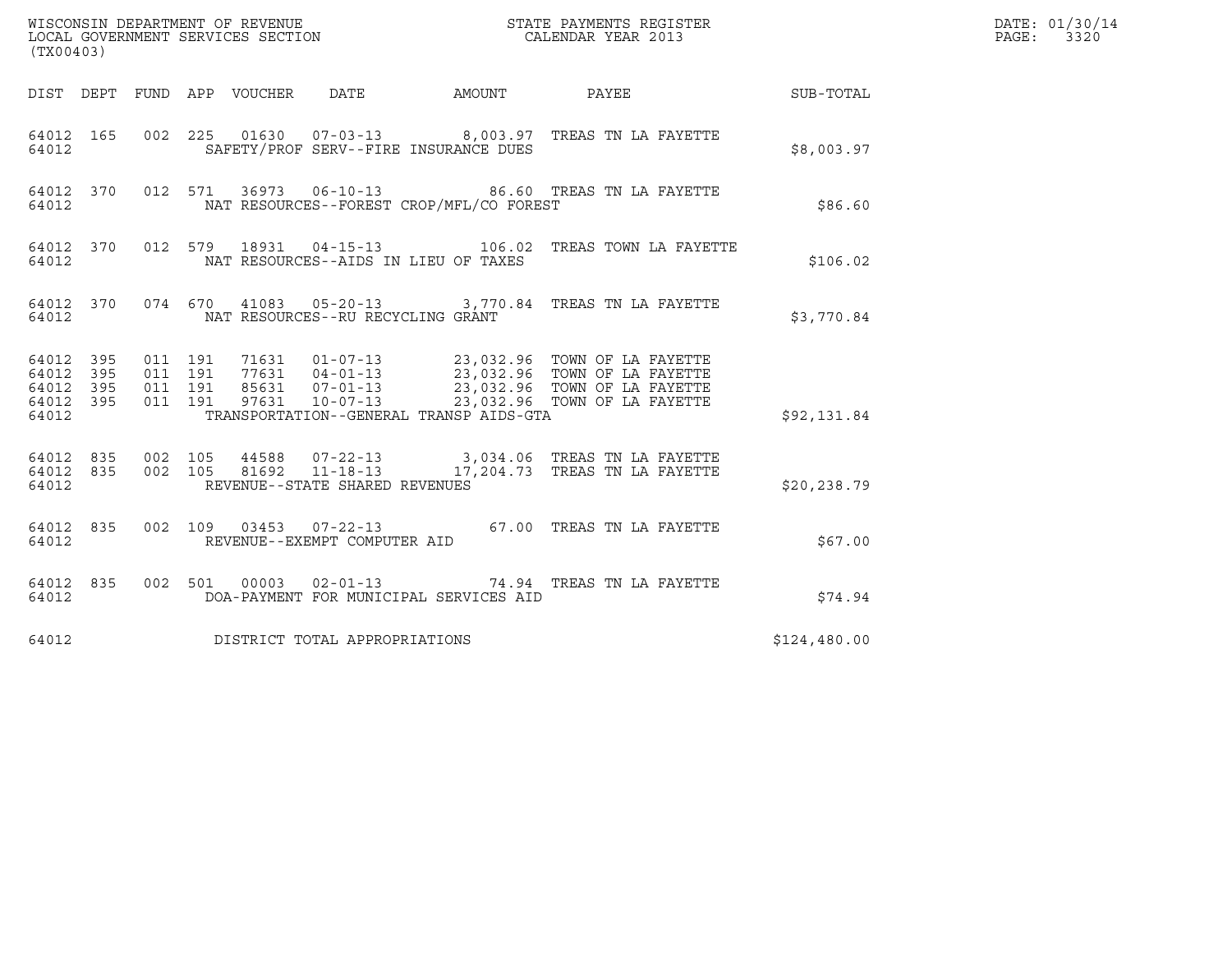| (TX00403)                                             |           |                                          |                    | LOCAL GOVERNMENT SERVICES SECTION |                                                                             |              |                                                                                                                                                     |                  | DATE: 01/30/14<br>PAGE:<br>3321 |
|-------------------------------------------------------|-----------|------------------------------------------|--------------------|-----------------------------------|-----------------------------------------------------------------------------|--------------|-----------------------------------------------------------------------------------------------------------------------------------------------------|------------------|---------------------------------|
|                                                       |           |                                          |                    | DIST DEPT FUND APP VOUCHER DATE   |                                                                             | AMOUNT PAYEE |                                                                                                                                                     | <b>SUB-TOTAL</b> |                                 |
| 64014 165<br>64014                                    |           |                                          |                    |                                   | SAFETY/PROF SERV--FIRE INSURANCE DUES                                       |              | 002 225 01631 07-03-13 16, 236.11 TREAS TN LA GRANGE                                                                                                | \$16, 236.11     |                                 |
| 64014                                                 |           |                                          |                    |                                   | NAT RESOURCES--AIDS IN LIEU OF TAXES                                        |              | 64014 370 002 503 16107 02-06-13 61,495.76 TREAS TN LA GRANGE<br>TOWN SHARE 2055.52                                                                 | \$61,495.76      |                                 |
| 64014 370<br>64014 370<br>64014                       |           | 012 381                                  | 012 381            |                                   |                                                                             |              | 81  00006  07-26-13   3.60 TREAS TN LA GRANGE<br>81  00574  03-26-13   6,980.19 TREAS TN LA GRANGE<br>NAT RESOURCES--BOAT PATROL                    | \$6,983.79       |                                 |
| 64014 370<br>64014                                    | 64014 370 | 012 550                                  | 012 550            | 00006<br>00574                    | $07 - 26 - 13$<br>NAT RESOURCES--BOATING ENFORCEMENT AIDS                   |              | 12.46 TREAS TN LA GRANGE<br>03-26-13 24,186.37 TREAS TN LA GRANGE                                                                                   | \$24,198.83      |                                 |
| 64014                                                 | 64014 370 |                                          |                    |                                   | NAT RESOURCES--FOREST CROP/MFL/CO FOREST                                    |              | 012 571 36974 06-10-13 84.01 TREAS TN LA GRANGE                                                                                                     | \$84.01          |                                 |
| 64014                                                 | 64014 370 |                                          |                    |                                   | NAT RESOURCES--AIDS IN LIEU OF TAXES                                        |              | 012 579 18930 04-15-13 5,421.22 TREAS TN LA GRANGE                                                                                                  | \$5,421.22       |                                 |
| 64014                                                 | 64014 370 |                                          |                    |                                   | NAT RESOURCES--RU RECYCLING GRANT                                           |              | 074 670 41084 05-20-13 11,046.39 TREAS TN LA GRANGE                                                                                                 | \$11,046.39      |                                 |
| 64014 395<br>64014 395<br>64014<br>64014 395<br>64014 | 395       | 011 191<br>011 191<br>011 191<br>011 191 |                    | 71632<br>85632<br>97632           | 77632 04-01-13<br>$10 - 07 - 13$<br>TRANSPORTATION--GENERAL TRANSP AIDS-GTA |              | 01-07-13 32,813.50 TOWN OF LA GRANGE<br>04-01-13 32,813.50 TOWN OF LA GRANGE<br>07-01-13 32,813.50 TOWN OF LA GRANGE<br>32,813.50 TOWN OF LA GRANGE | \$131,254.00     |                                 |
| 64014 835<br>64014 835<br>64014                       |           |                                          | 002 105<br>002 105 |                                   | 44589 07-22-13<br>REVENUE--STATE SHARED REVENUES                            |              | 3,513.75 TREAS TN LA GRANGE<br>81693     11-18-13          19,887.34     TREAS                               TN LA GRANGE                           | \$23,401.09      |                                 |
| 64014 835<br>64014                                    |           |                                          |                    |                                   | 002 109 03454 07-22-13<br>REVENUE--EXEMPT COMPUTER AID                      |              | 9.00 TREAS TN LA GRANGE                                                                                                                             | \$9.00           |                                 |
| 64014                                                 |           |                                          |                    |                                   | DISTRICT TOTAL APPROPRIATIONS                                               |              |                                                                                                                                                     | \$280, 130.20    |                                 |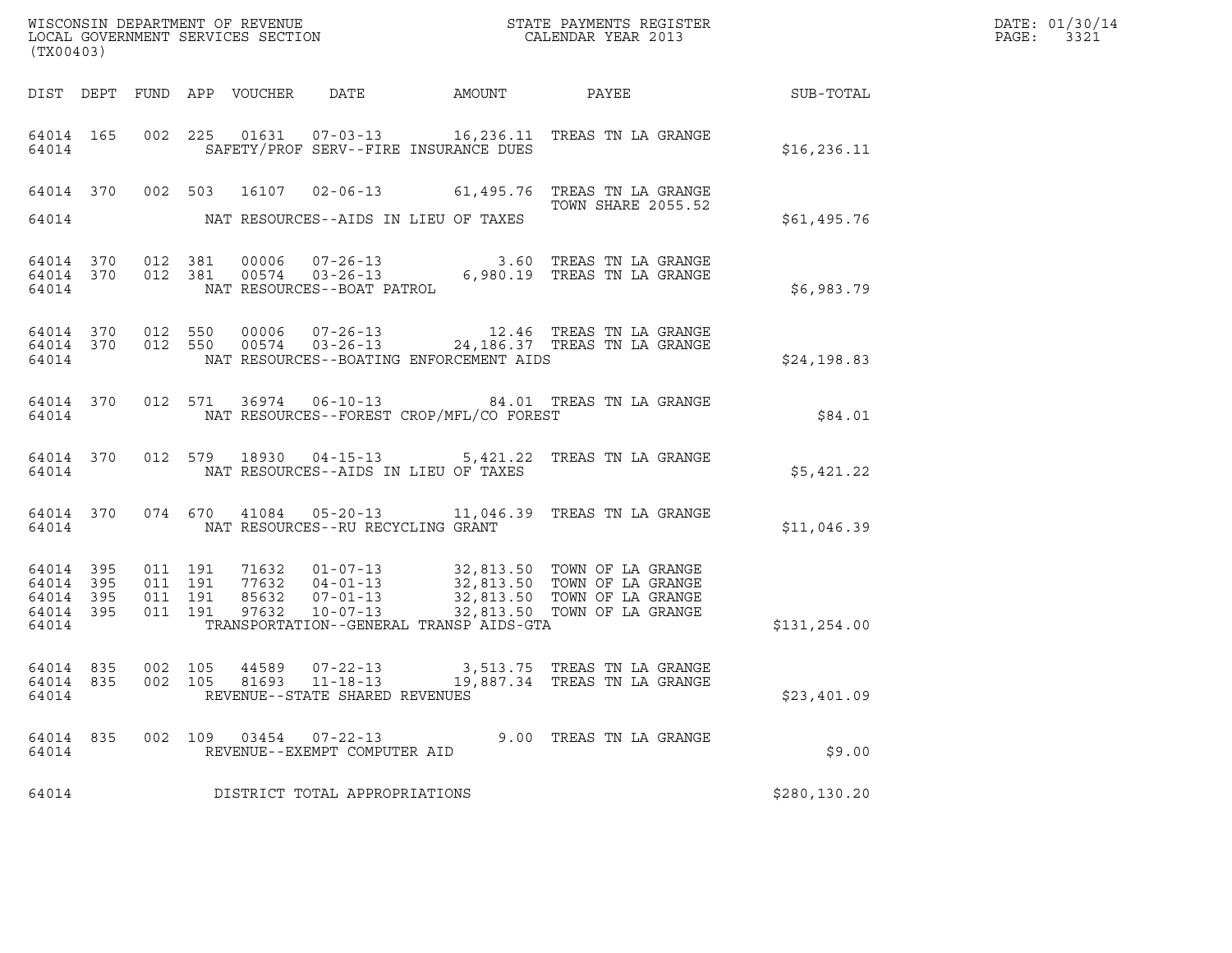| (TX00403)                       |                        |                                          |                         |                                                                                                                                                                                                                                           | ${\tt WISCONSIM\ DEPARTMENT\ OF\ REVENUE}\qquad \qquad {\tt STATE\ PAYMENTS\ REGISTER\ LOCAL\ GOVERNMENT\ SERVICES\ SECTION\qquad \qquad {\tt CALENDAR\ YEAR\ 2013}}$ |              | DATE: 01/30/14<br>PAGE: 3322 |
|---------------------------------|------------------------|------------------------------------------|-------------------------|-------------------------------------------------------------------------------------------------------------------------------------------------------------------------------------------------------------------------------------------|-----------------------------------------------------------------------------------------------------------------------------------------------------------------------|--------------|------------------------------|
|                                 |                        |                                          |                         |                                                                                                                                                                                                                                           | DIST DEPT FUND APP VOUCHER DATE AMOUNT PAYEE SUB-TOTAL                                                                                                                |              |                              |
| 64016                           | 64016 165              |                                          |                         | 002 225 01632 07-03-13 34,037.24 TREAS TN LINN<br>SAFETY/PROF SERV--FIRE INSURANCE DUES                                                                                                                                                   |                                                                                                                                                                       | \$34,037.24  |                              |
| 64016                           |                        |                                          | 64016 370 012 579 18932 | NAT RESOURCES--AIDS IN LIEU OF TAXES                                                                                                                                                                                                      | 04-15-13 67.86 TREAS TOWN LINN                                                                                                                                        | \$67.86      |                              |
|                                 | 64016                  |                                          |                         | 64016 370 074 670 41085 05-20-13 10,664.63 TREAS TN LINN<br>NAT RESOURCES--RU RECYCLING GRANT                                                                                                                                             |                                                                                                                                                                       | \$10,664.63  |                              |
| 64016 395<br>64016 395<br>64016 | 64016 395<br>64016 395 | 011 191<br>011 191<br>011 191<br>011 191 |                         | 71633  01-07-13  44,401.13  TOWN OF LINN<br>77633  04-01-13  44,401.13  TOWN OF LINN<br>85633  07-01-13  44,401.13  TOWN OF LINN<br>97633  10-07-13  44,401.16  TOWN OF LINN<br>TRANSPORTATION--GENERAL TRANSP AIDS-GTA                   |                                                                                                                                                                       | \$177,604.55 |                              |
| 64016                           | 64016 435              |                                          |                         | 005 162 01HSD 09-03-13 4,586.38 TOWN LINN<br>HS--AMBULANCE FUNDING ASSISTANCE GRANTS                                                                                                                                                      |                                                                                                                                                                       | \$4,586.38   |                              |
| 64016                           |                        |                                          |                         | HS--PREPAID MEDICAL TRANSPORT REIMBURSE                                                                                                                                                                                                   | 64016 435 005 163 01LGS 11-18-13 1,000.00 TOWN OF LINN RESCUE SQ                                                                                                      | \$1,000.00   |                              |
| 64016                           |                        |                                          |                         | $\begin{array}{cccccc} 64\,016 & 455 & 002 & 231 & 00081 & 01-10-13 & & 160.00 & \text{TREAS TN LIN} \\ 64\,016 & 455 & 002 & 231 & 00372 & 02-11-13 & & 1,120.00 & \text{TREAS TN LIN} \end{array}$<br>JUSTICE--LAW ENFORCEMENT TRAINING |                                                                                                                                                                       | \$1,280.00   |                              |
| 64016 835<br>64016              | 64016 835 002 105      | 002 105                                  |                         | REVENUE--STATE SHARED REVENUES                                                                                                                                                                                                            |                                                                                                                                                                       | \$25,852.86  |                              |
|                                 | 64016 835<br>64016     |                                          |                         | 002 109 03455 07-22-13 147.00 TREAS TN LINN<br>REVENUE--EXEMPT COMPUTER AID                                                                                                                                                               |                                                                                                                                                                       | \$147.00     |                              |
|                                 | 64016 7                |                                          |                         | 64016 835 002 501 00003 02-01-13 1,739.03 TREAS TN LINN<br>DOA-PAYMENT FOR MUNICIPAL SERVICES AID                                                                                                                                         |                                                                                                                                                                       | \$1,739.03   |                              |
| 64016                           |                        |                                          |                         | DISTRICT TOTAL APPROPRIATIONS                                                                                                                                                                                                             |                                                                                                                                                                       | \$256,979.55 |                              |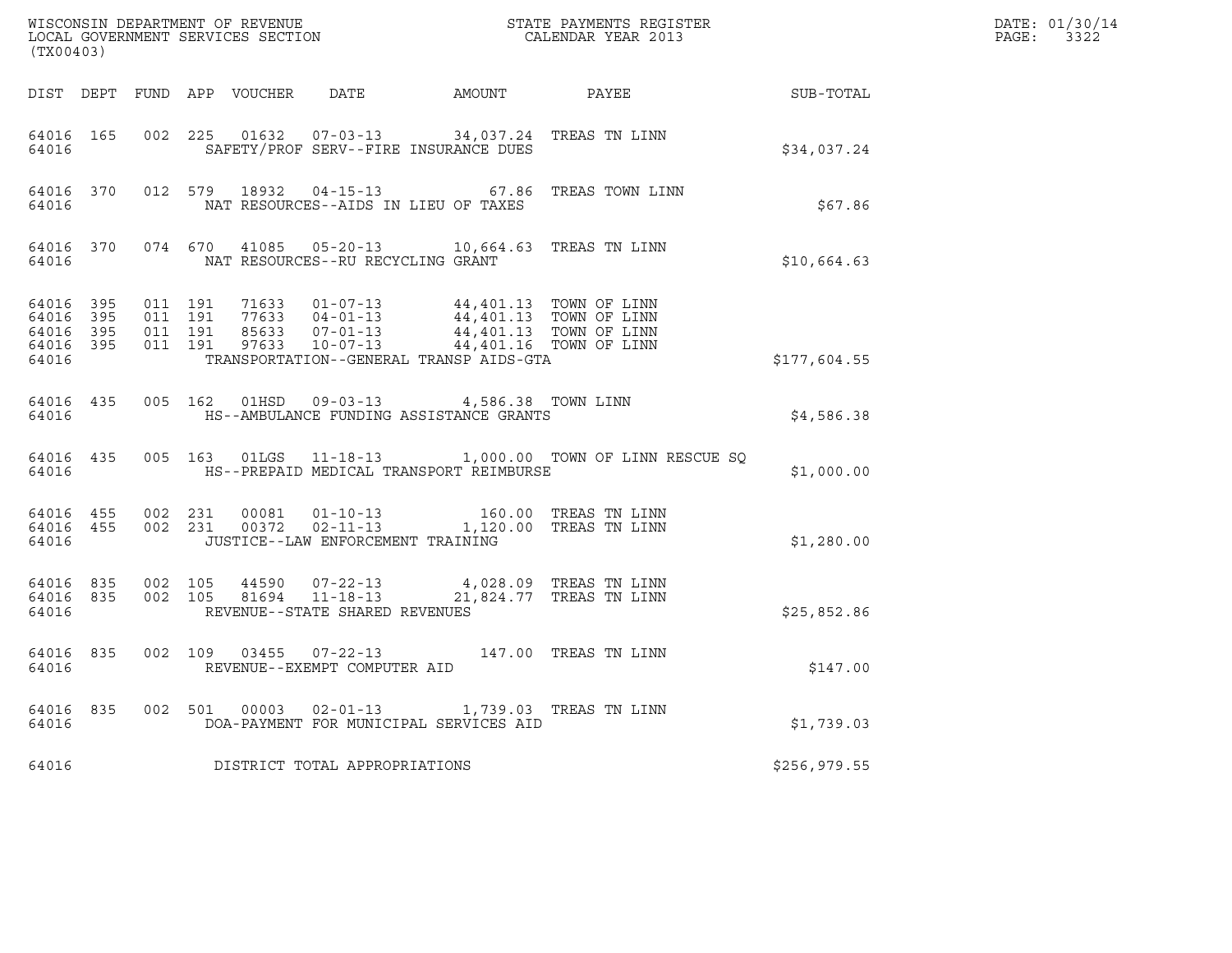| ${\tt WISCONSIM\ DEPARTMENT\ OF\ REVENUE}\hbox{\tt STATE\ PAYMENTS\ REGISTER\ LOCAL\ GOVERNMENT\ SERVICES\ SECTION\thinspace\ {\tt SCTION}\hbox{\tt CALENDAR\ YEAR\ 2013}}$<br>(TX00403) |                                        |                                                   |                                        |                                                    |                                                                                                          |                                                                                                                     |                                                                                                                                                       |              | DATE: 01/30/14<br>PAGE:<br>3323 |
|------------------------------------------------------------------------------------------------------------------------------------------------------------------------------------------|----------------------------------------|---------------------------------------------------|----------------------------------------|----------------------------------------------------|----------------------------------------------------------------------------------------------------------|---------------------------------------------------------------------------------------------------------------------|-------------------------------------------------------------------------------------------------------------------------------------------------------|--------------|---------------------------------|
|                                                                                                                                                                                          |                                        |                                                   |                                        | DIST DEPT FUND APP VOUCHER                         | DATE                                                                                                     |                                                                                                                     |                                                                                                                                                       |              |                                 |
| 64018                                                                                                                                                                                    | 64018 165                              |                                                   |                                        |                                                    |                                                                                                          | SAFETY/PROF SERV--FIRE INSURANCE DUES                                                                               | 002 225 01633 07-03-13 13,579.70 TREAS TN LYONS                                                                                                       | \$13,579.70  |                                 |
|                                                                                                                                                                                          |                                        |                                                   |                                        |                                                    |                                                                                                          |                                                                                                                     | 64018 370 002 503 16108 02-06-13 2,512.03 TREAS TN LYONS<br>TOWN SHARE 115.18                                                                         |              |                                 |
| 64018                                                                                                                                                                                    |                                        |                                                   |                                        |                                                    | NAT RESOURCES--AIDS IN LIEU OF TAXES                                                                     |                                                                                                                     |                                                                                                                                                       | \$2,512.03   |                                 |
| 64018                                                                                                                                                                                    | 64018 370                              |                                                   | 012 571                                |                                                    |                                                                                                          | NAT RESOURCES--FOREST CROP/MFL/CO FOREST                                                                            | 36975  06-10-13  37.94  TREAS TN LYONS                                                                                                                | \$37.94      |                                 |
| 64018<br>64018 370<br>64018 370<br>64018                                                                                                                                                 | 370                                    | 012 579<br>012 579<br>012 579                     |                                        |                                                    | NAT RESOURCES--AIDS IN LIEU OF TAXES                                                                     |                                                                                                                     | 18933  04-15-13   8.16  TREAS TN LYONS<br>18933  04-15-13   180.77  TREAS TOWN LYONS<br>18933  04-15-13   69.18  TREAS TOWN LYONS                     | \$258.11     |                                 |
| 64018                                                                                                                                                                                    | 64018 370                              |                                                   |                                        |                                                    | NAT RESOURCES--RU RECYCLING GRANT                                                                        |                                                                                                                     | 074 670 41086 05-20-13 6,366.31 TREAS TN LYONS                                                                                                        | \$6,366.31   |                                 |
| 64018<br>64018<br>64018<br>64018 395<br>64018                                                                                                                                            | 395<br>395<br>395                      | 011 191<br>011 191<br>011 191<br>011 191          |                                        | 97634                                              | $10 - 07 - 13$                                                                                           | TRANSPORTATION--GENERAL TRANSP AIDS-GTA                                                                             | 71634 01-07-13 29,574.49 TOWN OF LYONS<br>77634 04-01-13 29,574.49 TOWN OF LYONS<br>85634 07-01-13 29,574.49 TOWN OF LYONS<br>29,574.49 TOWN OF LYONS | \$118,297.96 |                                 |
| 64018                                                                                                                                                                                    | 64018 435                              |                                                   |                                        |                                                    |                                                                                                          | 005 162 01HSD 09-03-13 4,693.85 TOWN LYONS<br>HS--AMBULANCE FUNDING ASSISTANCE GRANTS                               |                                                                                                                                                       | \$4,693.85   |                                 |
| 64018                                                                                                                                                                                    | 64018 435                              |                                                   |                                        |                                                    |                                                                                                          | HS--PREPAID MEDICAL TRANSPORT REIMBURSE                                                                             | 005 163 01LGS 11-18-13 1,000.00 TOWN OF LYONS                                                                                                         | \$1,000.00   |                                 |
| 64018 465<br>64018<br>64018<br>64018<br>64018<br>64018<br>64018<br>64018                                                                                                                 | 465<br>465<br>465<br>465<br>465<br>465 | 002 305<br>002<br>002<br>002<br>002<br>002<br>002 | 305<br>305<br>305<br>305<br>305<br>305 | 00619<br>00628<br>00803<br>00809<br>00819<br>00829 | $03 - 19 - 13$<br>$04 - 12 - 13$<br>$09 - 13 - 13$<br>$09 - 27 - 13$<br>$11 - 01 - 13$<br>$11 - 21 - 13$ | 1,421.46<br>1,271.58<br>8,879.28<br>10,298.42<br>28,872.25<br>39,370.55<br>MILITARY AFFAIRS-EMER MGMT-DISASTER RECO | 00540  02-19-13  722.61  TREAS TN LYONS<br>TREAS TN LYONS<br>TREAS TN LYONS<br>TREAS TN LYONS<br>TREAS TN LYONS<br>TREAS TN LYONS<br>TREAS TN LYONS   | \$90,836.15  |                                 |
| 64018<br>64018<br>64018<br>64018<br>64018                                                                                                                                                | 465<br>465<br>465<br>465<br>465        | 002<br>002<br>002<br>002<br>002                   | 342<br>342<br>342<br>342<br>342        | 00540<br>00619<br>00628<br>00644<br>00803          | $02 - 19 - 13$<br>$03 - 19 - 13$<br>$04 - 12 - 13$<br>$05 - 21 - 13$<br>$09 - 13 - 13$                   | 4,335.63<br>8,528.76<br>7,629.51<br>2,486.00<br>53, 275. 71                                                         | TREAS TN LYONS<br>TREAS TN LYONS<br>TREAS TN LYONS<br>TREAS TN LYONS<br>TREAS TN LYONS                                                                |              |                                 |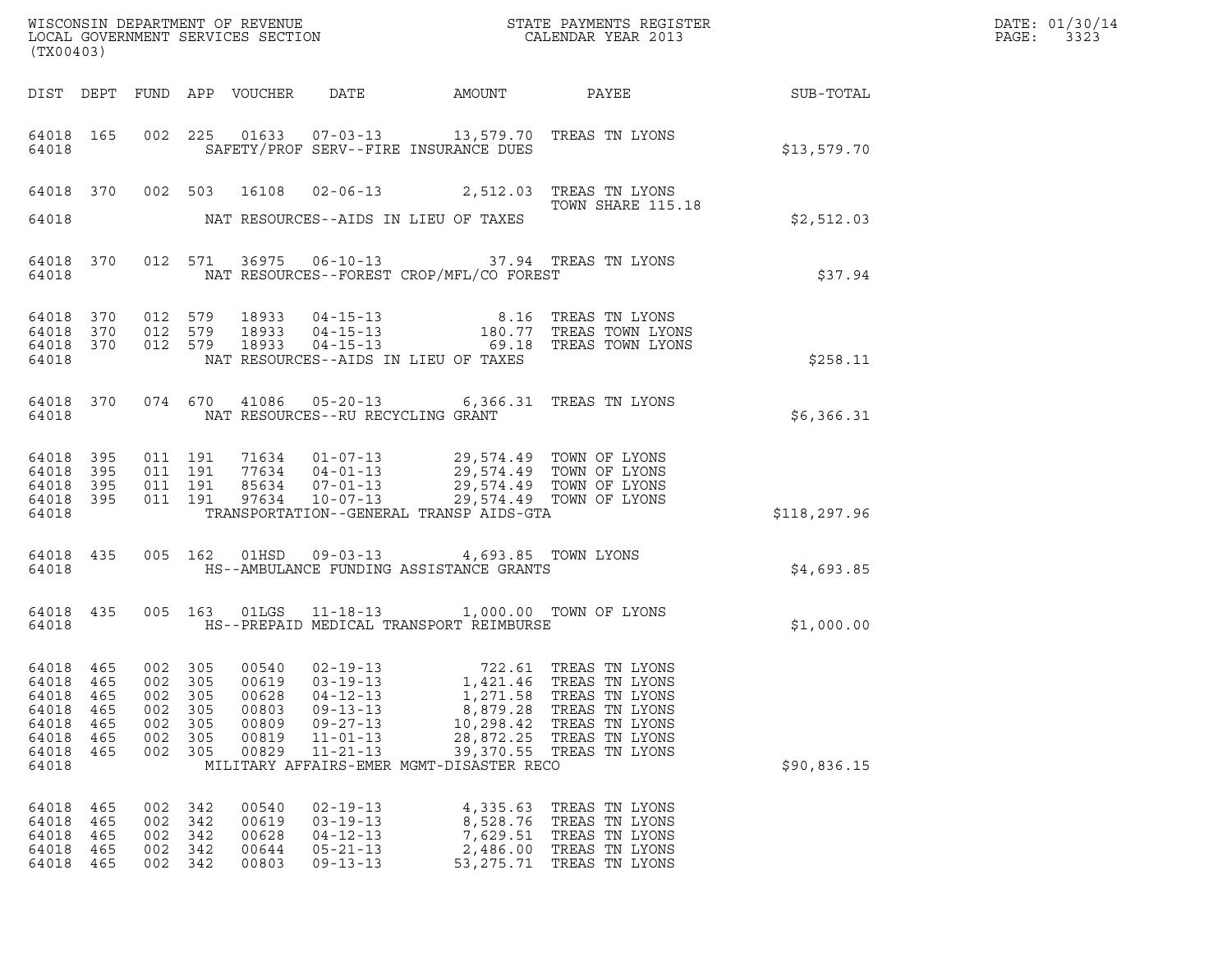|       | DATE: 01/30/14 |
|-------|----------------|
| PAGE: | 3324           |

| WISCONSIN DEPARTMENT OF REVENUE<br>LOCAL GOVERNMENT SERVICES SECTION<br>(TX00403) | STATE PAYMENTS REGISTER<br>CALENDAR YEAR 2013 | DATE: 01/30/14<br>PAGE:<br>3324 |
|-----------------------------------------------------------------------------------|-----------------------------------------------|---------------------------------|

| (TX00403)                                 |                          |                          |                          |                                  |                                                                    |                                                       |                                                                                                       |              |  |
|-------------------------------------------|--------------------------|--------------------------|--------------------------|----------------------------------|--------------------------------------------------------------------|-------------------------------------------------------|-------------------------------------------------------------------------------------------------------|--------------|--|
| DIST                                      | DEPT                     | <b>FUND</b>              | APP                      | VOUCHER                          | DATE                                                               | AMOUNT                                                | PAYEE                                                                                                 | SUB-TOTAL    |  |
| 64018<br>64018<br>64018<br>64018<br>64018 | 465<br>465<br>465<br>465 | 002<br>002<br>002<br>002 | 342<br>342<br>342<br>342 | 00809<br>00819<br>00829<br>00829 | 09-27-13<br>$11 - 01 - 13$<br>$11 - 21 - 13$<br>11-21-13           | 61,790.49<br>MILITARY AFFAIRS-EMERGENCY MGMT-FED FUND | TREAS TN LYONS<br>173, 233.50 TREAS TN LYONS<br>236, 223.27 TREAS TN LYONS<br>2,488.00 TREAS TN LYONS | \$549,990.87 |  |
| 64018<br>64018<br>64018                   | 505<br>505               | 002<br>002               | 743<br>743               | 03710<br>10580                   | $05 - 30 - 13$<br>DOA--HOUSING ASSISTANCE GRANTS                   |                                                       | 11-25-13 76,463.90 TREAS TN LYONS<br>2,000.00 TREAS TN LYONS                                          | \$78,463.90  |  |
| 64018<br>64018<br>64018                   | 835<br>835               | 002<br>002               | 105<br>105               | 44591<br>81695                   | $07 - 22 - 13$<br>$11 - 18 - 13$<br>REVENUE--STATE SHARED REVENUES | 34,746.68                                             | 6,319.10 TREAS TN LYONS<br>TREAS TN LYONS                                                             | \$41,065.78  |  |
| 64018<br>64018                            | 835                      | 002                      | 109                      | 03456                            | $07 - 22 - 13$<br>REVENUE--EXEMPT COMPUTER AID                     |                                                       | 387.00 TREAS TN LYONS                                                                                 | \$387.00     |  |
| 64018<br>64018                            | 835                      | 021                      | 363                      | 35909                            | $03 - 25 - 13$<br>REVENUE--LOTTERY CREDIT -                        |                                                       | 889.14 TREAS TN LYONS                                                                                 | \$889.14     |  |
| 64018                                     |                          |                          |                          |                                  | DISTRICT TOTAL APPROPRIATIONS                                      |                                                       |                                                                                                       | \$908,378.74 |  |
|                                           |                          |                          |                          |                                  |                                                                    |                                                       |                                                                                                       |              |  |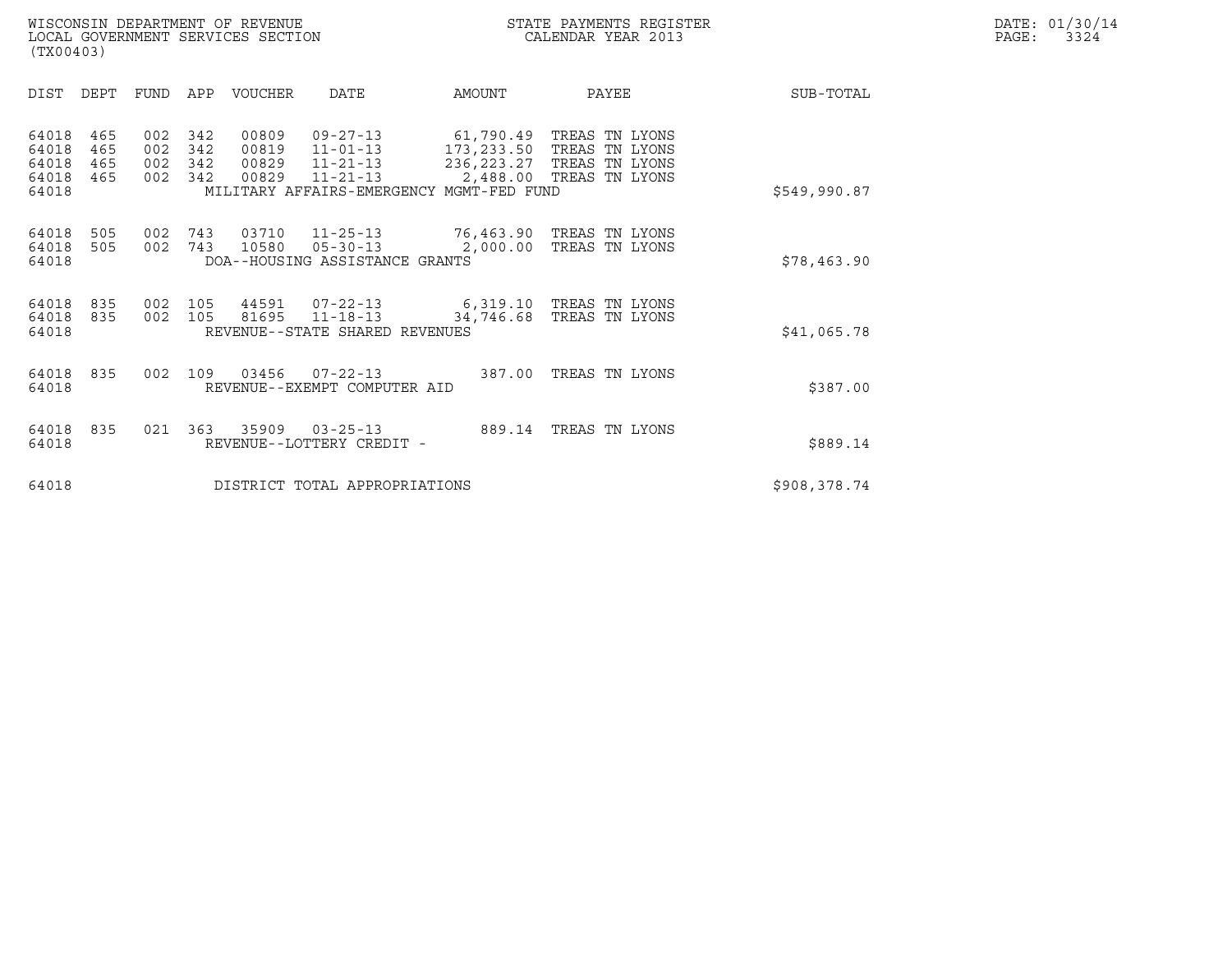| WISCONSIN DEPARTMENT OF REVENUE<br>LOCAL GOVERNMENT SERVICES SECTION<br>(TX00403)                                 |                                                                                                                                                                                                                    | STATE PAYMENTS REGISTER<br>CALENDAR YEAR 2013             |               | DATE: 01/30/14<br>PAGE:<br>3325 |
|-------------------------------------------------------------------------------------------------------------------|--------------------------------------------------------------------------------------------------------------------------------------------------------------------------------------------------------------------|-----------------------------------------------------------|---------------|---------------------------------|
| DIST DEPT FUND APP VOUCHER DATE                                                                                   | AMOUNT                                                                                                                                                                                                             | <b>PAYEE</b>                                              | SUB-TOTAL     |                                 |
| 64020 165<br>64020                                                                                                | 002 225 01634 07-03-13 6,899.26 TREAS TN RICHMOND<br>SAFETY/PROF SERV--FIRE INSURANCE DUES                                                                                                                         |                                                           | \$6,899.26    |                                 |
| 64020 370<br>64020                                                                                                | 002 503 16109 02-06-13 16,631.97 TREAS TN RICHMOND<br>NAT RESOURCES--AIDS IN LIEU OF TAXES                                                                                                                         | <b>TOWN SHARE 1334.89</b>                                 | \$16,631.97   |                                 |
| 012 571<br>64020 370<br>64020                                                                                     | 36976  06-10-13  52.55  TREAS TN RICHMOND<br>NAT RESOURCES--FOREST CROP/MFL/CO FOREST                                                                                                                              |                                                           | \$52.55       |                                 |
| 64020 370<br>64020                                                                                                | 074  670  41087  05-20-13  5,547.35  TREAS TN RICHMOND<br>NAT RESOURCES--RU RECYCLING GRANT                                                                                                                        |                                                           | \$5,547.35    |                                 |
| 011 191<br>64020<br>395<br>011 191<br>395<br>64020<br>395<br>011 191<br>64020<br>011 191<br>395<br>64020<br>64020 | 01-07-13 26,319.60 TOWN OF RICHMOND<br>71635<br>77635  04-01-13  26,319.60  TOWN OF RICHMOND<br>85635  07-01-13  26,319.60  TOWN OF RICHMOND<br>97635<br>$10 - 07 - 13$<br>TRANSPORTATION--GENERAL TRANSP AIDS-GTA | 26,319.61 TOWN OF RICHMOND                                | \$105,278.41  |                                 |
| 64020 835<br>002 105<br>002 105<br>64020<br>835<br>64020                                                          | 44592<br>$07 - 22 - 13$<br>81696<br>$11 - 18 - 13$<br>REVENUE--STATE SHARED REVENUES                                                                                                                               | 3,230.47 TREAS TN RICHMOND<br>17,257.17 TREAS TN RICHMOND | \$20,487.64   |                                 |
| 64020 835<br>64020                                                                                                | 002  109  03457  07-22-13  18.00 TREAS TN RICHMOND<br>REVENUE--EXEMPT COMPUTER AID                                                                                                                                 |                                                           | \$18.00       |                                 |
| 64020                                                                                                             | DISTRICT TOTAL APPROPRIATIONS                                                                                                                                                                                      |                                                           | \$154, 915.18 |                                 |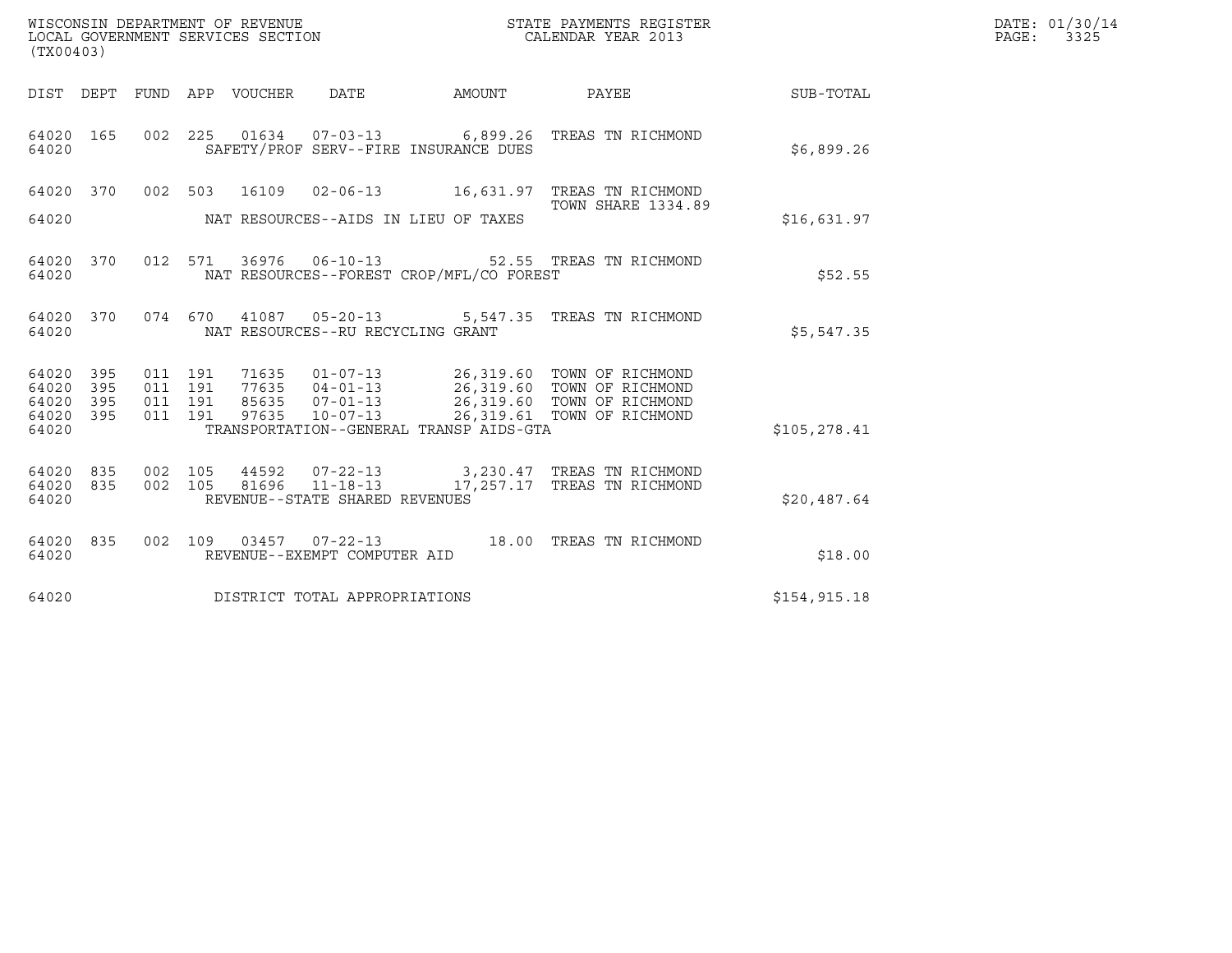| WISCONSIN DEPARTMENT OF REVENUE<br>LOCAL GOVERNMENT SERVICES SECTION<br>(TX00403) |                   |                               |         |                       |                                                                                                                                                                                                                           |        | STATE PAYMENTS REGISTER<br>CALENDAR YEAR 2013                        |               | DATE: 01/30/14<br>PAGE: 3326 |
|-----------------------------------------------------------------------------------|-------------------|-------------------------------|---------|-----------------------|---------------------------------------------------------------------------------------------------------------------------------------------------------------------------------------------------------------------------|--------|----------------------------------------------------------------------|---------------|------------------------------|
|                                                                                   | DIST DEPT         |                               |         | FUND APP VOUCHER DATE |                                                                                                                                                                                                                           | AMOUNT | PAYEE                                                                | SUB-TOTAL     |                              |
| 64022 165<br>64022                                                                |                   |                               |         |                       | SAFETY/PROF SERV--FIRE INSURANCE DUES                                                                                                                                                                                     |        | 002 225 01635 07-03-13 2,557.16 TREAS TN SHARON                      | \$2,557.16    |                              |
| 64022                                                                             | 64022 370         |                               |         |                       | 012 579 18934 04-15-13<br>NAT RESOURCES--AIDS IN LIEU OF TAXES                                                                                                                                                            |        | 215.92 TREAS TOWN SHARON                                             | \$215.92      |                              |
| 64022 370<br>64022                                                                |                   |                               |         |                       | NAT RESOURCES--RU RECYCLING GRANT                                                                                                                                                                                         |        | 074 670 41088 05-20-13 981.32 TREAS TN SHARON                        | \$981.32      |                              |
| 64022<br>64022<br>64022<br>64022 395<br>64022                                     | 395<br>395<br>395 | 011 191<br>011 191<br>011 191 | 011 191 |                       | 71636  01-07-13  21,868.61  TOWN OF SHARON<br>77636  04-01-13  21,868.61  TOWN OF SHARON<br>85636 07-01-13 21,868.61 TOWN OF SHARON<br>97636 10-07-13 21,868.61 TOWN OF SHARON<br>TRANSPORTATION--GENERAL TRANSP AIDS-GTA |        |                                                                      | \$87,474.44   |                              |
| 64022                                                                             | 64022 395         |                               |         |                       | TRANSPORTATION--LRIP/TRIP/MSIP GRANTS                                                                                                                                                                                     |        | 011 278 65145 02-12-13 14,858.92 TREAS TN SHARON                     | \$14,858.92   |                              |
| 64022 835<br>64022<br>64022                                                       | 835               | 002 105<br>002 105            |         |                       | 81697 11-18-13<br>REVENUE--STATE SHARED REVENUES                                                                                                                                                                          |        | 44593 07-22-13 2,184.28 TREAS TN SHARON<br>13,862.31 TREAS TN SHARON | \$16,046.59   |                              |
| 64022 835<br>64022                                                                |                   |                               |         |                       | REVENUE--EXEMPT COMPUTER AID                                                                                                                                                                                              |        | 002 109 03458 07-22-13 95.00 TREAS TN SHARON                         | \$95.00       |                              |
| 64022                                                                             |                   |                               |         |                       | DISTRICT TOTAL APPROPRIATIONS                                                                                                                                                                                             |        |                                                                      | \$122, 229.35 |                              |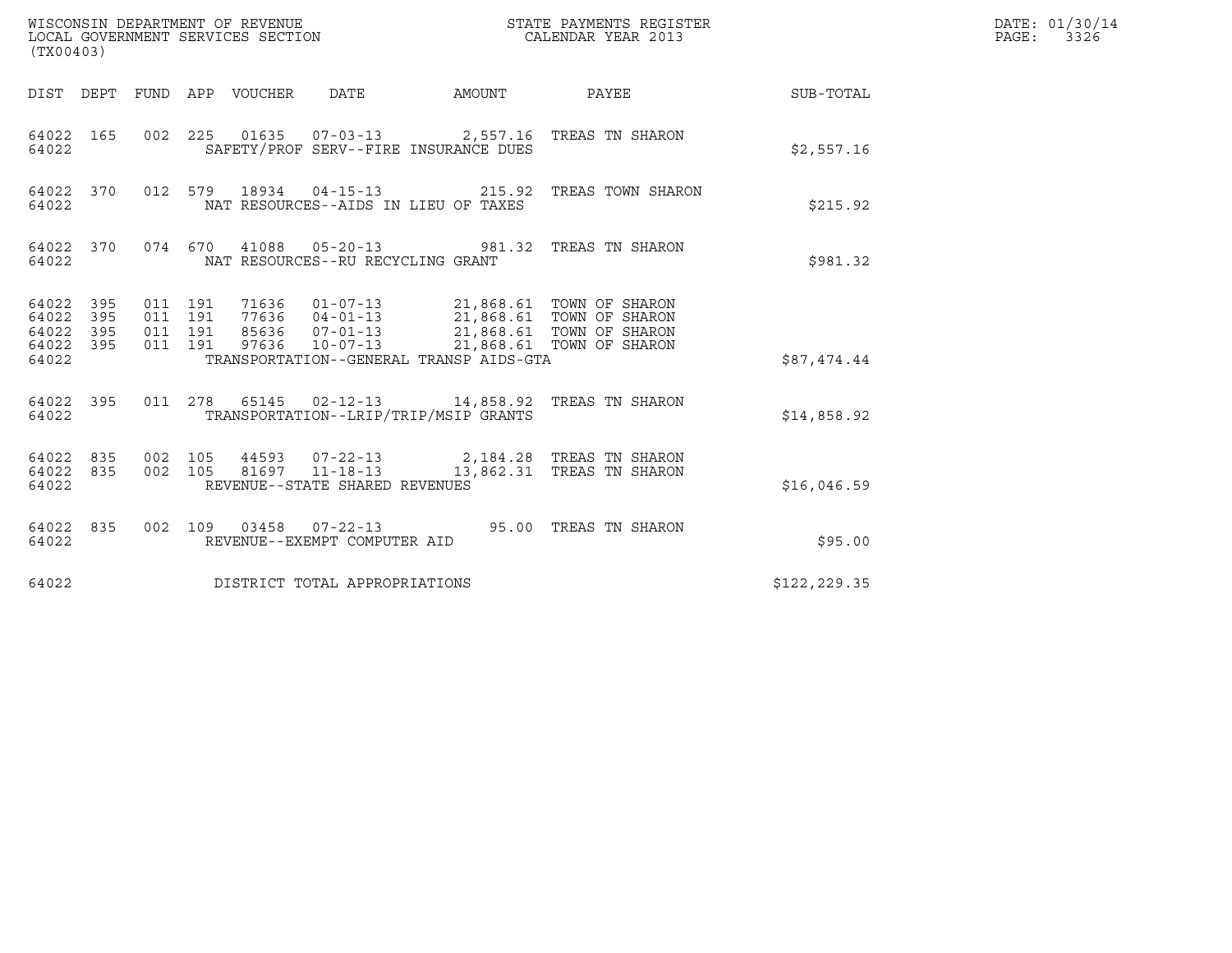| (TX00403)                                     |                   |         |                                 |                                   |                                          |                                                                                                                                                                                                                                      |              | DATE: 01/30/14<br>PAGE:<br>3327 |
|-----------------------------------------------|-------------------|---------|---------------------------------|-----------------------------------|------------------------------------------|--------------------------------------------------------------------------------------------------------------------------------------------------------------------------------------------------------------------------------------|--------------|---------------------------------|
|                                               |                   |         | DIST DEPT FUND APP VOUCHER DATE |                                   | AMOUNT PAYEE                             |                                                                                                                                                                                                                                      | SUB-TOTAL    |                                 |
| 64024 165<br>64024                            |                   |         |                                 |                                   | SAFETY/PROF SERV--FIRE INSURANCE DUES    | 002  225  01636  07-03-13  6,412.49  TREAS TN SPRING PRAIRIE                                                                                                                                                                         | \$6,412.49   |                                 |
| 64024                                         |                   |         |                                 |                                   | NAT RESOURCES--AIDS IN LIEU OF TAXES     | 64024 370 002 503 16110 02-06-13 4,420.21 TREAS TN SPRING PRAIRIE<br>TOWN SHARE 627.67                                                                                                                                               | \$4.420.21   |                                 |
| 64024                                         | 64024 370         |         |                                 |                                   | NAT RESOURCES--FOREST CROP/MFL/CO FOREST | 012 571 36977 06-10-13 32.60 TREAS TN SPRING PRAIRIE                                                                                                                                                                                 | \$32.60      |                                 |
| 64024                                         |                   |         |                                 |                                   | NAT RESOURCES--AIDS IN LIEU OF TAXES     | 64024 370 012 579 18935 04-15-13 35.20 TREAS TN SPRING PRAIRIE                                                                                                                                                                       | \$35.20      |                                 |
| 64024                                         |                   |         |                                 | NAT RESOURCES--RU RECYCLING GRANT |                                          | 64024 370 074 670 41089 05-20-13 1,336.31 TREAS TN SPRING PRAIRIE                                                                                                                                                                    | \$1,336.31   |                                 |
| 64024 395<br>64024<br>64024<br>64024<br>64024 | 395<br>395<br>395 | 011 191 |                                 |                                   | TRANSPORTATION--GENERAL TRANSP AIDS-GTA  | 011 191 71637 01-07-13 26,691.51 TOWN OF SPRING PRAIRIE<br>011 191 77637 04-01-13 26,691.51 TOWN OF SPRING PRAIRIE<br>011 191 85637 07-01-13 26,691.51 TOWN OF SPRING PRAIRIE<br>011 191 97637 10-07-13 26,691.54 TOWN OF SPRING PRA | \$106,766.07 |                                 |
| 64024 835<br>64024 835<br>64024               |                   |         |                                 | REVENUE--STATE SHARED REVENUES    |                                          | 002 105 44594 07-22-13 3,766.72 TREAS TN SPRING PRAIRIE<br>002 105 81698 11-18-13 21,344.74 TREAS TN SPRING PRAIRIE                                                                                                                  | \$25, 111.46 |                                 |
| 64024                                         | 64024 835         |         |                                 | REVENUE--EXEMPT COMPUTER AID      |                                          | 002  109  03459  07-22-13  60.00  TREAS TN SPRING PRAIRIE                                                                                                                                                                            | \$60.00      |                                 |
| 64024                                         |                   |         |                                 | DISTRICT TOTAL APPROPRIATIONS     |                                          |                                                                                                                                                                                                                                      | \$144,174.34 |                                 |
|                                               |                   |         |                                 |                                   |                                          |                                                                                                                                                                                                                                      |              |                                 |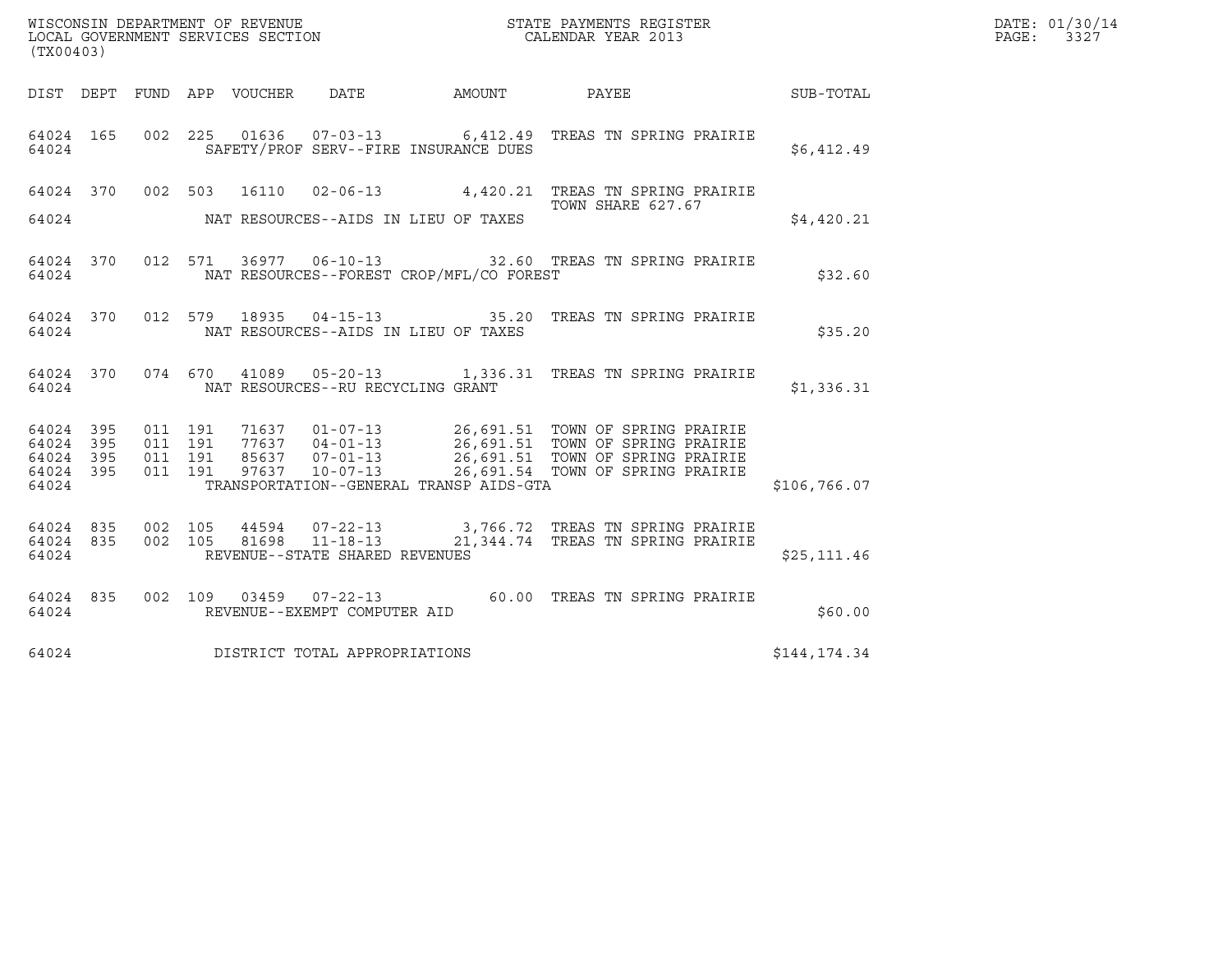| DATE: | 01/30/14 |
|-------|----------|
| PAGE: | 3328     |

| (TX00403)                                                    | WISCONSIN DEPARTMENT OF REVENUE<br>LOCAL GOVERNMENT SERVICES SECTION<br>CALENDAR YEAR 2013                                                                                                                                                                                                                                                               |                           | DATE: 01/30/14<br>PAGE: 3328 |  |
|--------------------------------------------------------------|----------------------------------------------------------------------------------------------------------------------------------------------------------------------------------------------------------------------------------------------------------------------------------------------------------------------------------------------------------|---------------------------|------------------------------|--|
|                                                              | DIST DEPT FUND APP VOUCHER DATE                                                                                                                                                                                                                                                                                                                          |                           |                              |  |
| 64026                                                        | 64026 165 002 225 01637 07-03-13 12,430.70 TREAS TN SUGAR CREEK<br>SAFETY/PROF SERV--FIRE INSURANCE DUES                                                                                                                                                                                                                                                 |                           | \$12,430.70                  |  |
|                                                              | 64026 370 002 503 16111 02-06-13 26,535.52 TREAS TN SUGAR CREEK                                                                                                                                                                                                                                                                                          | <b>TOWN SHARE 1839.83</b> |                              |  |
|                                                              |                                                                                                                                                                                                                                                                                                                                                          |                           | \$26.535.52                  |  |
| 64026                                                        | 64026 370 012 571 36978 06-10-13 5.80 TREAS TN SUGAR CREEK<br>NAT RESOURCES--FOREST CROP/MFL/CO FOREST                                                                                                                                                                                                                                                   |                           | \$5.80                       |  |
| 64026                                                        | 64026 370 074 670 41090 05-20-13 10,465.83 TREAS TN SUGAR CREEK<br>NAT RESOURCES--RU RECYCLING GRANT                                                                                                                                                                                                                                                     |                           | \$10,465.83                  |  |
| 64026 395<br>395<br>64026<br>64026 395<br>64026 395<br>64026 | $\begin{tabular}{cccc} 71638 & 01-07-13 & 32, 231.32 & TOWN OF SUGAR CREEK \\ 77638 & 04-01-13 & 32, 231.32 & TOWN OF SUGAR CREEK \\ 85638 & 07-01-13 & 32, 231.32 & TOWN OF SUGAR CREEK \\ 97638 & 10-07-13 & 32, 231.34 & TOWN OF SUGAR CREEK \\ \end{tabular}$<br>011 191<br>011 191<br>011 191<br>011 191<br>TRANSPORTATION--GENERAL TRANSP AIDS-GTA |                           | \$128,925.30                 |  |
| 64026                                                        | $\begin{array}{cccccc} 64026 & 835 & 002 & 105 & 44595 & 07-22-13 & & & 6,438.29 & \text{TREAS TN SUGAR CREEK} \\ 64026 & 835 & 002 & 105 & 81699 & 11-18-13 & & & 37,494.21 & \text{TREAS TN SUGAR CREEK} \end{array}$<br>REVENUE--STATE SHARED REVENUES                                                                                                |                           | \$43,932.50                  |  |
| 64026 7                                                      | 64026 835 002 109 03460 07-22-13 49.00 TREAS TN SUGAR CREEK<br>REVENUE--EXEMPT COMPUTER AID                                                                                                                                                                                                                                                              |                           | \$49.00                      |  |
| 64026                                                        | 64026 835 002 501 00003 02-01-13 57.57 TREAS TN SUGAR CREEK<br>DOA-PAYMENT FOR MUNICIPAL SERVICES AID                                                                                                                                                                                                                                                    |                           | \$57.57                      |  |
| 64026                                                        | DISTRICT TOTAL APPROPRIATIONS                                                                                                                                                                                                                                                                                                                            |                           | \$222,402.22                 |  |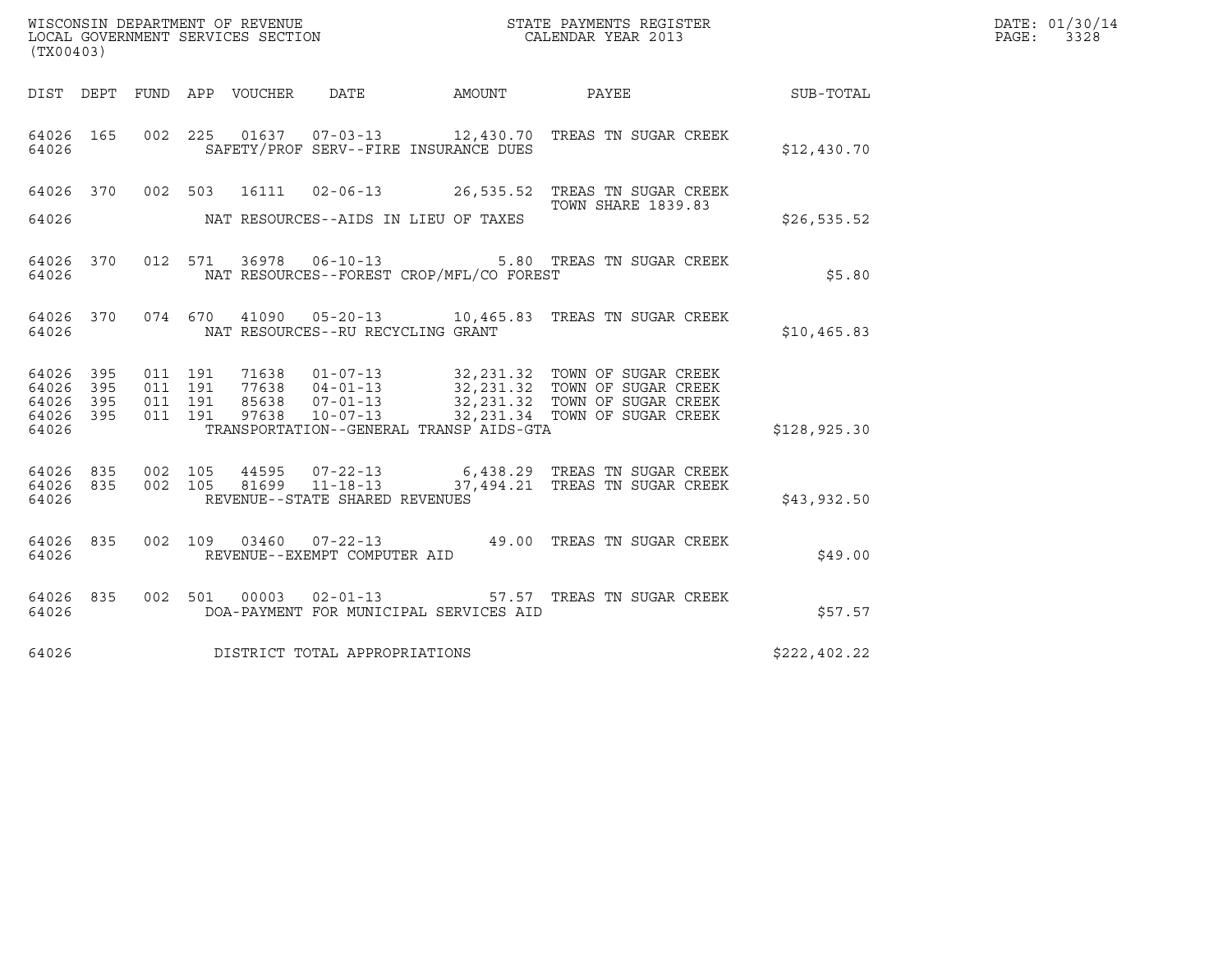| DATE: | 01/30/14 |
|-------|----------|
| PAGE: | 3329     |

| (TX00403)                                    |                        |                               |         |                                 |                                                                                                                                                                                                              |                                                                                                                                                                                                                                                                         |             | DATE: 01/30/14<br>PAGE:<br>3329 |
|----------------------------------------------|------------------------|-------------------------------|---------|---------------------------------|--------------------------------------------------------------------------------------------------------------------------------------------------------------------------------------------------------------|-------------------------------------------------------------------------------------------------------------------------------------------------------------------------------------------------------------------------------------------------------------------------|-------------|---------------------------------|
|                                              |                        |                               |         | DIST DEPT FUND APP VOUCHER DATE |                                                                                                                                                                                                              | AMOUNT PAYEE SUB-TOTAL                                                                                                                                                                                                                                                  |             |                                 |
| 64028                                        |                        |                               |         |                                 | SAFETY/PROF SERV--FIRE INSURANCE DUES                                                                                                                                                                        | 64028 165 002 225 01638 07-03-13 7,176.75 TREAS TN TROY                                                                                                                                                                                                                 | \$7,176.75  |                                 |
| 64028 370<br>64028 370                       | 64028 370              |                               |         |                                 |                                                                                                                                                                                                              | 002 503 16112 02-06-13 28,879.27 TREAS TN TROY<br>002 503 16112 02-06-13 39,101.89 TREAS TN TROY<br>002 503 16112 02-06-13 571.40 TREAS TN TROY<br><b>TOWN SHARE 9191.15</b>                                                                                            |             |                                 |
|                                              |                        |                               |         |                                 | 64028 MAT RESOURCES--AIDS IN LIEU OF TAXES                                                                                                                                                                   |                                                                                                                                                                                                                                                                         | \$68,552.56 |                                 |
| 64028                                        | 64028 370<br>64028 370 |                               |         |                                 |                                                                                                                                                                                                              | $\begin{tabular}{llllll} 012 & 381 & 00006 & 07-26-13 & 2.21 TREAS TN TROY \\ 012 & 381 & 00599 & 03-26-13 & 4,305.29 TREAS TN TROY \\ & NAT RESOURCES--BOAT PATROL & & & & & \end{tabular}$                                                                            | \$4,307.50  |                                 |
| 64028                                        |                        |                               |         |                                 | NAT RESOURCES--BOATING ENFORCEMENT AIDS                                                                                                                                                                      | $\begin{array}{cccccc} 64028 & 370 & 012 & 550 & 00006 & 07-26-13 & & & & 7.69 & \text{TREAS TN TROY} \\ 64028 & 370 & 012 & 550 & 00599 & 03-26-13 & & & 14,917.81 & \text{TREAS TN TROY} \end{array}$                                                                 | \$14,925.50 |                                 |
| 64028                                        |                        |                               |         |                                 | NAT RESOURCES--FOREST CROP/MFL/CO FOREST                                                                                                                                                                     | 64028 370 012 571 36979 06-10-13 35.20 TREAS TN TROY                                                                                                                                                                                                                    | \$35.20     |                                 |
| 64028 370<br>64028 370<br>64028 370<br>64028 | 64028 370              | 012 579<br>012 579<br>012 579 | 012 579 |                                 | NAT RESOURCES--AIDS IN LIEU OF TAXES                                                                                                                                                                         | $\begin{tabular}{lllllllllllllllllllllll} 18936 & 04-15-13 & 828.65 & \text{TREAS TN TROY} \\ 18936 & 04-15-13 & 8.84 & \text{TREAS TN TROY} \\ 18936 & 04-15-13 & 925.44 & \text{TREAS TOWN TROY} \\ 18936 & 04-15-13 & 546.03 & \text{TREAS TOWN TROY} \end{tabular}$ | \$2,308.96  |                                 |
| 64028                                        | 64028 370              |                               |         |                                 | NAT RESOURCES--RU RECYCLING GRANT                                                                                                                                                                            | 074 670 41091 05-20-13 4,075.77 TREAS TN TROY                                                                                                                                                                                                                           | \$4,075.77  |                                 |
| 64028 395<br>64028<br>64028 395<br>64028     | 395                    | 011 191<br>011 191<br>011 191 |         | 85639                           | 71639  01-07-13  22,419.45  TOWN OF TROY<br>77639  04-01-13  22,419.45  TOWN OF TROY<br>$07 - 01 - 13$<br>64028 395 011 191 97639 10-07-13 22,419.45 TOWN OF TROY<br>TRANSPORTATION--GENERAL TRANSP AIDS-GTA | 22,419.45 TOWN OF TROY                                                                                                                                                                                                                                                  | \$89,677.80 |                                 |
| 64028 395<br>64028                           |                        |                               |         |                                 | TRANSPORTATION--LRIP/TRIP/MSIP GRANTS                                                                                                                                                                        | 011  278  93909  11-08-13  14,858.92  TREAS TN TROY                                                                                                                                                                                                                     | \$14,858.92 |                                 |
| 64028 455<br>64028                           |                        |                               |         |                                 | JUSTICE--LAW ENFORCEMENT TRAINING                                                                                                                                                                            | 002 231 00587 02-19-13 480.00 TREAS TN TROY                                                                                                                                                                                                                             | \$480.00    |                                 |
| 64028 835<br>64028 835                       |                        | 002 105<br>002 105            |         |                                 | 81700 11-18-13                                                                                                                                                                                               | 44596 07-22-13 4,479.62 TREAS TN TROY<br>25,384.53 TREAS TN TROY                                                                                                                                                                                                        |             |                                 |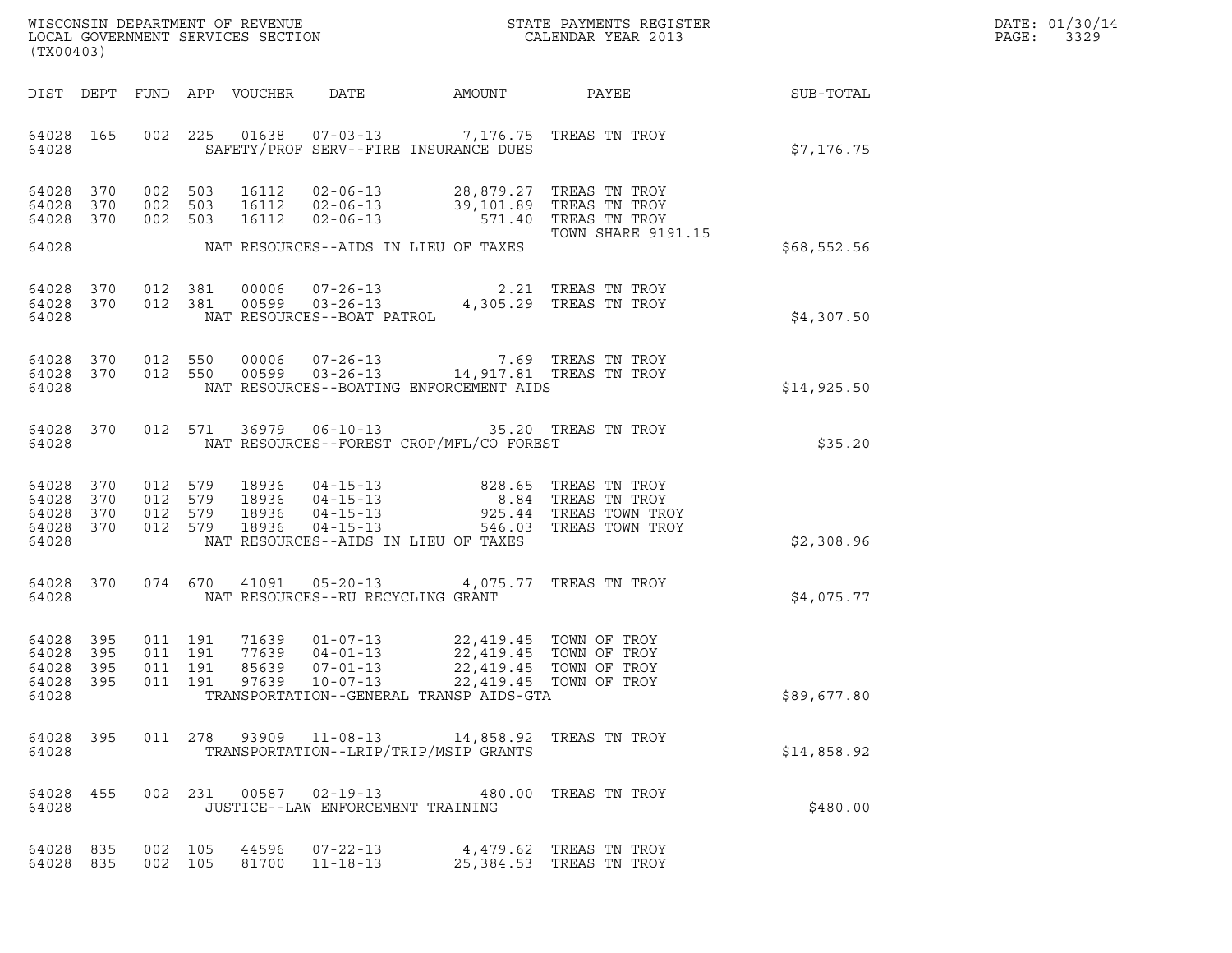| (TX00403)             | WISCONSIN DEPARTMENT OF REVENUE<br>LOCAL GOVERNMENT SERVICES SECTION |                                                |          | STATE PAYMENTS REGISTER<br>CALENDAR YEAR 2013 |              | DATE: 01/30/14<br>PAGE:<br>3330 |
|-----------------------|----------------------------------------------------------------------|------------------------------------------------|----------|-----------------------------------------------|--------------|---------------------------------|
| DIST<br>DEPT          | FUND<br>APP<br>VOUCHER                                               | DATE                                           | AMOUNT   | PAYEE                                         | SUB-TOTAL    |                                 |
| 64028                 |                                                                      | REVENUE--STATE SHARED REVENUES                 |          |                                               | \$29,864.15  |                                 |
| 835<br>64028<br>64028 | 002<br>109<br>03461                                                  | $07 - 22 - 13$<br>REVENUE--EXEMPT COMPUTER AID | 24.00    | TREAS TN TROY                                 | \$24.00      |                                 |
| 835<br>64028<br>64028 | 363<br>021<br>35910                                                  | $03 - 25 - 13$<br>REVENUE--LOTTERY CREDIT -    | 5,784.82 | TREAS TN TROY                                 | \$5,784.82   |                                 |
| 64028                 |                                                                      | DISTRICT TOTAL APPROPRIATIONS                  |          |                                               | \$242,071.93 |                                 |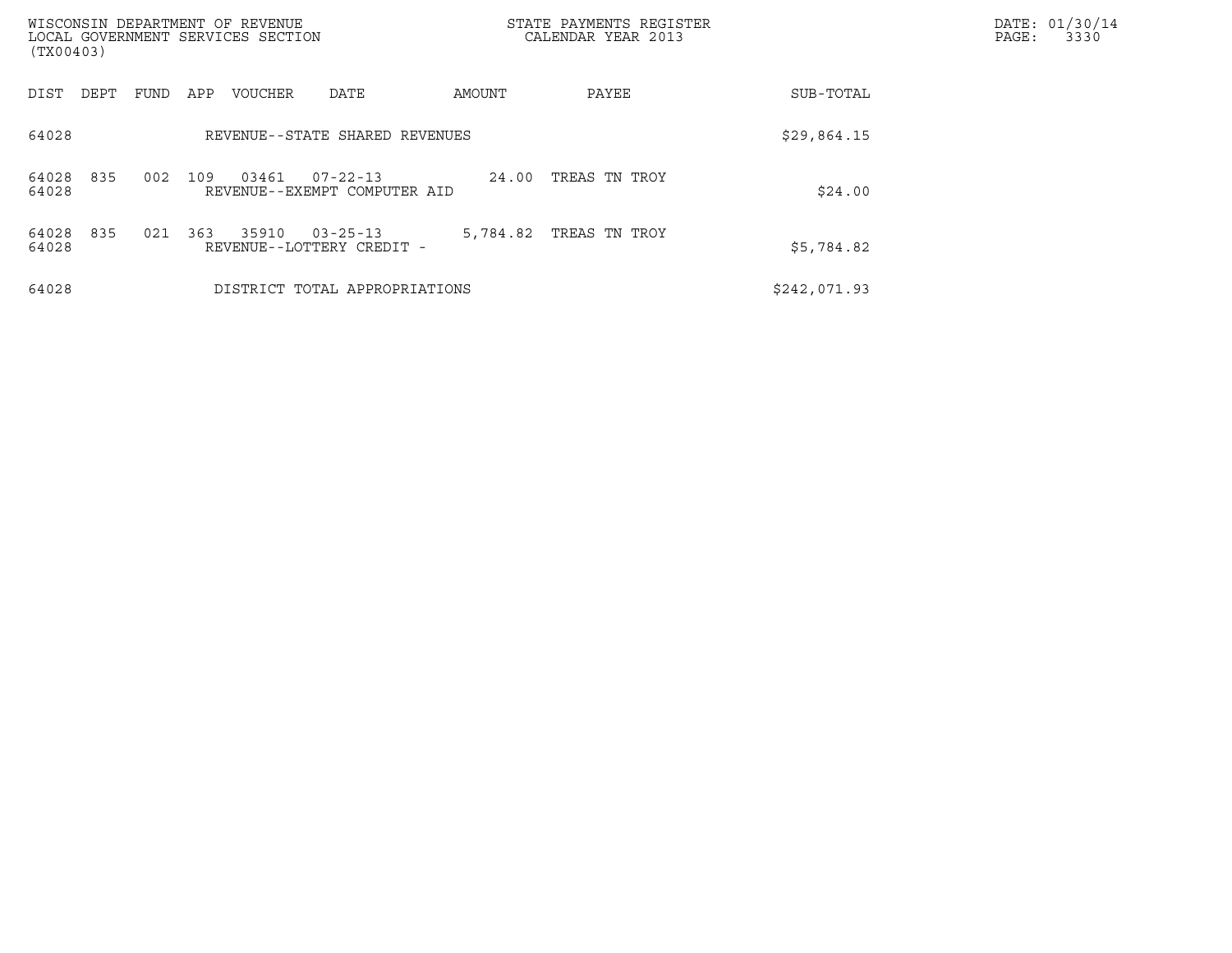| (TX00403)                                 |                          |                                          |         | WISCONSIN DEPARTMENT OF REVENUE<br>LOCAL GOVERNMENT SERVICES SECTION |                                                        |        | STATE PAYMENTS REGISTER<br>CALENDAR YEAR 2013                                                                                                                                                |              | DATE: 01/30/14<br>$\mathtt{PAGE}$ :<br>3331 |
|-------------------------------------------|--------------------------|------------------------------------------|---------|----------------------------------------------------------------------|--------------------------------------------------------|--------|----------------------------------------------------------------------------------------------------------------------------------------------------------------------------------------------|--------------|---------------------------------------------|
| DIST DEPT                                 |                          |                                          |         | FUND APP VOUCHER DATE                                                |                                                        | AMOUNT | PAYEE                                                                                                                                                                                        | SUB-TOTAL    |                                             |
| 64030 165<br>64030                        |                          |                                          |         |                                                                      | SAFETY/PROF SERV--FIRE INSURANCE DUES                  |        | 002  225  01639  07-03-13  7,258.37  TREAS TN WALWORTH                                                                                                                                       | \$7,258.37   |                                             |
| 64030 370<br>64030                        |                          |                                          | 000 001 |                                                                      | NAT RESOURCES-SEVERANCE/YIELD/WITHDRAWAL               |        | 01DNR  03-13-13  3,890.64 TREAS TOWN WALWORTH                                                                                                                                                | \$3,890.64   |                                             |
| 64030 370<br>64030                        |                          |                                          |         |                                                                      | NAT RESOURCES--RU RECYCLING GRANT                      |        | 074 670 41092 05-20-13 4,569.20 TREAS TN WALWORTH                                                                                                                                            | \$4,569.20   |                                             |
| 64030<br>64030<br>64030<br>64030<br>64030 | 395<br>395<br>395<br>395 | 011 191<br>011 191<br>011 191<br>011 191 |         |                                                                      | TRANSPORTATION--GENERAL TRANSP AIDS-GTA                |        | 71640  01-07-13  21,259.97  TOWN OF WALWORTH<br>77640  04-01-13  21,259.97  TOWN OF WALWORTH<br>85640  07-01-13  21,259.97  TOWN OF WALWORTH<br>97640  10-07-13  21,259.98  TOWN OF WALWORTH | \$85,039.89  |                                             |
| 64030 395<br>64030                        |                          |                                          |         |                                                                      | TRANSPORTATION--LRIP/TRIP/MSIP GRANTS                  |        | 011  278  64443  02-06-13  14,858.95  TREAS TN WALWORTH                                                                                                                                      | \$14,858.95  |                                             |
| 64030<br>64030<br>64030                   | 835<br>835               | 002 105<br>002 105                       |         | 81701                                                                | $11 - 18 - 13$<br>REVENUE--STATE SHARED REVENUES       |        | 44597 07-22-13 4,083.10 TREAS TN WALWORTH<br>23,196.31 TREAS TN WALWORTH                                                                                                                     | \$27,279.41  |                                             |
| 64030 835<br>64030                        |                          |                                          |         |                                                                      | 002 109 03462 07-22-13<br>REVENUE--EXEMPT COMPUTER AID |        | 505.00 TREAS TN WALWORTH                                                                                                                                                                     | \$505.00     |                                             |
| 64030                                     |                          |                                          |         |                                                                      | DISTRICT TOTAL APPROPRIATIONS                          |        |                                                                                                                                                                                              | \$143,401.46 |                                             |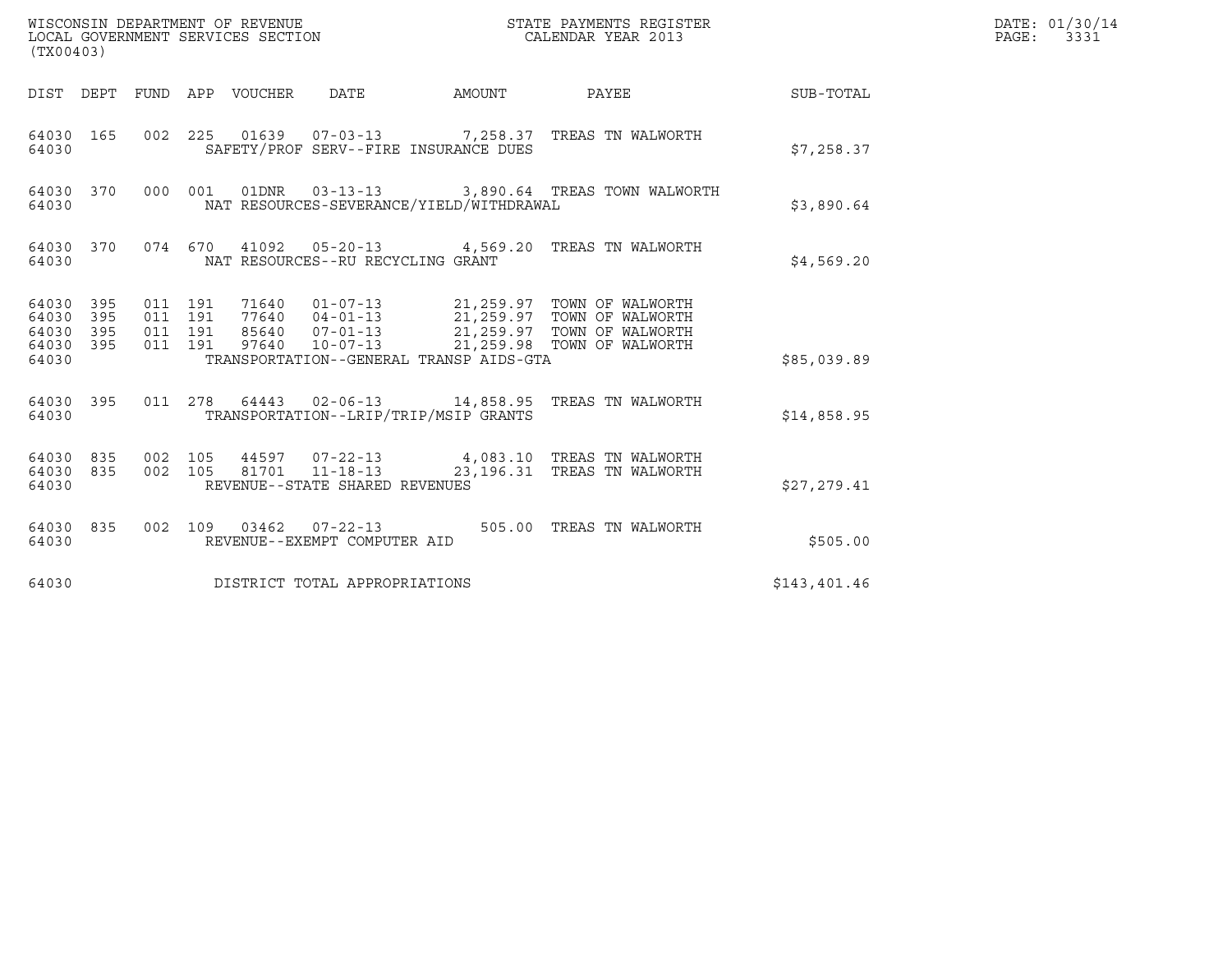| WISCONSIN DEPARTMENT OF REVENUE   | STATE PAYMENTS REGISTER | DATE: 01/30/14 |
|-----------------------------------|-------------------------|----------------|
| LOCAL GOVERNMENT SERVICES SECTION | CALENDAR YEAR 2013      | 3332<br>PAGE:  |

| (TX00403)                                    |           |                                          |  |                                         |                                             | WISCONSIN DEPARTMENT OF REVENUE<br>LOCAL GOVERNMENT SERVICES SECTION<br>CALENDAR YEAR 2013                                                                                                                                                                                                                                                                                   |             | DATE: 01/30/14<br>PAGE: 3332 |
|----------------------------------------------|-----------|------------------------------------------|--|-----------------------------------------|---------------------------------------------|------------------------------------------------------------------------------------------------------------------------------------------------------------------------------------------------------------------------------------------------------------------------------------------------------------------------------------------------------------------------------|-------------|------------------------------|
|                                              |           |                                          |  |                                         |                                             | DIST DEPT FUND APP VOUCHER DATE AMOUNT PAYEE SUB-TOTAL                                                                                                                                                                                                                                                                                                                       |             |                              |
|                                              |           |                                          |  |                                         | 64032 SAFETY/PROF SERV--FIRE INSURANCE DUES | 64032 165 002 225 01640 07-03-13 8,498.41 TREAS TN WHITEWATER                                                                                                                                                                                                                                                                                                                | \$8,498.41  |                              |
|                                              |           |                                          |  |                                         | 64032 NAT RESOURCES--AIDS IN LIEU OF TAXES  | 64032 370 002 503 16293 03-05-13 24,691.68 TREAS TN WHITEWATER<br>64032 370 002 503 16293 03-05-13 6,029.87 TREAS TN WHITEWATER<br>TOWN SHARE 1702.97                                                                                                                                                                                                                        | \$30,721.55 |                              |
|                                              |           |                                          |  |                                         |                                             |                                                                                                                                                                                                                                                                                                                                                                              |             |                              |
|                                              |           |                                          |  |                                         |                                             | $\begin{array}{cccc} 64032 & 370 & 012 & 381 & 00006 & 07-26-13 & 1.21 \end{array} \qquad \begin{array}{cccc} 1.21 & \text{TREAS TN WHITEWATER} \\ 370 & 012 & 381 & 00604 & 03-26-13 & 2,354.54 \end{array} \qquad \begin{array}{cccc} 1.21 & \text{TREAS TN WHITEWATER} \\ 2.354.54 & \text{TREAS TN WHITEWATER} \\ 64032 & \text{NAT RESOURCES--BOAT PATROL} \end{array}$ | \$2,355.75  |                              |
| 64032                                        |           |                                          |  |                                         | NAT RESOURCES--BOATING ENFORCEMENT AIDS     | $\begin{array}{cccccc} 64032 & 370 & 012 & 550 & 00006 & 07-26-13 & & 4.21 & \text{TREAS TN WHITEWATER} \\ 64032 & 370 & 012 & 550 & 00604 & 03-26-13 & & 8,158.48 & \text{TREAS TN WHITEWATER} \end{array}$                                                                                                                                                                 | \$8,162.69  |                              |
|                                              | 64032     |                                          |  |                                         | NAT RESOURCES--FOREST CROP/MFL/CO FOREST    | 64032 370 012 571 36980 06-10-13 15.60 TREAS TN WHITEWATER                                                                                                                                                                                                                                                                                                                   | \$15.60     |                              |
| 64032                                        |           |                                          |  |                                         | NAT RESOURCES--AIDS IN LIEU OF TAXES        | $\begin{array}{cccccccc} 64032 & 370 & 012 & 579 & 18937 & 04-15-13 & 1,952.28 & \text{TREAS TN WHITEWATER} \\ 64032 & 370 & 012 & 579 & 18937 & 04-15-13 & 176.88 & \text{TREAS TN WHITEWATER} \\ 64032 & 370 & 012 & 579 & 18937 & 04-15-13 & 280.18 & \text{TREAS TOWN WHITEWATER} \\ 64032 & 370 & 012 & 579 & 18937 &$                                                  | \$2,603.62  |                              |
|                                              |           |                                          |  | 64032 NAT RESOURCES--RU RECYCLING GRANT |                                             | 64032 370 074 670 41093 05-20-13 4,877.14 TREAS TN WHITEWATER                                                                                                                                                                                                                                                                                                                | \$4,877.14  |                              |
| 64032 395<br>64032 395<br>64032 395<br>64032 | 64032 395 | 011 191<br>011 191<br>011 191<br>011 191 |  |                                         | TRANSPORTATION--GENERAL TRANSP AIDS-GTA     | 71641  01-07-13  24,276.69 TOWN OF WHITEWATER<br>77641  04-01-13  24,276.69 TOWN OF WHITEWATER<br>85641  07-01-13  24,276.69 TOWN OF WHITEWATER<br>97641  10-07-13  24,276.72 TOWN OF WHITEWATER                                                                                                                                                                             | \$97,106.79 |                              |
| 64032                                        |           |                                          |  |                                         | TRANSPORTATION--LRIP/TRIP/MSIP GRANTS       | 64032 395 011 278 65146 02-12-13 14,858.92 TREAS TN WHITEWATER                                                                                                                                                                                                                                                                                                               | \$14,858.92 |                              |
| 64032                                        |           |                                          |  | REVENUE--STATE SHARED REVENUES          |                                             | $\begin{array}{cccccc} 64032 & 835 & 002 & 105 & 44598 & 07-22-13 & & 4,323.07 & \text{TREAS TN WHITEWATER} \\ 64032 & 835 & 002 & 105 & 81702 & 11-18-13 & & 24,662.45 & \text{TREAS TN WHITEWATER} \end{array}$                                                                                                                                                            | \$28,985.52 |                              |
|                                              |           |                                          |  |                                         |                                             | 64032 835 002 109 03463 07-22-13 38.00 TREAS TN WHITEWATER                                                                                                                                                                                                                                                                                                                   |             |                              |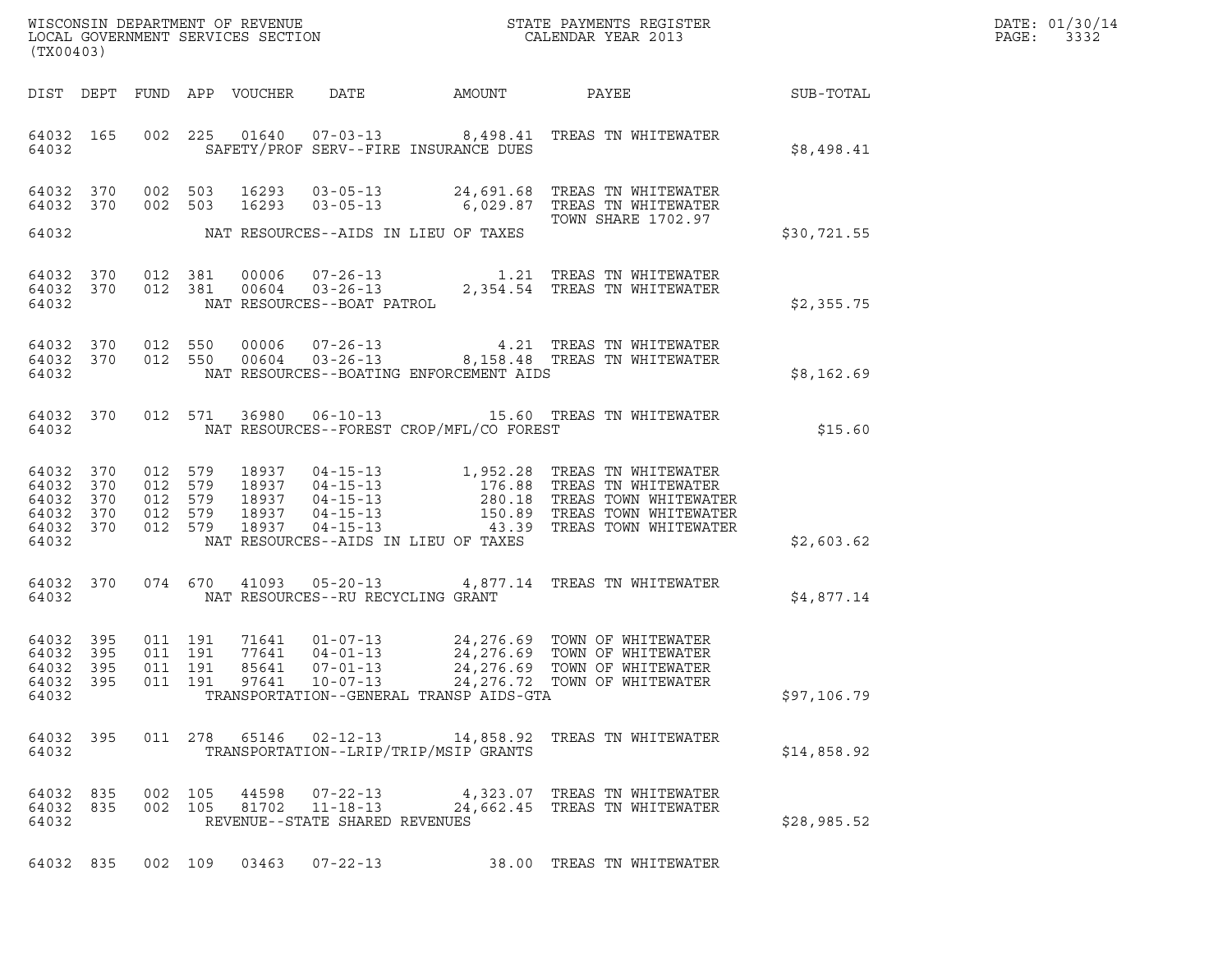| WISCONSIN DEPARTMENT OF REVENUE<br>LOCAL GOVERNMENT SERVICES SECTION<br>(TX00403) |                              |      |     |                      |                               |                                     | STATE PAYMENTS REGISTER<br>CALENDAR YEAR 2013 |              | DATE: 01/30/14<br>3333<br>PAGE: |
|-----------------------------------------------------------------------------------|------------------------------|------|-----|----------------------|-------------------------------|-------------------------------------|-----------------------------------------------|--------------|---------------------------------|
| DIST                                                                              | DEPT                         | FUND | APP | VOUCHER              | DATE                          | AMOUNT                              | PAYEE                                         | SUB-TOTAL    |                                 |
| 64032                                                                             | REVENUE--EXEMPT COMPUTER AID |      |     |                      |                               |                                     |                                               | \$38.00      |                                 |
| 64032<br>64032                                                                    | 835                          | 002  | 501 | 00003<br>DOA-PAYMENT | $02 - 01 - 13$                | 50.57<br>FOR MUNICIPAL SERVICES AID | TREAS TN WHITEWATER                           | \$50.57      |                                 |
| 64032                                                                             |                              |      |     |                      | DISTRICT TOTAL APPROPRIATIONS |                                     |                                               | \$198,274.56 |                                 |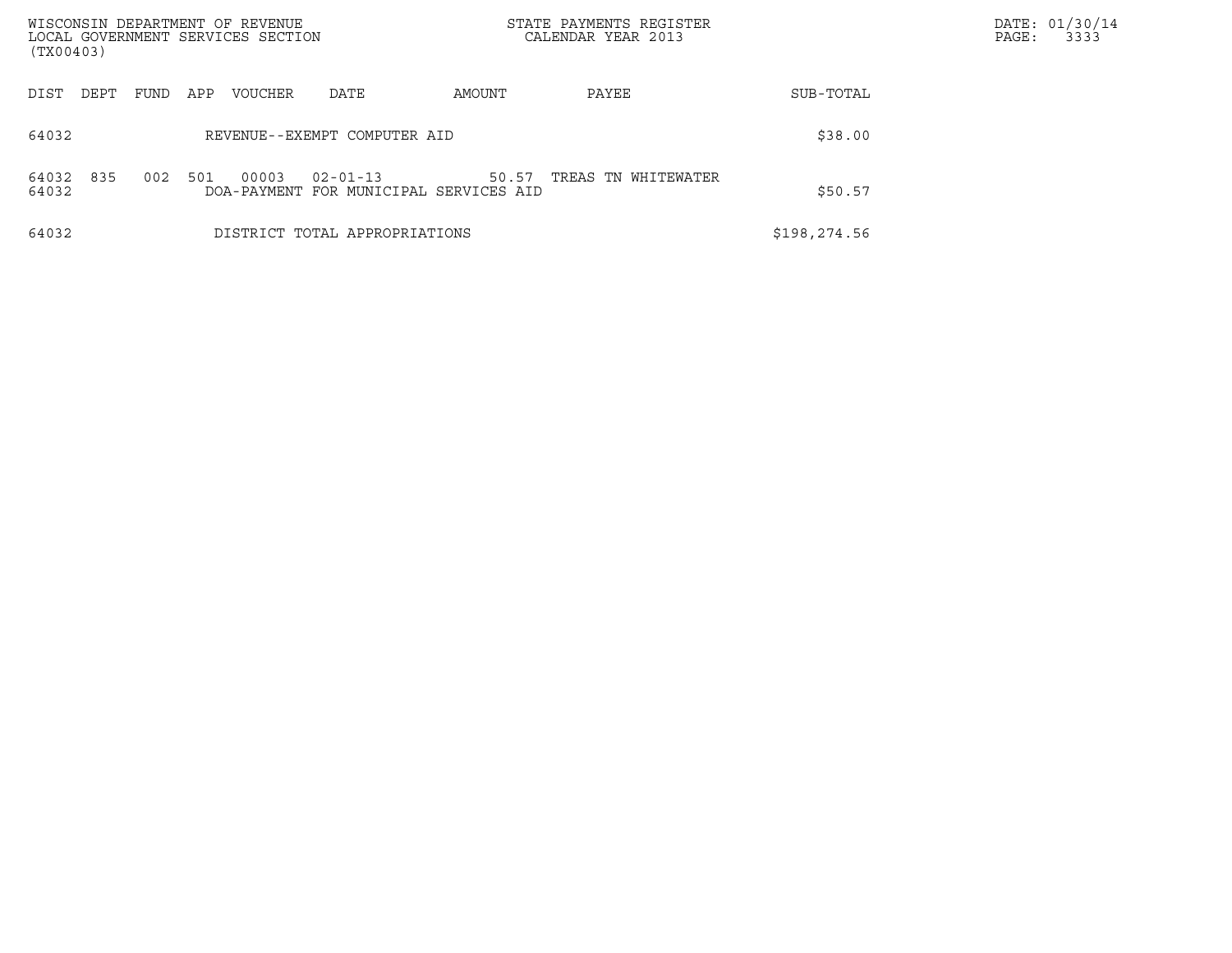| (TX00403)                                                    | WISCONSIN DEPARTMENT OF REVENUE<br>LOCAL GOVERNMENT SERVICES SECTION                                                          |        | STATE PAYMENTS REGISTER<br>CALENDAR YEAR 2013                                        |              | DATE: 01/30/14<br>PAGE: 3334 |
|--------------------------------------------------------------|-------------------------------------------------------------------------------------------------------------------------------|--------|--------------------------------------------------------------------------------------|--------------|------------------------------|
| DIST DEPT<br>FUND                                            | APP VOUCHER DATE                                                                                                              | AMOUNT | PAYEE                                                                                | SUB-TOTAL    |                              |
| 64115 165<br>64115                                           | 002  225  01641  07-03-13  10,838.54  TREAS VIL BLOOMFIELD<br>SAFETY/PROF SERV--FIRE INSURANCE DUES                           |        |                                                                                      | \$10,838.54  |                              |
| 64115 370<br>64115                                           | 074 670<br>NAT RESOURCES--RU RECYCLING GRANT                                                                                  |        |                                                                                      | \$8,894.61   |                              |
| 395<br>64115<br>64115<br>395<br>395<br>64115<br>64115<br>395 | 011 191<br>71642<br>011 191<br>77642<br>85642  07-01-13  27,393.98  VILLAGE OF BLOOMFIELD<br>011 191<br>011 191<br>97642      |        | 04-01-13 27,393.98 VILLAGE OF BLOOMFIELD<br>10-07-13 27,393.98 VILLAGE OF BLOOMFIELD |              |                              |
| 64115                                                        | TRANSPORTATION--GENERAL TRANSP AIDS-GTA                                                                                       |        |                                                                                      | \$109,575.92 |                              |
| 64115<br>835<br>64115 835<br>64115                           | 002 105<br>44599  07-22-13    6,238.80    TREAS VIL BLOOMFIELD<br>81703 11-18-13<br>002 105<br>REVENUE--STATE SHARED REVENUES |        | 35, 353.19 TREAS VIL BLOOMFIELD                                                      | \$41,591.99  |                              |
| 64115<br>002<br>835<br>64115                                 | 109<br>03464 07-22-13<br>REVENUE--EXEMPT COMPUTER AID                                                                         |        | 864.00 TREAS VIL BLOOMFIELD                                                          | \$864.00     |                              |
| 64115                                                        | DISTRICT TOTAL APPROPRIATIONS                                                                                                 |        |                                                                                      | \$171,765.06 |                              |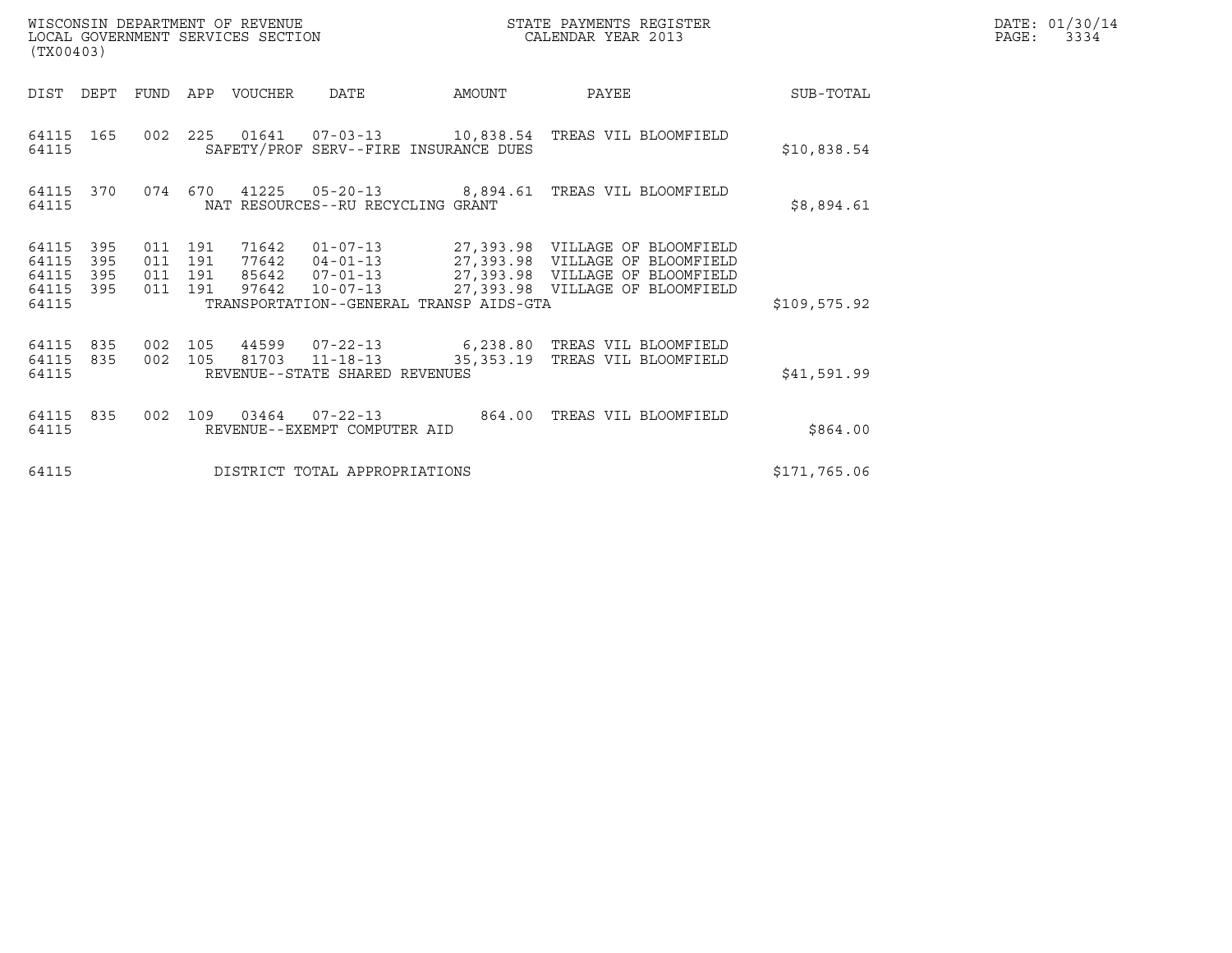| (TX00403)                                             |     |                    |                                          |                                 | WISCONSIN DEPARTMENT OF REVENUE<br>LOCAL GOVERNMENT SERVICES SECTION |        | STATE PAYMENTS REGISTER<br>CALENDAR YEAR 2013                                                                                                                                                    |                  | DATE: 01/30/14<br>PAGE: 3335 |
|-------------------------------------------------------|-----|--------------------|------------------------------------------|---------------------------------|----------------------------------------------------------------------|--------|--------------------------------------------------------------------------------------------------------------------------------------------------------------------------------------------------|------------------|------------------------------|
|                                                       |     |                    |                                          | DIST DEPT FUND APP VOUCHER DATE |                                                                      | AMOUNT | PAYEE                                                                                                                                                                                            | <b>SUB-TOTAL</b> |                              |
| 64116 165<br>64116                                    |     |                    |                                          |                                 | SAFETY/PROF SERV--FIRE INSURANCE DUES                                |        | 002 225 01642 07-03-13 3,885.14 TREAS VIL DARIEN                                                                                                                                                 | \$3,885.14       |                              |
| 64116 370<br>64116                                    |     |                    |                                          |                                 | NAT RESOURCES--RU RECYCLING GRANT                                    |        | 074 670 41094 05-20-13 6,019.40 TREAS VIL DARIEN                                                                                                                                                 | \$6,019.40       |                              |
| 64116 395<br>64116<br>64116 395<br>64116 395<br>64116 | 395 |                    | 011 191<br>011 191<br>011 191<br>011 191 |                                 | TRANSPORTATION--GENERAL TRANSP AIDS-GTA                              |        | 71643  01-07-13  21,754.33  VILLAGE OF DARIEN<br>77643  04-01-13  21,754.33  VILLAGE OF DARIEN<br>85643  07-01-13  21,754.33  VILLAGE OF DARIEN<br>97643  10-07-13  21,754.34  VILLAGE OF DARIEN | \$87,017.33      |                              |
| 64116                                                 |     |                    |                                          |                                 | HS--AMBULANCE FUNDING ASSISTANCE GRANTS                              |        | 64116 435 005 162 01HSD 09-03-13 4,575.70 VILLAGE DARIEN                                                                                                                                         | \$4,575.70       |                              |
| 64116 455<br>64116                                    |     |                    |                                          |                                 | 002 231 00229 02-07-13<br>JUSTICE--LAW ENFORCEMENT TRAINING          |        | 960.00 TREAS VIL DARIEN                                                                                                                                                                          | \$960.00         |                              |
| 64116 835<br>64116 835<br>64116                       |     | 002 105            | 002 105                                  |                                 | 81704 11-18-13<br>REVENUE--STATE SHARED REVENUES                     |        | 175,106.53 TREAS VIL DARIEN                                                                                                                                                                      | \$275, 356.39    |                              |
| 64116 835<br>64116 835<br>64116                       |     | 002 109<br>002 109 |                                          |                                 | 05333  07-22-13<br>REVENUE--EXEMPT COMPUTER AID                      |        | 03465  07-22-13  2,565.00 TREAS VIL DARIEN<br>5,576.00 TREAS VIL DARIEN                                                                                                                          | \$8,141.00       |                              |
| 64116                                                 |     |                    |                                          |                                 | DISTRICT TOTAL APPROPRIATIONS                                        |        |                                                                                                                                                                                                  | \$385,954.96     |                              |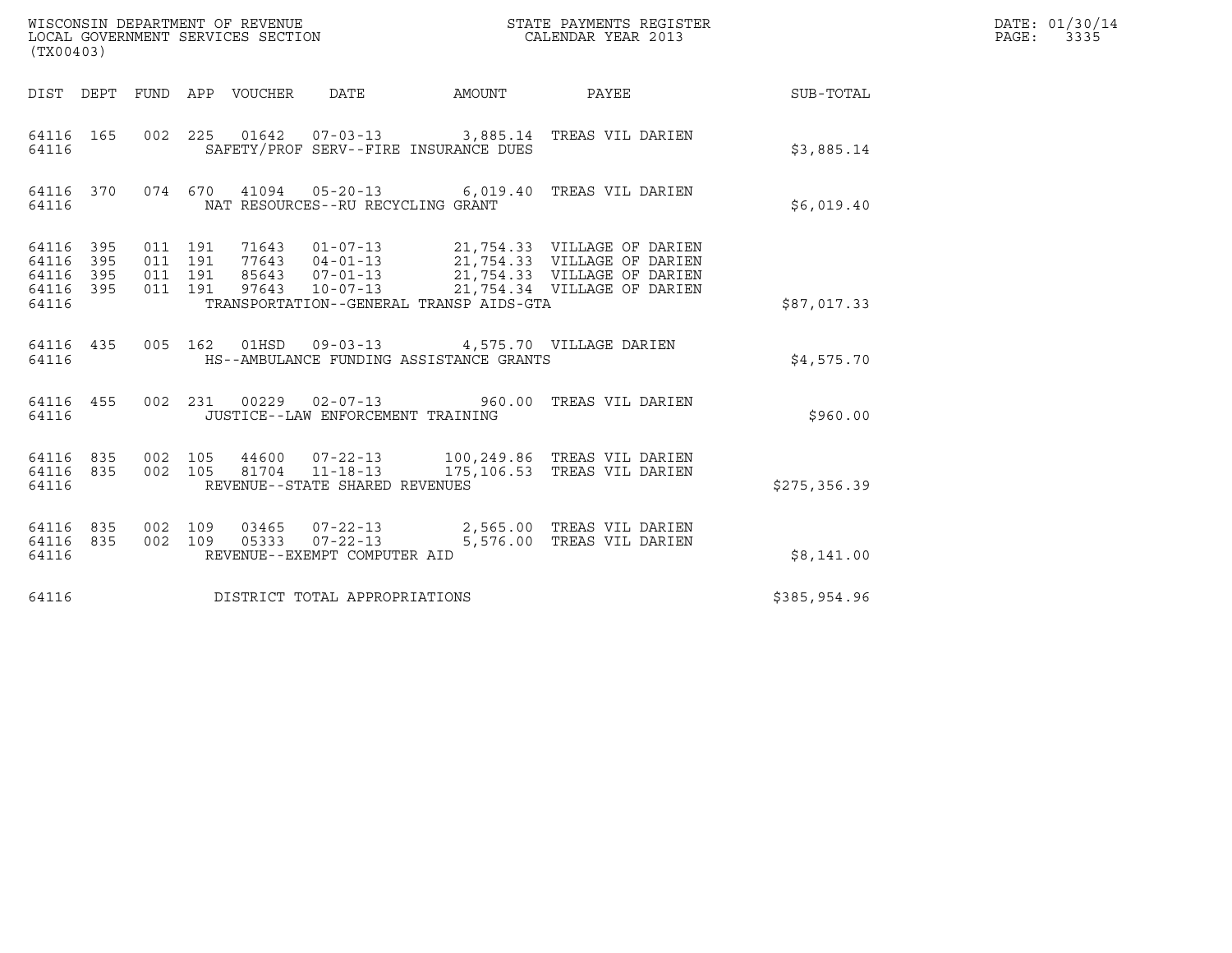| (TX00403)                                                 |           |         |         |                                                     |                                         |                                                                                                               |              | DATE: 01/30/14<br>PAGE: 3336 |
|-----------------------------------------------------------|-----------|---------|---------|-----------------------------------------------------|-----------------------------------------|---------------------------------------------------------------------------------------------------------------|--------------|------------------------------|
|                                                           |           |         |         |                                                     |                                         |                                                                                                               |              |                              |
| 64121 165<br>64121                                        |           |         |         |                                                     | SAFETY/PROF SERV--FIRE INSURANCE DUES   | 002 225 01643 07-03-13 12, 217.04 TREAS VIL EAST TROY                                                         | \$12,217.04  |                              |
|                                                           |           |         |         |                                                     |                                         | 64121 370 002 503 16113 02-06-13 1,862.57 TREAS VIL EAST TROY                                                 |              |                              |
| 64121                                                     |           |         |         |                                                     | NAT RESOURCES--AIDS IN LIEU OF TAXES    | TOWN SHARE 576.70                                                                                             | \$1,862.57   |                              |
| 64121                                                     | 64121 370 |         |         | NAT RESOURCES--RU RECYCLING GRANT                   |                                         | 074 670 41095 05-20-13 6,939.73 TREAS VIL EAST TROY                                                           | \$6,939.73   |                              |
| 64121                                                     |           |         |         |                                                     | TRANSPORTATION--HIGHWAY SAFETY-FEDERAL  | 64121 395 011 185 77675 06-17-13 3,987.50 TREAS VIL EAST TROY                                                 | \$3,987.50   |                              |
| 64121 395<br>64121 395<br>64121 395<br>64121 395<br>64121 |           |         |         |                                                     | TRANSPORTATION--GENERAL TRANSP AIDS-GTA |                                                                                                               | \$182,414.89 |                              |
| 64121 395<br>64121                                        |           |         |         |                                                     | TRANSPORTATION--LRIP/TRIP/MSIP GRANTS   | 011  278  96371  12-04-13  20,681.02  TREAS VIL EAST TROY                                                     | \$20,681.02  |                              |
|                                                           | 64121     |         |         | JUSTICE--LAW ENFORCEMENT TRAINING                   |                                         | 64121 455 002 231 00248 02-07-13 1,440.00 TREAS VIL EAST TROY                                                 | \$1,440.00   |                              |
| 64121 835 002 105<br>64121 835<br>64121                   |           |         |         | REVENUE--STATE SHARED REVENUES                      |                                         | 002 105 44601 07-22-13 92,033.95 TREAS VIL EAST TROY<br>002 105 81705 11-18-13 264,947.72 TREAS VIL EAST TROY | \$356,981.67 |                              |
| 64121 835<br>64121 835<br>64121                           |           | 002 109 | 002 109 | 05334 07-22-13<br>REVENUE--EXEMPT COMPUTER AID      |                                         | 03466  07-22-13  3,498.00 TREAS VIL EAST TROY<br>963.00 TREAS VIL EAST TROY                                   | \$4,461.00   |                              |
| 64121 835<br>64121                                        |           |         |         | 021 363 35911 03-25-13<br>REVENUE--LOTTERY CREDIT - |                                         | 6,301.60 TREAS VIL EAST TROY                                                                                  | \$6,301.60   |                              |
| 64121                                                     |           |         |         | DISTRICT TOTAL APPROPRIATIONS                       |                                         |                                                                                                               | \$597,287.02 |                              |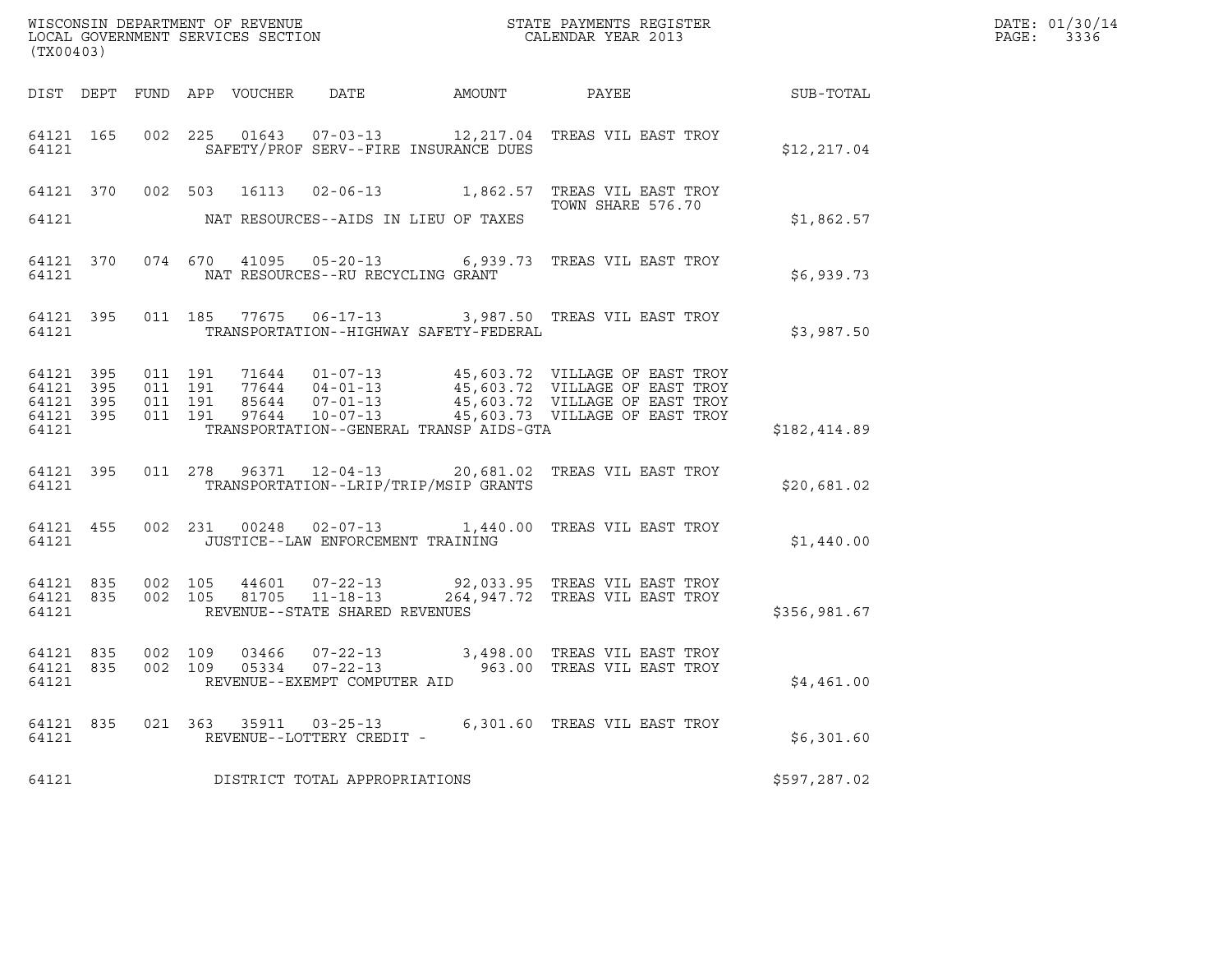| (TX00403)                                         |            |                                          |         |                                 |                                                                    |                                                                                                                                                                                                      |              | DATE: 01/30/14<br>PAGE:<br>3337 |
|---------------------------------------------------|------------|------------------------------------------|---------|---------------------------------|--------------------------------------------------------------------|------------------------------------------------------------------------------------------------------------------------------------------------------------------------------------------------------|--------------|---------------------------------|
|                                                   |            |                                          |         | DIST DEPT FUND APP VOUCHER DATE |                                                                    | AMOUNT PAYEE SUB-TOTAL                                                                                                                                                                               |              |                                 |
| 64126 165<br>64126                                |            |                                          |         |                                 | SAFETY/PROF SERV--FIRE INSURANCE DUES                              | 002 225 01644 07-03-13 31,209.26 TREAS VIL FONTANA                                                                                                                                                   | \$31, 209.26 |                                 |
| 64126                                             |            |                                          |         |                                 | NAT RESOURCES--RU RECYCLING GRANT                                  | 64126 370 074 670 41096 05-20-13 16,911.34 TREAS VIL FONTANA                                                                                                                                         | \$16,911.34  |                                 |
| 64126                                             |            |                                          |         |                                 | TRANSPORTATION--HIGHWAY SAFETY-FEDERAL                             | 64126 395 011 185 75895 05-28-13 4,000.00 TREAS VIL FONTANA                                                                                                                                          | \$4,000.00   |                                 |
| 64126 395<br>64126<br>64126<br>64126 395<br>64126 | 395<br>395 | 011 191<br>011 191<br>011 191<br>011 191 |         |                                 | TRANSPORTATION--GENERAL TRANSP AIDS-GTA                            | 71645  01-07-13  96,596.36  VILLAGE OF FONTANA<br>77645  04-01-13  96,596.36  VILLAGE OF FONTANA<br>85645  07-01-13  96,596.36  VILLAGE OF FONTANA<br>97645  10-07-13  96,596.39  VILLAGE OF FONTANA | \$386,385.47 |                                 |
| 64126 435<br>64126                                |            |                                          |         |                                 | HS--AMBULANCE FUNDING ASSISTANCE GRANTS                            | 005 162 01HSD 09-03-13 4,649.67 VILLAGE FONTANA                                                                                                                                                      | \$4,649.67   |                                 |
| 64126 455<br>64126                                |            |                                          |         |                                 | JUSTICE--LAW ENFORCEMENT TRAINING                                  | 002 231 00272 02-08-13 640.00 TREAS VIL FONTANA                                                                                                                                                      | \$640.00     |                                 |
| 64126 835<br>64126 835<br>64126                   |            | 002 105<br>002 105                       |         | 44602                           | $07 - 22 - 13$<br>81706 11-18-13<br>REVENUE--STATE SHARED REVENUES | 3,230.43 TREAS VIL FONTANA<br>18,305.80 TREAS VIL FONTANA                                                                                                                                            | \$21,536.23  |                                 |
| 64126 835<br>64126 835<br>64126                   |            | 002 109                                  | 002 109 |                                 | REVENUE--EXEMPT COMPUTER AID                                       | 03467  07-22-13  521.00  TREAS VIL FONTANA<br>05335  07-22-13  2,105.00 TREAS VIL FONTANA                                                                                                            | \$2,626.00   |                                 |
| 64126                                             |            |                                          |         |                                 | DISTRICT TOTAL APPROPRIATIONS                                      |                                                                                                                                                                                                      | \$467,957.97 |                                 |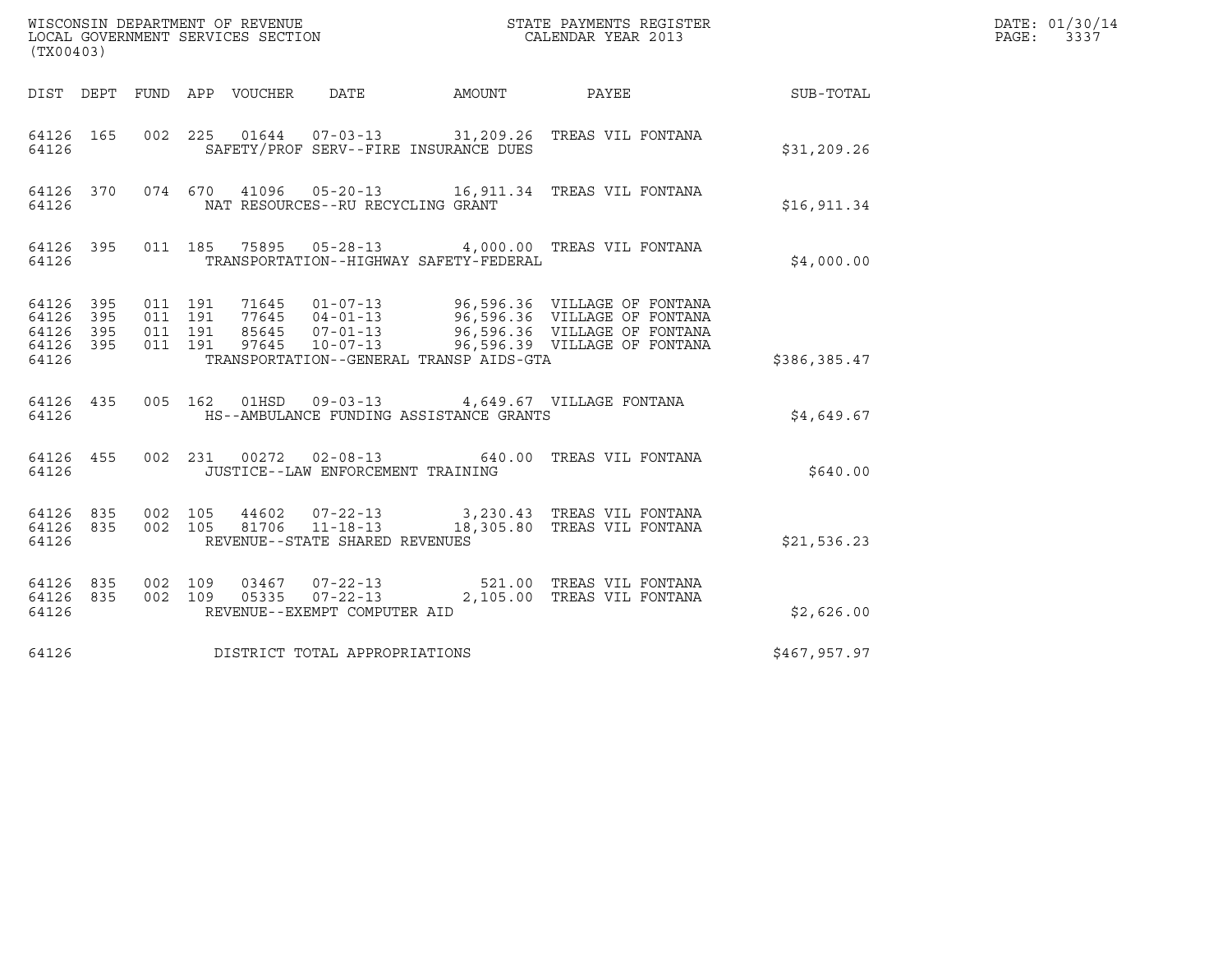| (TX00403)                                                 |                               |         |                |                                   |                                              | ${\tt WISCOONSIM\ DEPARTMENT\ OF\ REVENUE}\qquad \qquad {\tt STATE\ PAYMENTS\ REGISTER\ LOCAL\ GOVERNMENT\ SERVICES\ SECTION\qquad \qquad {\tt CALENDAR\ YEAR\ 2013}$                                        |                  | DATE: 01/30/14<br>PAGE:<br>3338 |
|-----------------------------------------------------------|-------------------------------|---------|----------------|-----------------------------------|----------------------------------------------|--------------------------------------------------------------------------------------------------------------------------------------------------------------------------------------------------------------|------------------|---------------------------------|
|                                                           |                               |         |                |                                   | DIST DEPT FUND APP VOUCHER DATE AMOUNT PAYEE |                                                                                                                                                                                                              | <b>SUB-TOTAL</b> |                                 |
| 64131 165<br>64131                                        |                               |         |                |                                   | SAFETY/PROF SERV--FIRE INSURANCE DUES        | 002 225 01645 07-03-13 5,988.46 TREAS VIL GENOA CITY                                                                                                                                                         | \$5,988.46       |                                 |
| 64131                                                     |                               |         |                | SAFETY/PROF SERV--PECFA AIDS      |                                              | 64131 165 072 262 01003 05-30-13 6,038.39 TREAS VIL GENOA CITY                                                                                                                                               | \$6,038.39       |                                 |
| 64131                                                     |                               |         |                | NAT RESOURCES--RU RECYCLING GRANT |                                              | 64131 370 074 670 41097 05-20-13 5,696.25 TREAS VIL GENOA CITY                                                                                                                                               | \$5,696.25       |                                 |
| 64131                                                     |                               |         |                |                                   | TRANSPORTATION--HIGHWAY SAFETY-FEDERAL       | 64131 395 011 185 85547 08-26-13 10,836.00 TREAS VIL GENOA CITY                                                                                                                                              | \$10,836.00      |                                 |
| 64131 395<br>64131 395<br>64131 395<br>64131 395<br>64131 | 011 191<br>011 191<br>011 191 | 011 191 |                |                                   | TRANSPORTATION--GENERAL TRANSP AIDS-GTA      | 71646  01-07-13  27,853.02  TREAS VIL GENOA CITY<br>77646  04-01-13  27,853.02  TREAS VIL GENOA CITY<br>85646  07-01-13  27,853.02  TREAS VIL GENOA CITY<br>97646  10-07-13  27,853.04  TREAS VIL GENOA CITY | \$111, 412.10    |                                 |
| 64131 455 002 231<br>64131 455<br>64131                   |                               |         |                | JUSTICE--LAW ENFORCEMENT TRAINING |                                              | 002 231 00066 11-01-13 320.00 TREAS VIL GENOA CITY<br>002 231 00289 02-08-13 320.00 TREAS VIL GENOA CITY                                                                                                     | \$640.00         |                                 |
| 64131 835<br>64131 835<br>64131                           | 002 105<br>002 105            |         |                | REVENUE--STATE SHARED REVENUES    |                                              | 44603  07-22-13  57,651.05  TREAS VIL GENOA CITY<br>81707  11-18-13  59,990.82  TREAS VIL GENOA CITY                                                                                                         | \$117,641.87     |                                 |
| 64131 835<br>64131 835<br>64131                           | 002 109<br>002 109            |         | 03468<br>05336 | REVENUE--EXEMPT COMPUTER AID      |                                              | 07-22-13 3,872.00 TREAS VIL GENOA CITY<br>07-22-13 1,657.00 TREAS VIL GENOA CITY                                                                                                                             | \$5,529.00       |                                 |
| 64131                                                     |                               |         |                | DISTRICT TOTAL APPROPRIATIONS     |                                              |                                                                                                                                                                                                              | \$263,782.07     |                                 |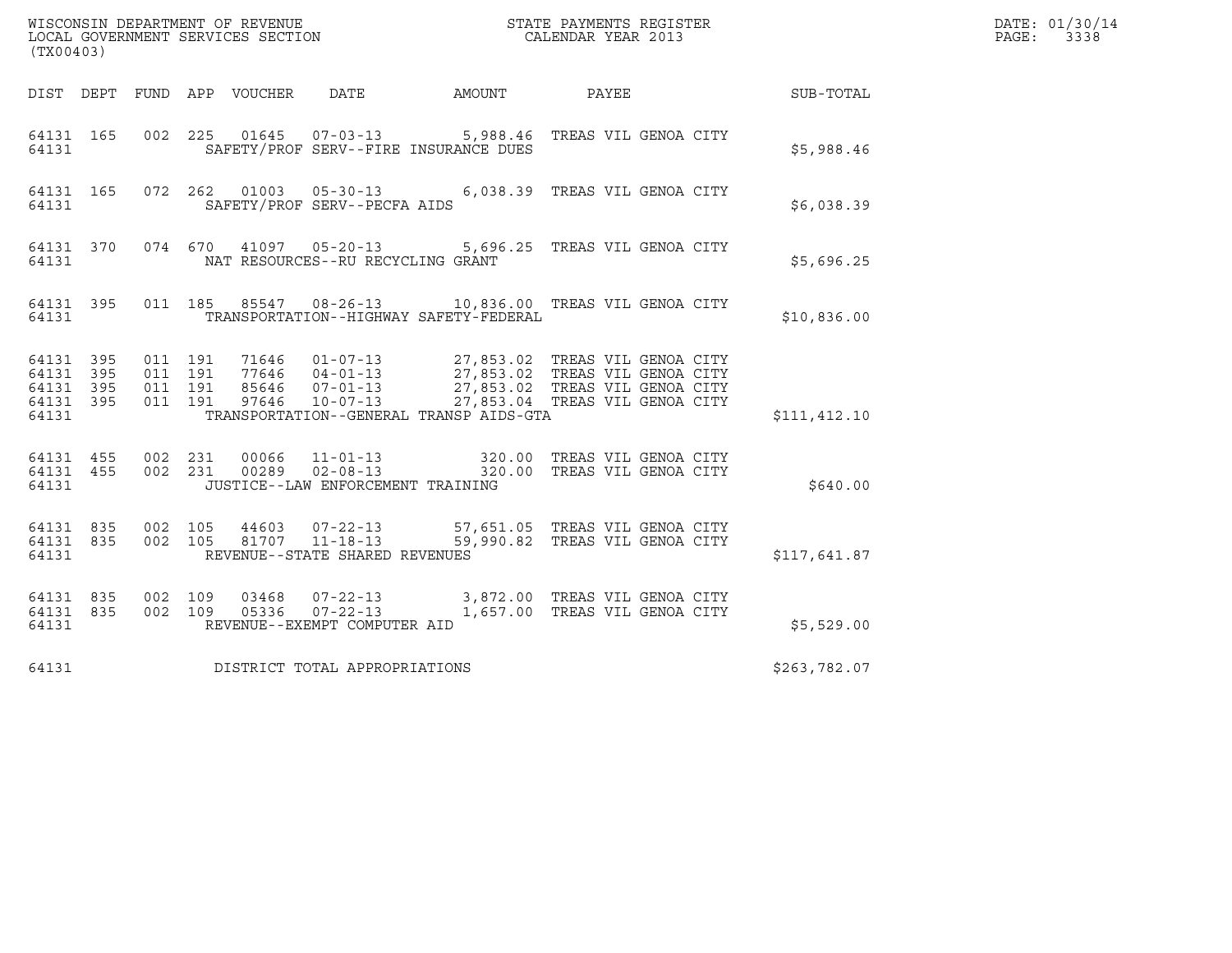| WISCONSIN DEPARTMENT OF REVENUE   | STATE PAYMENTS REGISTER | DATE: 01/30/14 |
|-----------------------------------|-------------------------|----------------|
| LOCAL GOVERNMENT SERVICES SECTION | CALENDAR YEAR 2013      | 3339<br>PAGE:  |

| (TX00403)                                          |                                        |                                                |                          |                                                    |                                                                                                          | WISCONSIN DEPARTMENT OF REVENUE<br>LOCAL GOVERNMENT SERVICES SECTION<br>CALENDAR YEAR 2013                                                                                                                                                                                                                                 |                               |             | DATE: 01/30/14<br>PAGE: 3339 |
|----------------------------------------------------|----------------------------------------|------------------------------------------------|--------------------------|----------------------------------------------------|----------------------------------------------------------------------------------------------------------|----------------------------------------------------------------------------------------------------------------------------------------------------------------------------------------------------------------------------------------------------------------------------------------------------------------------------|-------------------------------|-------------|------------------------------|
|                                                    |                                        |                                                |                          |                                                    |                                                                                                          |                                                                                                                                                                                                                                                                                                                            |                               |             |                              |
| 64181                                              |                                        |                                                |                          |                                                    |                                                                                                          | 64181 165 002 225 01646 07-03-13 2,624.73 TREAS VIL SHARON<br>SAFETY/PROF SERV--FIRE INSURANCE DUES                                                                                                                                                                                                                        |                               | \$2,624.73  |                              |
| 64181                                              |                                        |                                                |                          |                                                    | SAFETY/PROF SERV--PECFA AIDS                                                                             | $\begin{array}{cccccc} 64181 & 165 & 072 & 262 & 01016 & 05-30-13 & & 1,805.20 & \text{TREAS VII} & \text{SHARON} \\ 64181 & 165 & 072 & 262 & 01047 & 03-21-13 & & 1,565.12 & \text{TREAS VII} & \text{SHARON} \\ 64181 & 165 & 072 & 262 & 01048 & 03-21-13 & & 1,865.25 & \text{TREAS VII} & \text{SHARON} \end{array}$ |                               | \$5,235.57  |                              |
| 64181                                              |                                        |                                                |                          |                                                    |                                                                                                          | 64181 370 012 583 02728 04-16-13 1,088.53 TREAS VIL SHARON<br>64181 370 012 583 02728 04-16-13 453.97 TREAS VIL SHARON<br>NAT RESOURCES--RECREATION RESOURCE-FED                                                                                                                                                           |                               | \$1,542.50  |                              |
| 64181                                              |                                        |                                                |                          |                                                    | NAT RESOURCES--PECFA AIDS                                                                                | $\begin{array}{cccccc} 64181 & 370 & 072 & 667 & 00093 & 09\texttt{-}05\texttt{-}13 & & 1,521.23 & \texttt{TREAS} & \texttt{VIL SHARON} \\ 64181 & 370 & 072 & 667 & 00360 & 12\texttt{-}20\texttt{-}13 & & 2,553.31 & \texttt{TREAS} & \texttt{VIL SHARON} \end{array}$                                                   |                               | \$4,074.54  |                              |
| 64181                                              |                                        |                                                |                          |                                                    | NAT RESOURCES--RU RECYCLING GRANT                                                                        | 64181 370 074 670 41098 05-20-13 4,783.84 TREAS VIL SHARON                                                                                                                                                                                                                                                                 |                               | \$4,783.84  |                              |
| 64181                                              |                                        |                                                |                          |                                                    | NAT RESOURCES--BROWNFIELD PROJECTS                                                                       | 64181 370 074 687 00061 09-03-13 4,826.30 TREAS VIL SHARON                                                                                                                                                                                                                                                                 |                               | \$4,826.30  |                              |
| 64181 395<br>64181 395<br>64181<br>64181           | 395<br>64181 395                       | 011 191<br>011 191                             | 011 191<br>011 191       |                                                    |                                                                                                          | 71647  01-07-13  21,936.31 TREAS VIL SHARON<br>77647  04-01-13  21,936.31 TREAS VIL SHARON<br>85647  07-01-13  21,936.31 TREAS VIL SHARON<br>97647  10-07-13  21,936.31 TREAS VIL SHARON<br>TRANSPORTATION--GENERAL TRANSP AIDS-GTA                                                                                        |                               | \$87,745.24 |                              |
| 64181                                              |                                        |                                                |                          |                                                    |                                                                                                          | 64181 435 005 162 01HSD 09-03-13 4,612.02 TREAS VIL SHARON<br>HS--AMBULANCE FUNDING ASSISTANCE GRANTS                                                                                                                                                                                                                      |                               | \$4,612.02  |                              |
| 64181                                              |                                        |                                                |                          |                                                    | 64181  435  005  163  01LGS  11-18-13                                                                    | HS--PREPAID MEDICAL TRANSPORT REIMBURSE                                                                                                                                                                                                                                                                                    | 2,200.00 SHARON FIRE / RESCUE | \$2,200.00  |                              |
| 64181 455<br>64181                                 |                                        |                                                |                          |                                                    | JUSTICE--LAW ENFORCEMENT TRAINING                                                                        | 002 231 00670 02-20-13 960.00 TREAS VIL SHARON                                                                                                                                                                                                                                                                             |                               | \$960.00    |                              |
| 64181<br>64181<br>64181<br>64181<br>64181<br>64181 | 505<br>505<br>505<br>505<br>505<br>505 | 002 743<br>002<br>002<br>002<br>002<br>002 743 | 743<br>743<br>743<br>743 | 01332<br>03403<br>06695<br>08522<br>10053<br>12103 | $09 - 04 - 13$<br>$11 - 20 - 13$<br>$01 - 31 - 13$<br>$03 - 26 - 13$<br>$05 - 15 - 13$<br>$07 - 12 - 13$ | 44,700.00 TREAS VIL SHARON<br>23,000.00 TREAS VIL SHARON<br>10,000.00 TREAS VIL SHARON<br>11,860.00 TREAS VIL SHARON<br>7,000.00 TREAS VIL SHARON<br>30,940.00 TREAS VIL SHARON                                                                                                                                            |                               |             |                              |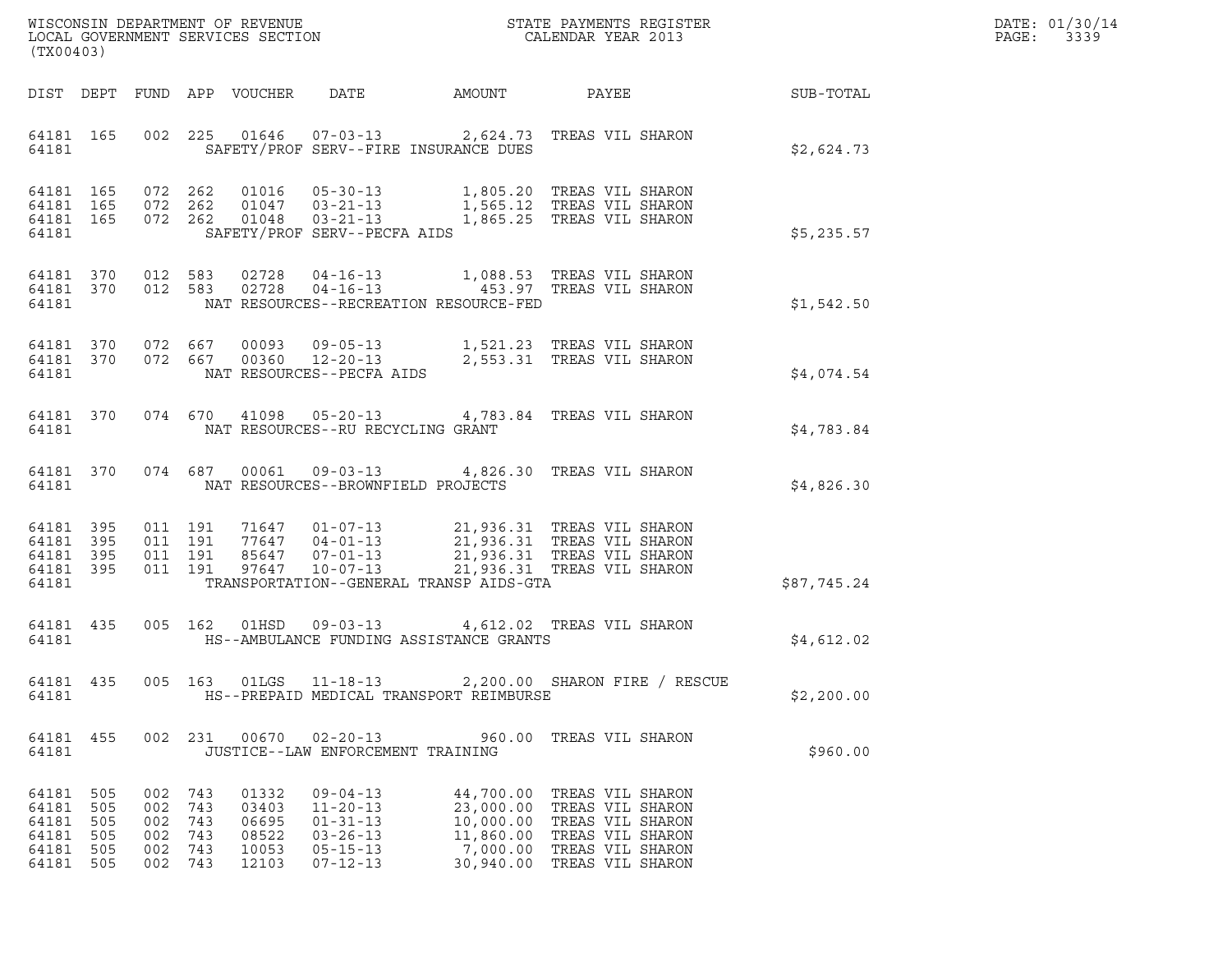| (TX00403)               |            |            |            | WISCONSIN DEPARTMENT OF REVENUE<br>LOCAL GOVERNMENT SERVICES SECTION |                                                                    |            | STATE PAYMENTS REGISTER<br>CALENDAR YEAR 2013  |              | DATE: 01/30/14<br>PAGE:<br>3340 |
|-------------------------|------------|------------|------------|----------------------------------------------------------------------|--------------------------------------------------------------------|------------|------------------------------------------------|--------------|---------------------------------|
| DIST                    | DEPT       | FUND       | APP        | VOUCHER                                                              | DATE                                                               | AMOUNT     | PAYEE                                          | SUB-TOTAL    |                                 |
| 64181                   |            |            |            |                                                                      | DOA--HOUSING ASSISTANCE GRANTS                                     |            |                                                | \$127,500.00 |                                 |
| 64181<br>64181<br>64181 | 835<br>835 | 002<br>002 | 105<br>105 | 44604<br>81708                                                       | $07 - 22 - 13$<br>$11 - 18 - 13$<br>REVENUE--STATE SHARED REVENUES | 197,898.08 | 67,085.00 TREAS VIL SHARON<br>TREAS VIL SHARON | \$264,983.08 |                                 |
| 64181<br>64181          | 835        | 002        | 109        | 03470                                                                | $07 - 22 - 13$<br>REVENUE--EXEMPT COMPUTER AID                     | 979.00     | TREAS VIL SHARON                               | \$979.00     |                                 |
| 64181<br>64181          | 835        | 021        | 363        | 35912                                                                | $03 - 25 - 13$<br>REVENUE--LOTTERY CREDIT -                        |            | 2,469.97 TREAS VIL SHARON                      | \$2,469.97   |                                 |
| 64181                   |            |            |            |                                                                      | DISTRICT TOTAL APPROPRIATIONS                                      |            |                                                | \$514,536.79 |                                 |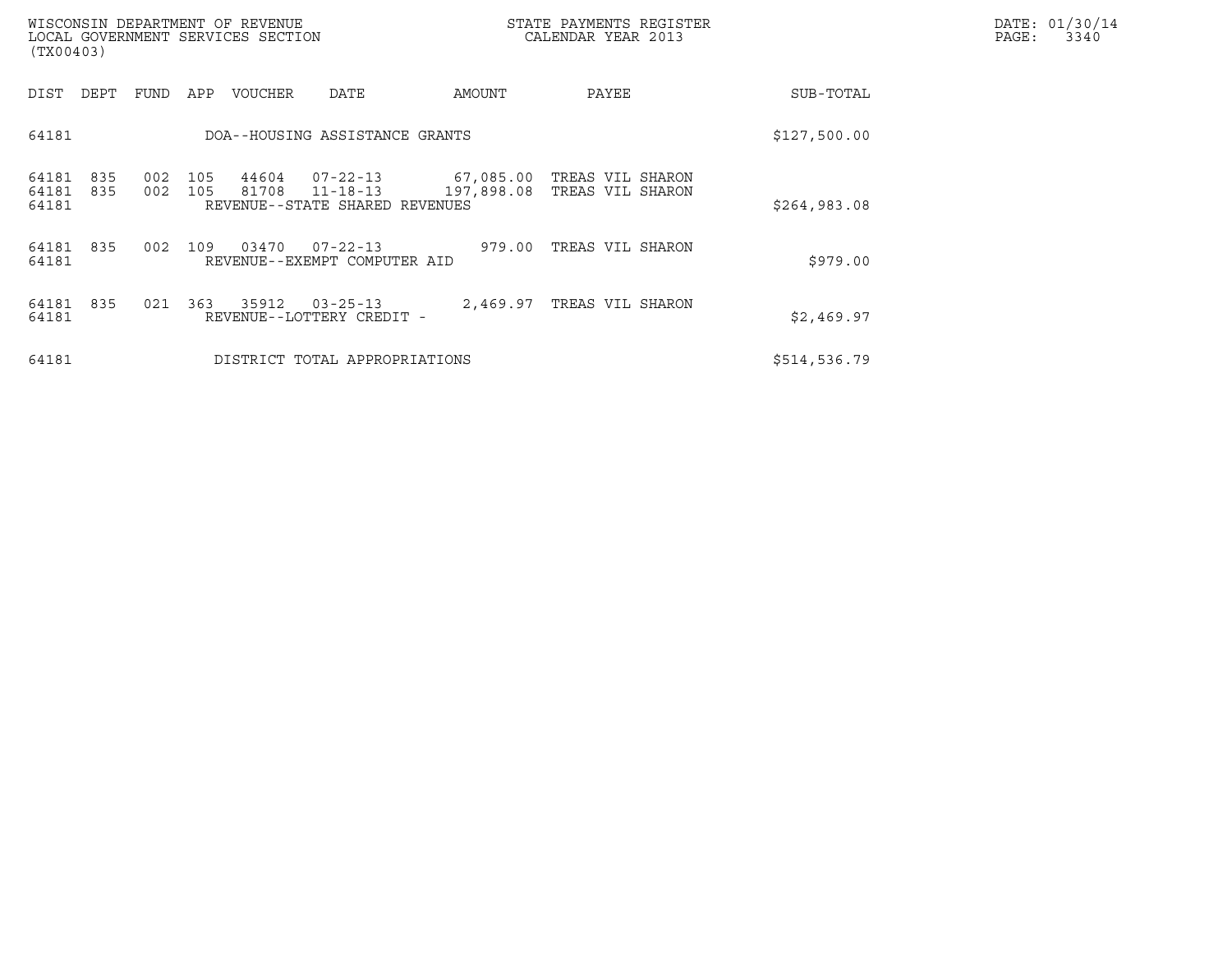| (TX00403)                                    |           |                                              |         |  |                                                             |                                         | ${\tt WISCONSIM\ DEPARTMENT\ OF\ REVENUE}\qquad \qquad {\tt STATE\ PAYMENTS\ REGISTER} \\ {\tt LOCAL\ GOVERNMENT\ SERVICES\ SECTION}\qquad \qquad {\tt CALENDAR\ YEAR\ 2013}$                            | DATE: 01/30/14<br>PAGE: 3341 |  |
|----------------------------------------------|-----------|----------------------------------------------|---------|--|-------------------------------------------------------------|-----------------------------------------|----------------------------------------------------------------------------------------------------------------------------------------------------------------------------------------------------------|------------------------------|--|
|                                              |           | DIST DEPT FUND APP VOUCHER DATE AMOUNT PAYEE |         |  |                                                             |                                         | <b>SUB-TOTAL</b>                                                                                                                                                                                         |                              |  |
| 64191 165<br>64191                           |           |                                              | 002 225 |  |                                                             | SAFETY/PROF SERV--FIRE INSURANCE DUES   | 01647  07-03-13   6,738.10   TREAS VIL WALWORTH                                                                                                                                                          | \$6,738.10                   |  |
| 64191                                        | 64191 370 |                                              |         |  |                                                             | NAT RESOURCES--RECREATION RESOURCE-FED  | 012 583 01937 01-28-13 835.00 WALWORTH FIRE DEPARTMENT                                                                                                                                                   | \$835.00                     |  |
| 64191                                        |           |                                              |         |  | NAT RESOURCES--RU RECYCLING GRANT                           |                                         | 64191 370 074 670 41099 05-20-13 8,550.71 TREAS VIL WALWORTH                                                                                                                                             | \$8,550.71                   |  |
| 64191                                        | 64191 370 |                                              |         |  | NAT RESOURCES--STEWARDSHIP 2000                             |                                         | 095 512 01939 01-28-13 48,256.94 TREAS VIL WALWORTH                                                                                                                                                      | \$48,256.94                  |  |
| 64191 395<br>64191 395<br>64191 395<br>64191 | 64191 395 | 011 191<br>011 191<br>011 191<br>011 191     |         |  |                                                             | TRANSPORTATION--GENERAL TRANSP AIDS-GTA | 71648  01-07-13  24,812.27  VILLAGE OF WALWORTH<br>77648  04-01-13  24,812.27  VILLAGE OF WALWORTH<br>85648  07-01-13  24,812.27  VILLAGE OF WALWORTH<br>97648  10-07-13  24,812.27  VILLAGE OF WALWORTH | \$99,249.08                  |  |
| 64191                                        | 64191 395 |                                              |         |  |                                                             | TRANSPORTATION--LRIP/TRIP/MSIP GRANTS   | 011  278  92602  10-29-13  20,681.01  TREAS VIL WALWORTH                                                                                                                                                 | \$20,681.01                  |  |
| 64191 455<br>64191                           |           |                                              |         |  | 002 231 00614 02-19-13<br>JUSTICE--LAW ENFORCEMENT TRAINING |                                         | 960.00 TREAS VIL WALWORTH                                                                                                                                                                                | \$960.00                     |  |
| 64191                                        | 64191 835 | 64191 835 002 105<br>002 105                 |         |  | REVENUE--STATE SHARED REVENUES                              |                                         | 44605  07-22-13  30,196.56  TREAS VIL WALWORTH<br>81709  11-18-13  42,591.74  TREAS VIL WALWORTH                                                                                                         | \$72,788.30                  |  |
| 64191 835<br>64191                           | 64191 835 | 002 109<br>002 109                           |         |  | REVENUE--EXEMPT COMPUTER AID                                |                                         | 8,117.00 TREAS VIL WALWORTH<br>05337  07-22-13  664.00 TREAS VIL WALWORTH                                                                                                                                | \$8,981.00                   |  |
| 64191                                        |           |                                              |         |  | DISTRICT TOTAL APPROPRIATIONS                               |                                         |                                                                                                                                                                                                          | \$267,040.14                 |  |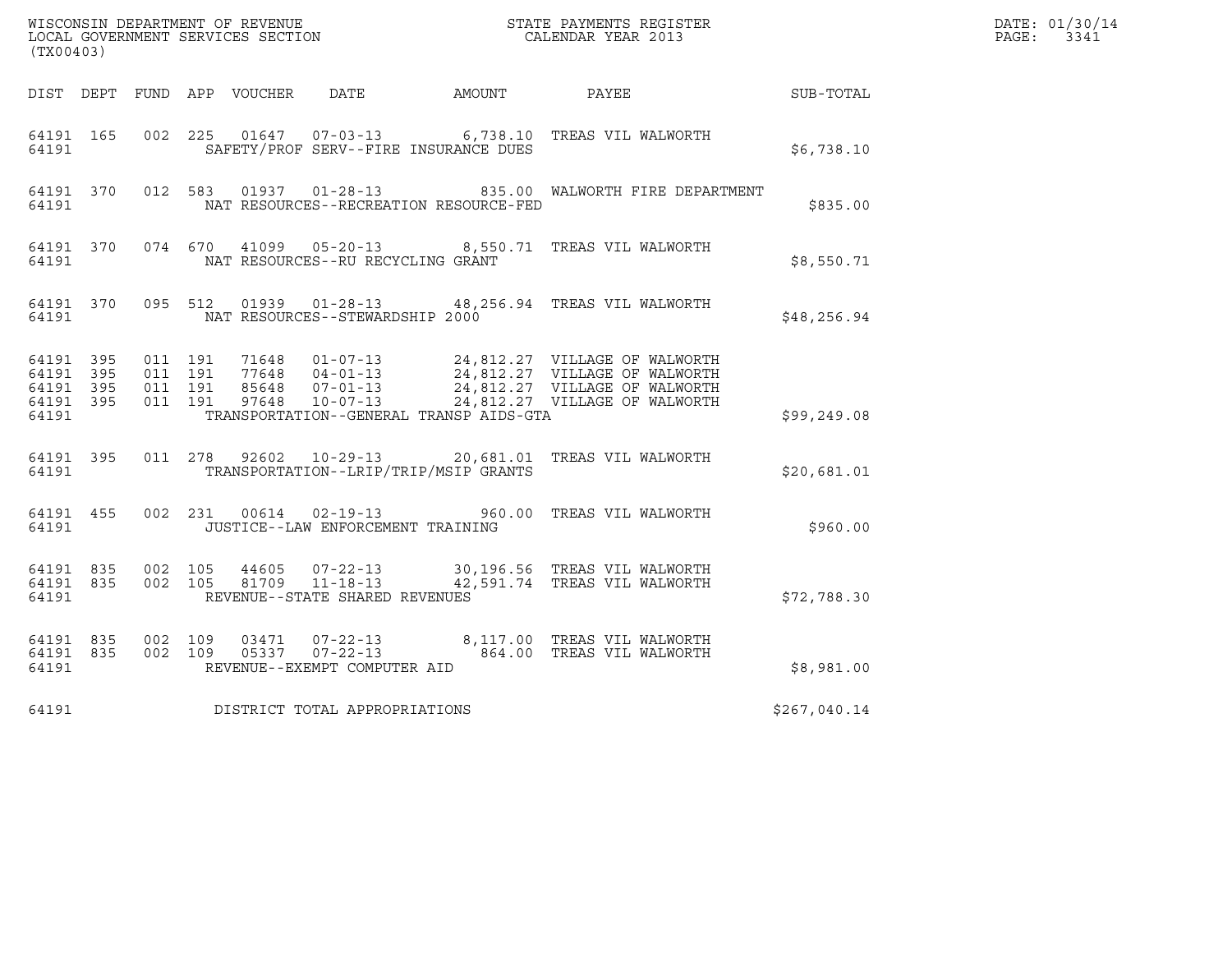| (TX00403)                                                 |                                          |  |                                         | WISCONSIN DEPARTMENT OF REVENUE ${\small \begin{array}{ll} \texttt{STATE} \texttt{ PAYMENTS} \texttt{ REGISTER} \\ \texttt{COLEDAR} \texttt{YEAR} \texttt{2013} \end{array}}$                                            |              | DATE: 01/30/14<br>PAGE: 3342 |
|-----------------------------------------------------------|------------------------------------------|--|-----------------------------------------|--------------------------------------------------------------------------------------------------------------------------------------------------------------------------------------------------------------------------|--------------|------------------------------|
|                                                           |                                          |  |                                         | DIST DEPT FUND APP VOUCHER DATE AMOUNT PAYEE THE SUB-TOTAL                                                                                                                                                               |              |                              |
| 64192                                                     |                                          |  | SAFETY/PROF SERV--FIRE INSURANCE DUES   | 64192 165 002 225 01648 07-03-13 21,717.89 TREAS VIL WILLIAMS BAY                                                                                                                                                        | \$21,717.89  |                              |
| 64192                                                     |                                          |  | NAT RESOURCES--RU RECYCLING GRANT       | 64192 370 074 670 41100 05-20-13 8,171.33 TREAS VIL WILLIAMS BAY                                                                                                                                                         | \$8,171.33   |                              |
| 64192 395<br>64192 395<br>64192 395<br>64192 395<br>64192 | 011 191<br>011 191<br>011 191<br>011 191 |  | TRANSPORTATION--GENERAL TRANSP AIDS-GTA | 71649  01-07-13  42,587.48  VILLAGE OF WILLIAMS BAY<br>77649  04-01-13  42,587.48  VILLAGE OF WILLIAMS BAY<br>85649  07-01-13  42,587.48  VILLAGE OF WILLIAMS BAY<br>97649  10-07-13  42,587.49  VILLAGE OF WILLIAMS BAY | \$170,349.93 |                              |
| 64192                                                     |                                          |  | HS--AMBULANCE FUNDING ASSISTANCE GRANTS | 64192 435 005 162 01HSD 09-03-13 4,585.50 VILLAGE WILLIAMS BAY                                                                                                                                                           | \$4,585.50   |                              |
|                                                           |                                          |  | 64192 JUSTICE--LAW ENFORCEMENT TRAINING | 64192 455 002 231 00648 02-19-13 1,440.00 TREAS VIL WILLIAMS BAY                                                                                                                                                         | \$1,440.00   |                              |
| 64192                                                     |                                          |  | REVENUE--STATE SHARED REVENUES          | 64192 835 002 105 44606 07-22-13 4,809.88 TREAS VIL WILLIAMS BAY<br>64192 835 002 105 81710 11-18-13 27,305.67 TREAS VIL WILLIAMS BAY                                                                                    | \$32, 115.55 |                              |
| 64192                                                     |                                          |  | REVENUE--EXEMPT COMPUTER AID            | 64192 835 002 109 03472 07-22-13 1,601.00 TREAS VIL WILLIAMS BAY                                                                                                                                                         | \$1,601.00   |                              |
| 64192                                                     |                                          |  | DISTRICT TOTAL APPROPRIATIONS           |                                                                                                                                                                                                                          | \$239,981.20 |                              |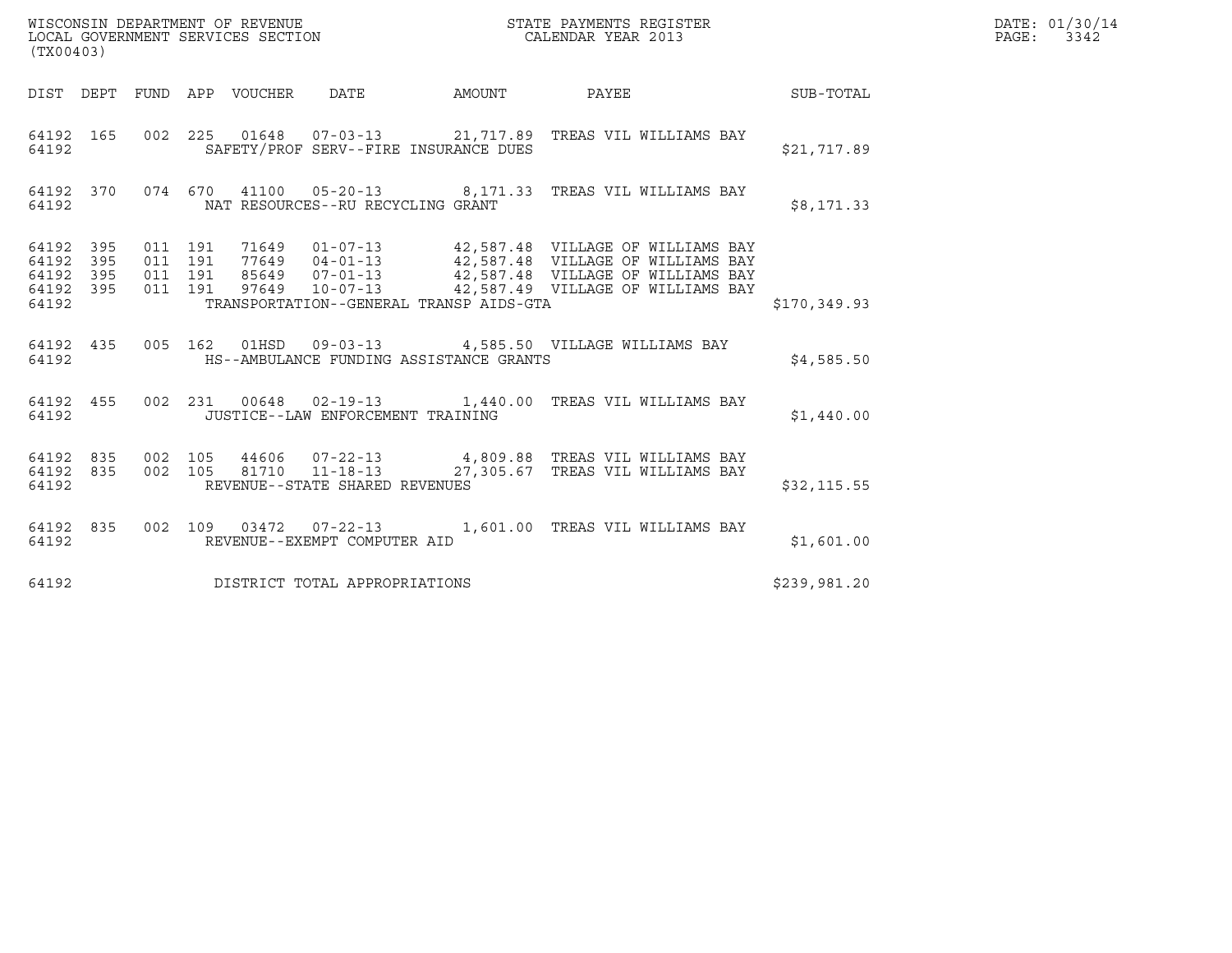| (TX00403)                                 |                            |                               |                    |                                  | WISCONSIN DEPARTMENT OF REVENUE<br>LOCAL GOVERNMENT SERVICES SECTION                                            |        | STATE PAYMENTS REGISTER<br>CALENDAR YEAR 2013                                                                                    |                | DATE: 01/30/14<br>PAGE:<br>3343 |
|-------------------------------------------|----------------------------|-------------------------------|--------------------|----------------------------------|-----------------------------------------------------------------------------------------------------------------|--------|----------------------------------------------------------------------------------------------------------------------------------|----------------|---------------------------------|
| DIST DEPT                                 |                            |                               |                    | FUND APP VOUCHER                 | DATE                                                                                                            | AMOUNT | PAYEE                                                                                                                            | SUB-TOTAL      |                                 |
| 64216 165<br>64216                        |                            | 002                           | 225                |                                  | 01649  07-03-13<br>SAFETY/PROF SERV--FIRE INSURANCE DUES                                                        |        | 22,056.32 TREAS CITY DELAVAN                                                                                                     | \$22,056.32    |                                 |
| 64216 370<br>64216                        |                            |                               | 074 670            | 41101                            | $05 - 20 - 13$<br>NAT RESOURCES--RU RECYCLING GRANT                                                             |        | 25,885.00 TREAS CITY DELAVAN                                                                                                     | \$25,885.00    |                                 |
| 64216<br>64216<br>64216<br>64216<br>64216 | 395<br>395<br>395<br>- 395 | 011 162<br>011 162<br>011 162 | 011 162            | 72102<br>78102<br>86102<br>98102 | $01 - 07 - 13$<br>$04 - 01 - 13$<br>$07 - 01 - 13$<br>10-07-13<br>TRANSPORTATION--CONNECTING HIGHWAY AIDS       |        | 16,641.35 TREAS CITY DELAVAN<br>16,641.35 TREAS CITY DELAVAN<br>16,641.35 TREAS CITY DELAVAN<br>16,641.36 TREAS CITY DELAVAN     | \$66, 565.41   |                                 |
| 64216<br>64216<br>64216<br>64216<br>64216 | 395<br>395<br>395<br>395   | 011 191<br>011 191            | 011 191<br>011 191 | 97650                            | 71650 01-07-13<br>77650 04-01-13<br>85650 07-01-13<br>$10 - 07 - 13$<br>TRANSPORTATION--GENERAL TRANSP AIDS-GTA |        | 165,288.48 TREAS CITY DELAVAN<br>165,288.48 TREAS CITY DELAVAN<br>165,288.48 TREAS CITY DELAVAN<br>165,288.48 TREAS CITY DELAVAN | \$661, 153.92  |                                 |
| 64216 455<br>64216                        |                            |                               | 002 231            | 00705                            | $03 - 12 - 13$<br>JUSTICE--LAW ENFORCEMENT TRAINING                                                             |        | 3,360.00 TREAS CITY DELAVAN                                                                                                      | \$3,360.00     |                                 |
| 64216 505<br>64216<br>64216               | 505                        | 002 645                       | 002 645            | 09314<br>10522                   | $05 - 10 - 13$<br>$06 - 13 - 13$<br>DOA-JUSTICE ASSISTANCE-AID TO NON-PROFIT                                    |        | 3,633.75 TREAS CITY DELAVAN<br>2,422.50 TREAS CITY DELAVAN                                                                       | \$6,056.25     |                                 |
| 64216<br>64216                            | 505                        |                               | 002 743            | 04176                            | $12 - 20 - 13$<br>DOA--HOUSING ASSISTANCE GRANTS                                                                |        | 20,000.00 TREAS CITY DELAVAN                                                                                                     | \$20,000.00    |                                 |
| 64216 835<br>64216<br>64216               | 835                        |                               | 002 105<br>002 105 | 44607<br>81711                   | $07 - 22 - 13$<br>$11 - 18 - 13$<br>REVENUE--STATE SHARED REVENUES                                              |        | 225,106.25 TREAS CITY DELAVAN<br>299,119.17 TREAS CITY DELAVAN                                                                   | \$524,225.42   |                                 |
| 64216<br>64216<br>64216                   | 835<br>835                 |                               | 002 109<br>002 109 | 03473<br>05338                   | $07 - 22 - 13$<br>$07 - 22 - 13$<br>REVENUE--EXEMPT COMPUTER AID                                                |        | 42,390.00 TREAS CITY DELAVAN<br>4,132.00 TREAS CITY DELAVAN                                                                      | \$46,522.00    |                                 |
| 64216<br>64216                            | 835                        |                               | 002 501            | 00003                            | $02 - 01 - 13$<br>DOA-PAYMENT FOR MUNICIPAL SERVICES AID                                                        |        | 135,400.05 TREAS CITY DELAVAN                                                                                                    | \$135,400.05   |                                 |
| 64216                                     |                            |                               |                    |                                  | DISTRICT TOTAL APPROPRIATIONS                                                                                   |        |                                                                                                                                  | \$1,511,224.37 |                                 |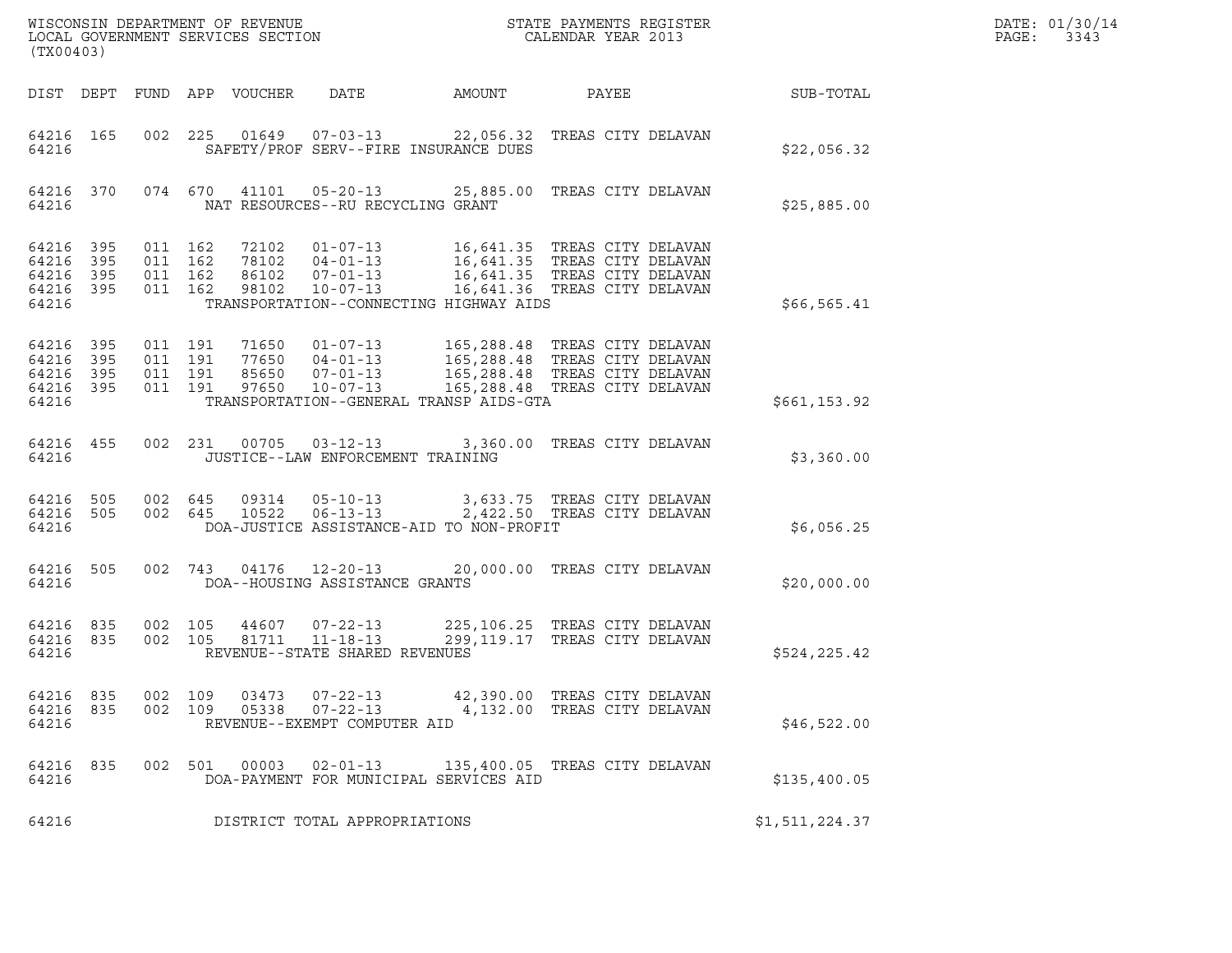| DATE: | 01/30/14 |
|-------|----------|
| PAGE: | 3344     |

| (TX00403)                                                 |     |         |                                          |                            |                                                                    |                                         |                                                                                                                                                                                                                      |                | DATE: 01/30/14<br>$\mathtt{PAGE}$ :<br>3344 |
|-----------------------------------------------------------|-----|---------|------------------------------------------|----------------------------|--------------------------------------------------------------------|-----------------------------------------|----------------------------------------------------------------------------------------------------------------------------------------------------------------------------------------------------------------------|----------------|---------------------------------------------|
|                                                           |     |         |                                          | DIST DEPT FUND APP VOUCHER | DATE                                                               | <b>AMOUNT</b>                           | PAYEE                                                                                                                                                                                                                | SUB-TOTAL      |                                             |
| 64221 165<br>64221                                        |     |         |                                          |                            |                                                                    | SAFETY/PROF SERV--FIRE INSURANCE DUES   | 002 225 01650 07-03-13 24,524.83 TREAS CITY ELKHORN                                                                                                                                                                  | \$24,524.83    |                                             |
| 64221 370<br>64221                                        |     |         |                                          |                            | NAT RESOURCES--RU RECYCLING GRANT                                  |                                         | 074 670 41102 05-20-13 13,869.17 TREAS CITY ELKHORN                                                                                                                                                                  | \$13,869.17    |                                             |
| 64221 395<br>64221<br>64221 395<br>64221 395<br>64221     | 395 | 011 162 | 011 162<br>011 162<br>011 162            |                            |                                                                    | TRANSPORTATION--CONNECTING HIGHWAY AIDS | 72103  01-07-13  29,141.85  CITY OF ELKHORN                                                                                                                                                                          | \$116, 567.42  |                                             |
| 64221 395<br>64221                                        |     |         | 011 185                                  |                            |                                                                    | TRANSPORTATION--HIGHWAY SAFETY-FEDERAL  | 90540  10-15-13  3,999.50  ELKHORN POLICE DEPT                                                                                                                                                                       | \$3,999.50     |                                             |
| 64221 395<br>64221 395<br>64221 395<br>64221 395<br>64221 |     |         | 011 191<br>011 191<br>011 191<br>011 191 |                            |                                                                    | TRANSPORTATION--GENERAL TRANSP AIDS-GTA | 71651    01-07-13    144,290.80    CITY OF ELKHORN<br>77651    04-01-13    144,290.80    CITY OF ELKHORN<br>85651    07-01-13    144,290.80    CITY OF ELKHORN<br>97651    10-07-13    144,290.82    CITY OF ELKHORN | \$577,163.22   |                                             |
| 64221 435<br>64221                                        |     |         |                                          |                            | 005 162 01HSD 09-03-13                                             | HS--AMBULANCE FUNDING ASSISTANCE GRANTS | 5,749.91 CITY ELKHORN                                                                                                                                                                                                | \$5,749.91     |                                             |
| 64221 455<br>64221                                        |     |         |                                          |                            | 002 231 00255 02-07-13<br>JUSTICE--LAW ENFORCEMENT TRAINING        |                                         | 2,080.00 TREAS CITY ELKHORN                                                                                                                                                                                          | \$2,080.00     |                                             |
| 64221 835<br>64221 835<br>64221                           |     |         | 002 105<br>002 105                       | 44608<br>81712             | $07 - 22 - 13$<br>$11 - 18 - 13$<br>REVENUE--STATE SHARED REVENUES |                                         | 144,879.66 TREAS CITY ELKHORN<br>298,920.68 TREAS CITY ELKHORN                                                                                                                                                       | \$443,800.34   |                                             |
| 64221 835<br>64221 835<br>64221                           |     | 002 109 | 002 109                                  | 03474<br>05339             | $07 - 22 - 13$<br>$07 - 22 - 13$<br>REVENUE--EXEMPT COMPUTER AID   |                                         | 11,277.00 TREAS CITY ELKHORN<br>5,199.00 TREAS CITY ELKHORN                                                                                                                                                          | \$16,476.00    |                                             |
| 64221 835<br>64221                                        |     |         |                                          | 002 501 00003              | $02 - 01 - 13$                                                     | DOA-PAYMENT FOR MUNICIPAL SERVICES AID  | 2,507.78 TREAS CITY ELKHORN                                                                                                                                                                                          | \$2,507.78     |                                             |
| 64221 835<br>64221                                        |     |         |                                          |                            | 021 363 35913 03-25-13<br>REVENUE--LOTTERY CREDIT -                |                                         | 4,759.32 TREAS CITY ELKHORN                                                                                                                                                                                          | \$4,759.32     |                                             |
| 64221                                                     |     |         |                                          |                            | DISTRICT TOTAL APPROPRIATIONS                                      |                                         |                                                                                                                                                                                                                      | \$1,211,497.49 |                                             |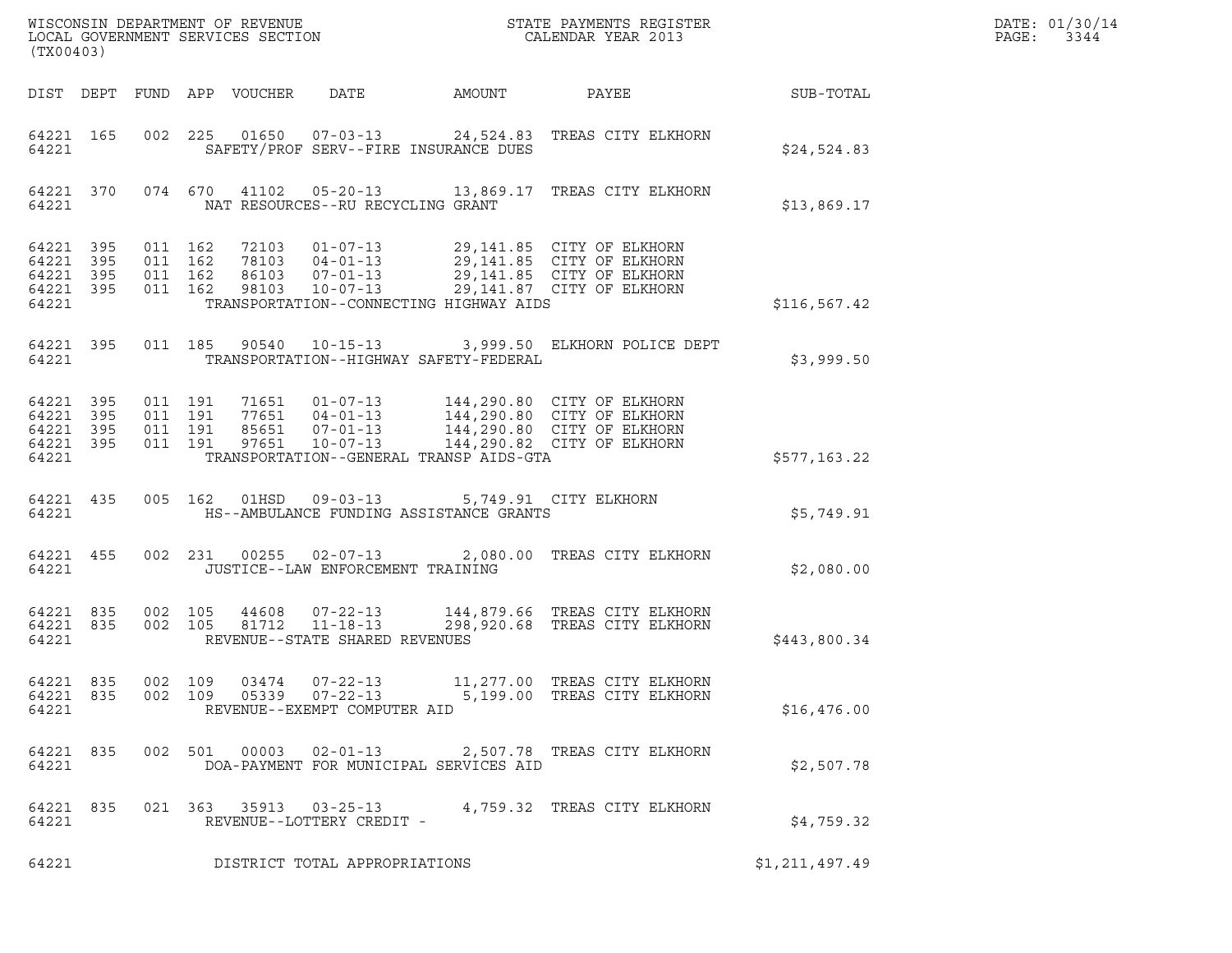| ${\tt WISCOONSIM\ DEPARTMENT\ OF\ REVENUE}\qquad \qquad {\tt STATE\ PAYMENTS\ REGISTER\ LOCAL\ GOVERNMENT\ SERVICES\ SECTION\qquad \qquad {\tt CALENDAR\ YEAR\ 2013}$<br>(TX00403) |                                                                                                                                                                                                          |                                         | DATE: 01/30/14<br>PAGE:<br>3345 |
|------------------------------------------------------------------------------------------------------------------------------------------------------------------------------------|----------------------------------------------------------------------------------------------------------------------------------------------------------------------------------------------------------|-----------------------------------------|---------------------------------|
| DATE<br>DIST DEPT FUND APP VOUCHER                                                                                                                                                 | AMOUNT                                                                                                                                                                                                   | <b>PAYEE</b> FOR THE PAYEE<br>SUB-TOTAL |                                 |
| 64246 165<br>64246<br>SAFETY/PROF SERV--FIRE INSURANCE DUES                                                                                                                        | 002 225 01651 07-03-13 38,978.07 TREAS CITY LAKE GENEVA                                                                                                                                                  | \$38,978.07                             |                                 |
| 64246 370<br>64246<br>NAT RESOURCES--AIDS IN LIEU OF TAXES                                                                                                                         | 012 579 18938 04-15-13 173.32 TREAS CITY LAKE GENEVA                                                                                                                                                     | \$173.32                                |                                 |
| 64246 370<br>NAT RESOURCES--RU RECYCLING GRANT<br>64246                                                                                                                            | 074 670 41103 05-20-13 23,883.55 TREAS CITY LAKE GENEVA                                                                                                                                                  | \$23,883.55                             |                                 |
| 64246 395<br>011 162<br>64246 395<br>011 162<br>011 162<br>64246 395<br>011 162<br>64246 395<br>64246<br>TRANSPORTATION--CONNECTING HIGHWAY AIDS                                   | 72104  01-07-13  12,068.33  CITY OF LAKE GENEVA<br>78104  04-01-13  12,068.33  CITY OF LAKE GENEVA<br>86104  07-01-13  12,068.33  CITY OF LAKE GENEVA<br>98104  10-07-13  12,068.36  CITY OF LAKE GENEVA | \$48,273.35                             |                                 |
| 64246 395<br>64246 395<br>64246<br>TRANSPORTATION--HIGHWAY SAFETY-FEDERAL                                                                                                          | 011 185 96434 12-09-13 507.24 TREAS CITY LAKE GENEVA<br>011 185 96434 12-09-13 516.36 TREAS CITY LAKE GENEVA                                                                                             | \$1,023.60                              |                                 |
| 64246 395<br>64246 395<br>011 191<br>011 191<br>64246 395<br>011 191<br>97652<br>$10 - 07 - 13$<br>64246 395<br>TRANSPORTATION--GENERAL TRANSP AIDS-GTA<br>64246                   | 011 191 71652 01-07-13 166,597.95 CITY OF LAKE GENEVA<br>166,597.96 CITY OF LAKE GENEVA                                                                                                                  | \$666, 391.81                           |                                 |
| 005 162 01HSD 09-03-13<br>64246 435<br>HS--AMBULANCE FUNDING ASSISTANCE GRANTS<br>64246                                                                                            | 5,168.80 CITY LAKE GENEVA                                                                                                                                                                                | \$5,168.80                              |                                 |
| 002 231 00361 02-11-13<br>64246 455<br>64246<br>JUSTICE--LAW ENFORCEMENT TRAINING                                                                                                  | 3,840.00 TREAS CITY LAKE GENEVA                                                                                                                                                                          | \$3,840.00                              |                                 |
| 64246 505<br>64246<br>DOA-JUSTICE ASSISTANCE-AID TO NON-PROFIT                                                                                                                     | 002 645 08206 03-27-13 5,697.00 TREAS CITY LAKE GENEVA                                                                                                                                                   | \$5,697.00                              |                                 |
| 64246 835<br>002 105 44609<br>64246 835<br>002 105 81713 11-18-13<br>REVENUE--STATE SHARED REVENUES<br>64246                                                                       | 07-22-13 17,643.26 TREAS CITY LAKE GENEVA<br>91,509.48 TREAS CITY LAKE GENEVA                                                                                                                            | \$109, 152.74                           |                                 |
| 64246 835<br>002 109 03475<br>$07 - 22 - 13$<br>$07 - 22 - 13$<br>64246 835<br>002 109<br>05340<br>64246<br>REVENUE--EXEMPT COMPUTER AID                                           | 15,781.00 TREAS CITY LAKE GENEVA<br>2,432.00 TREAS CITY LAKE GENEVA                                                                                                                                      | \$18, 213.00                            |                                 |
| 64246 835 002 501 00003 02-01-13                                                                                                                                                   | 2,988.25 TREAS CITY LAKE GENEVA                                                                                                                                                                          |                                         |                                 |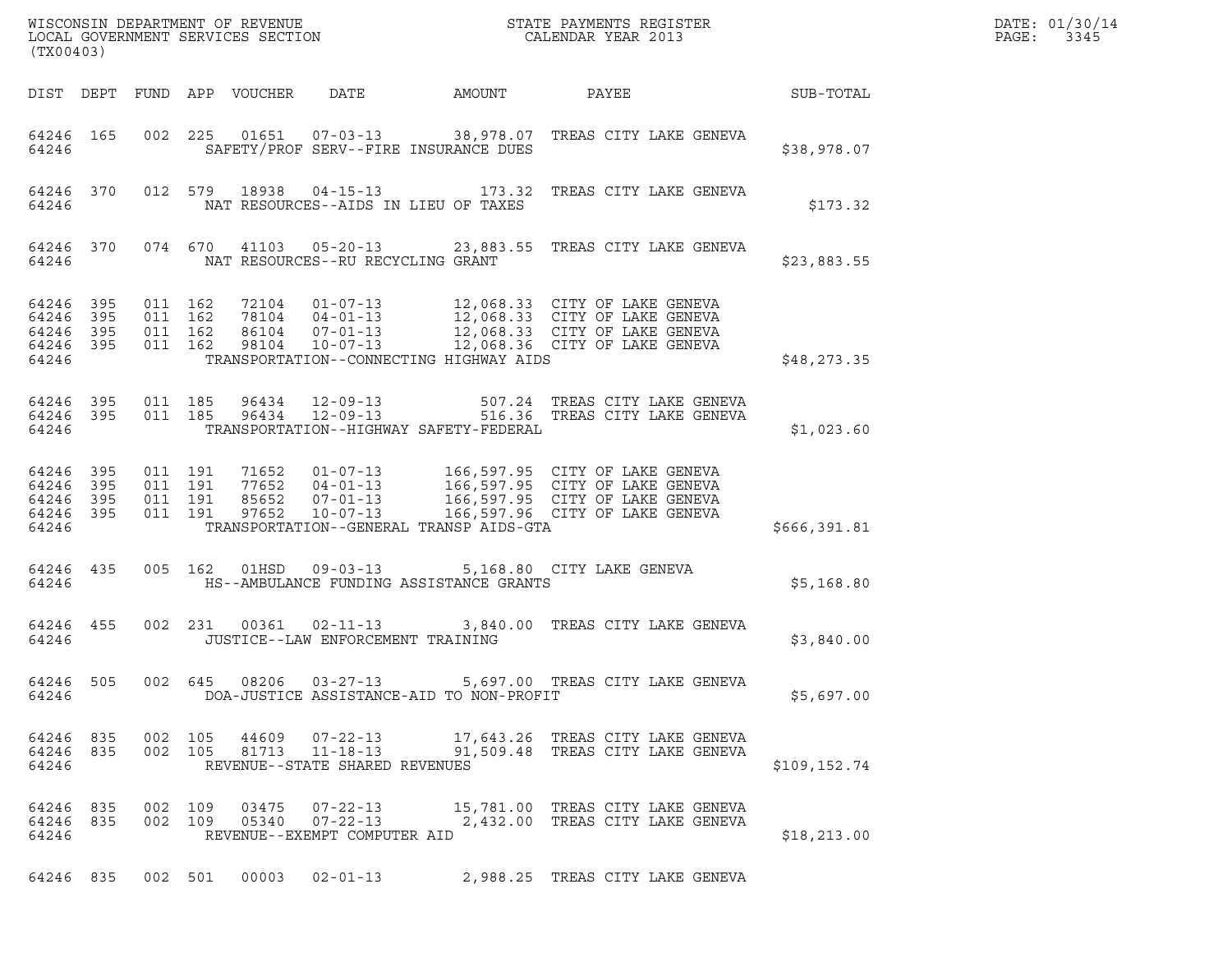| (TX00403) |                                                      |      |     | WISCONSIN DEPARTMENT OF REVENUE<br>LOCAL GOVERNMENT SERVICES SECTION |                               |        | STATE PAYMENTS REGISTER<br>CALENDAR YEAR 2013 |              | PAGE: | DATE: 01/30/14<br>3346 |
|-----------|------------------------------------------------------|------|-----|----------------------------------------------------------------------|-------------------------------|--------|-----------------------------------------------|--------------|-------|------------------------|
| DIST      | DEPT                                                 | FUND | APP | VOUCHER                                                              | DATE                          | AMOUNT | PAYEE                                         | SUB-TOTAL    |       |                        |
| 64246     | \$2,988.25<br>DOA-PAYMENT FOR MUNICIPAL SERVICES AID |      |     |                                                                      |                               |        |                                               |              |       |                        |
| 64246     |                                                      |      |     |                                                                      | DISTRICT TOTAL APPROPRIATIONS |        |                                               | \$923,783.49 |       |                        |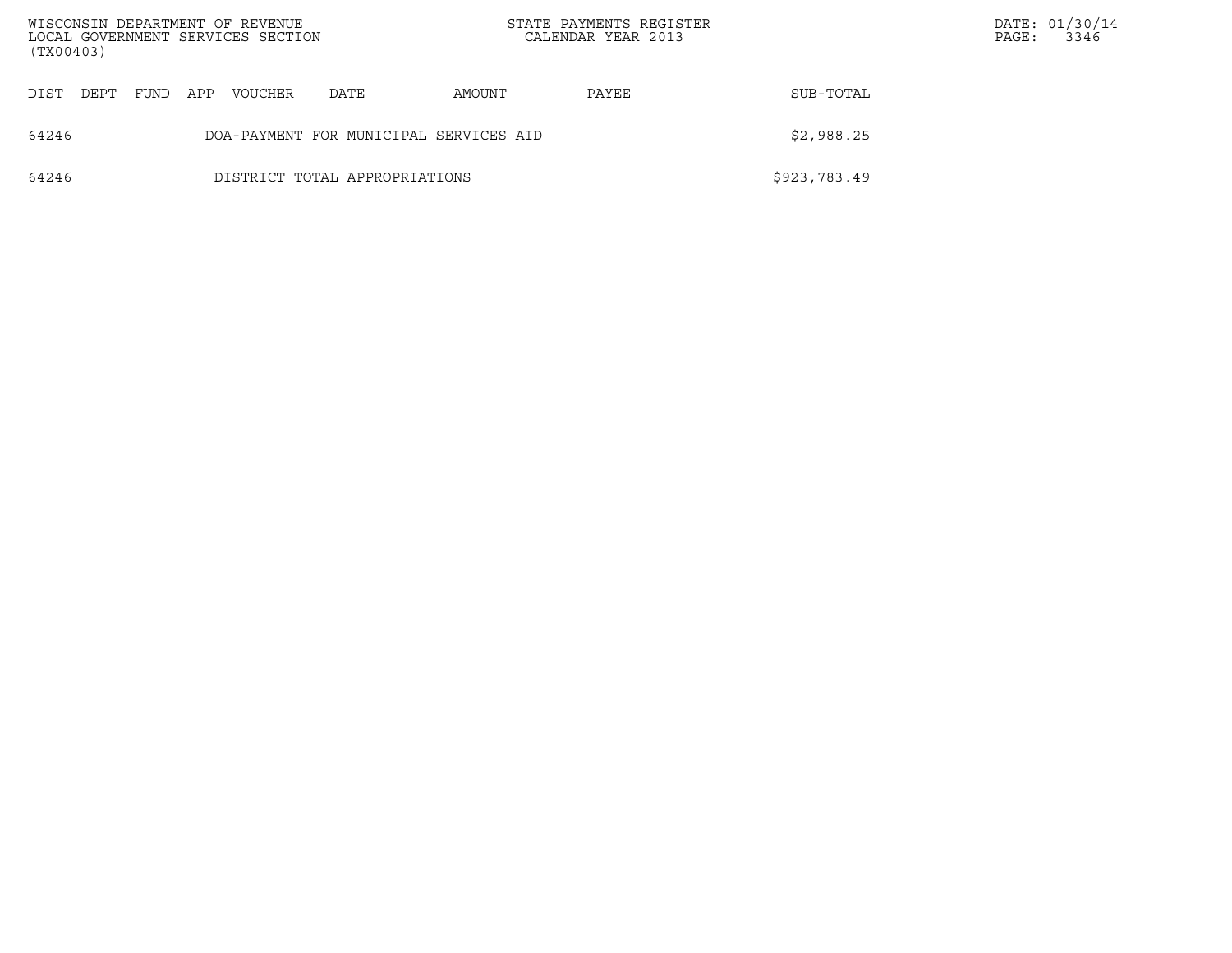| (TX00403)                                                      |              |                                                     | WISCONSIN DEPARTMENT OF REVENUE<br>LOCAL GOVERNMENT SERVICES SECTION |                                           |                                                                      |                                                                                                                                                                                                            | STATE PAYMENTS REGISTER<br>CALENDAR YEAR 2013                      |              | DATE: 01/30/14<br>PAGE:<br>3347 |
|----------------------------------------------------------------|--------------|-----------------------------------------------------|----------------------------------------------------------------------|-------------------------------------------|----------------------------------------------------------------------|------------------------------------------------------------------------------------------------------------------------------------------------------------------------------------------------------------|--------------------------------------------------------------------|--------------|---------------------------------|
|                                                                |              |                                                     | DIST DEPT FUND APP VOUCHER                                           |                                           | DATE                                                                 | AMOUNT                                                                                                                                                                                                     | PAYEE                                                              | SUB-TOTAL    |                                 |
| 64291 165<br>64291                                             |              | 002 225                                             |                                                                      |                                           | $01652$ $07-03-13$                                                   | 21,715.73 TREAS CITY WHITEWATER<br>SAFETY/PROF SERV--FIRE INSURANCE DUES                                                                                                                                   |                                                                    | \$21,715.73  |                                 |
| 64291 165<br>64291 165<br>64291                                |              | 072 262<br>072 262                                  |                                                                      | 01008                                     | $01023$ $03-21-13$<br>SAFETY/PROF SERV--PECFA AIDS                   | 03-27-13 4,844.40 TREAS CITY WHITEWATER                                                                                                                                                                    | 6,519.30 TREAS CITY WHITEWATER                                     | \$11,363.70  |                                 |
| 64291 370<br>64291                                             |              |                                                     |                                                                      |                                           | NAT RESOURCES--RU RECYCLING GRANT                                    | 074 670 41104 05-20-13 31,839.45 TREAS CITY WHITEWATER                                                                                                                                                     |                                                                    | \$31,839.45  |                                 |
| 64291 395<br>64291 395<br>64291<br>64291 395<br>64291          | - 395        | 011 162<br>011 162<br>011 162<br>011 162            |                                                                      | 72105<br>78105<br>86105<br>98105          | 10-07-13                                                             | 01-07-13 6,893.57 TREAS CITY WHITEWATER<br>04-01-13 6,893.57 TREAS CITY WHITEWATER<br>07-01-13 6,893.57 TREAS CITY WHITEWATER<br>6,893.59 TREAS CITY WHITEWATER<br>TRANSPORTATION--CONNECTING HIGHWAY AIDS |                                                                    | \$27,574.30  |                                 |
| 64291 395<br>64291<br>64291 395<br>64291<br>64291 395<br>64291 | 395<br>- 395 | 011 177<br>011 177<br>011 177<br>011 177<br>011 177 |                                                                      | 00062<br>66066<br>80062<br>88062<br>92062 | $07 - 08 - 13$<br>$09 - 30 - 13$<br>TRANSPORTATION--TRANSIT AID      | 12-30-13 8,886.00 TREAS CITY WHITEWATER<br>14,810.00 TREAS CITY WHITEWATER                                                                                                                                 | 14,810.00 TREAS CITY WHITEWATER                                    | \$61,526.00  |                                 |
| 64291 395<br>64291<br>64291 395<br>64291 395<br>64291          | 395          | 011 182<br>011 182<br>011 182<br>011 182            |                                                                      | 65990<br>66066<br>84931<br>93255          | $08 - 21 - 13$<br>$11 - 06 - 13$                                     | 02-22-13 14,034.00 TREAS CITY WHITEWATER<br>02-22-13 3.00 TREAS CITY WHITEWATER<br>02-22-13 68.00 TREAS CITY WHITEWATER<br>TRANSPORTATION--TRANSIT AIDS-FEDERAL                                            | 29,858.00 TREAS CITY WHITEWATER<br>14,737.00 TREAS CITY WHITEWATER | \$58,632.00  |                                 |
| 64291 395<br>64291 395<br>64291<br>64291 395<br>64291          | - 395        | 011 191<br>011 191<br>011 191<br>011 191            |                                                                      | 71653<br>77653<br>85653<br>97653          | $01 - 07 - 13$<br>$04 - 01 - 13$<br>$07 - 01 - 13$<br>$10 - 07 - 13$ | 143,648.86 TREAS CITY WHITEWATER<br>143,648.86 TREAS CITY WHITEWATER<br>143,648.86 TREAS CITY WHITEWATER<br>143,648.86 TREAS CITY WHITEWATER<br>TRANSPORTATION--GENERAL TRANSP AIDS-GTA                    |                                                                    | \$574,595.44 |                                 |
| 64291                                                          |              |                                                     |                                                                      |                                           |                                                                      | 64291 395 011 278 65135 02-12-13 24,816.31 TREAS CITY WHITEWATER<br>64291 395 011 278 65135 02-12-13 10,689.48 TREAS CITY WHITEWATER<br>TRANSPORTATION--LRIP/TRIP/MSIP GRANTS                              |                                                                    | \$35,505.79  |                                 |
| 64291                                                          |              |                                                     |                                                                      |                                           |                                                                      | 64291 435 005 162 01HSD 09-03-13 5,830.27 TREAS CITY WHITEWATER<br>HS--AMBULANCE FUNDING ASSISTANCE GRANTS                                                                                                 |                                                                    | \$5,830.27   |                                 |
| 64291                                                          |              |                                                     |                                                                      |                                           |                                                                      | 64291 435 005 163 01LGS 11-18-13 7,500.00 TREAS CITY WHITEWATER<br>HS--PREPAID MEDICAL TRANSPORT REIMBURSE                                                                                                 |                                                                    | \$7,500.00   |                                 |